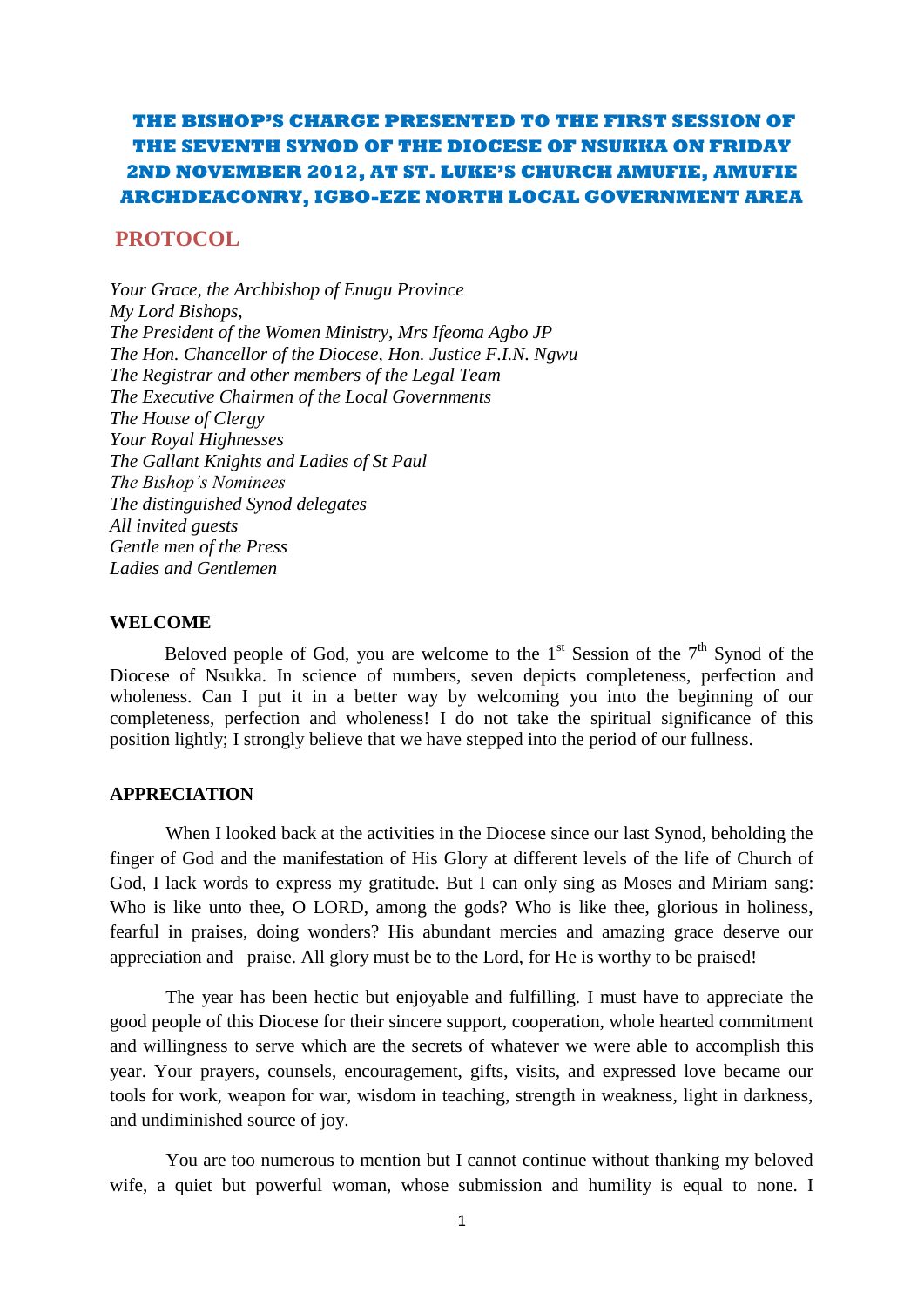appreciate you, the entire members of my family. I love you all. The Pioneer Bishop, Daddy Ilonuba, and our Cherished mother Mrs R U Ilonuba, (Nnediugwu) we always thank God in our prayers for your lives and labour in laying a solid foundation for us to build upon. We appreciate your love, concern, understanding and prayers. May God continue to keep you for us.

Thank you my legal Team- you are a gift to my ministry. The Clergymen of the Diocese and your wives, the Lay Pastors and their wives, I appreciate your support and zeal in the ministry and may God Himself reward your determination to serve without counting the cost and fight without heeding the wound. I cannot appreciate enough my silent co-labourers in the Vine yard, the Gallant Knights and Ladies of St Paul. Your sacrificial service to God is great. Our Almighty God will always remember your good works. My Medical Advisers, Diocesan Engineers, Architects, Chairmen and members of Boards and Committees and my Nominees, it is only God that will reward you for your labour of love. Thank you. The entire House of Laity your love for us and support of our ministry has no equal. May God reward you. The Synod Secretary, thank you for your whole hearted service. The Staff of the Secretariat, you have done well. I appreciate you, my Driver, Chaplains and Administrative Assistant; you have made my work simple. Brethren, with singleness of heart, we have been able to come to where we are. May God continue to increase your blessings day by day in Jesus" Name; Amen.

Our great Christian Fathers" Fellowship, the Women Ministry and all other organs and organizations in the Diocese, you are like precious/living stones in the house of God; we recognize your contributions and evangelical roles in the Diocese. May His grace sufficiently abide with you.

Beloved brethren, you can see that this year"s Synod took completely a new shape. This is the architectural design with articulate engineering supervision of the Diocesan Synod Planning Committee, led by our indefatigable brother, Sir Dr A. E. Onwura and the assiduous work of the Local Organizing Committee led by our brother Sir Dennis Eze. Your efforts weren't in vain. You will greatly be rewarded by our great rewarder, the owner of the Church.

We congratulate Ven. Andrew N. C. Ogbochie and his wife – Mrs Bernice Ogbochie the Archdeacon of Amufie Archdeaconry, for their labour and determination to succeed. Other clergy men and Lay Pastors of Amufie Archdeaconry, we appreciate your support and sacrifice in the planning and execution of this synod. May our good Lord visit your families one by one.

Brethren, our comfort here should have been difficult if not because of the timely intervention of God through our beloved and illustrious Sister Dame Dr Sally Adukwu. This Church building is a practical proof of the faithfulness of God who promised that "He will build His Church". Dame Sally, you are to us, indeed, a blessing from God. May the Almighty Father keep you and your family. The purpose of God in your life will be perfected in Jesus name. Amen.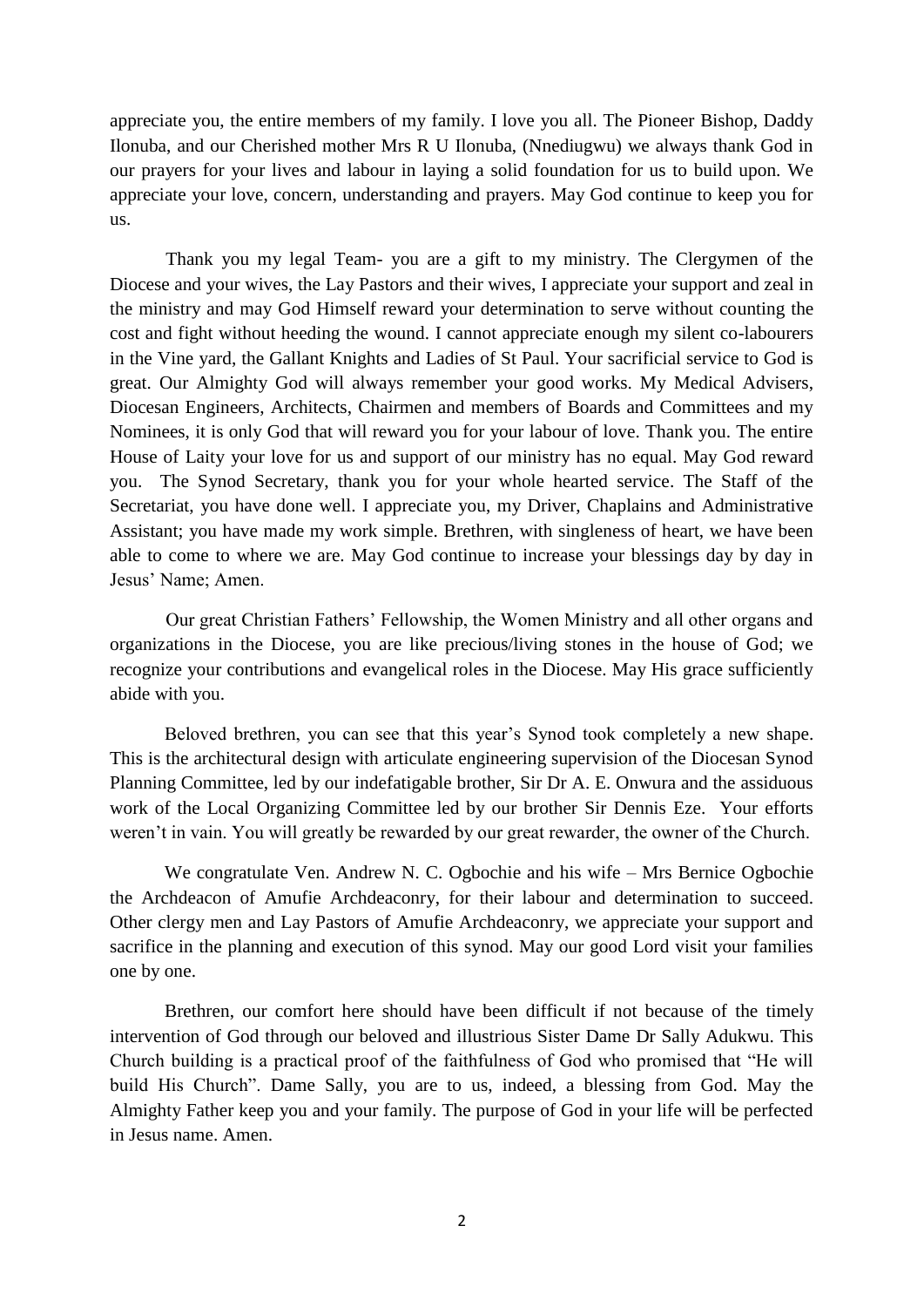We will not end without thanking the entire people of Amufie Archdeaconry, who have offered shelter and security to our synod delegates. All other people and groups whom we could not recognize openly, our good Lord will abundantly bless you generally in the Mighty name of Jesus Amen.

## **CONGRATULATIONS**

We congratulate our Clergymen, Lay Pastors, and members who were joined to their heart throbs. Some of them are:

| Mr/Mrs. Chijioke Ugwuezema         | Feb. 2012  |
|------------------------------------|------------|
| Mr/Mrs. I.K. Nnamani               | April 2012 |
| Rev. Can/Mrs. Kingsley Obeta       | April 2012 |
| Mr/Mrs. Ifeanyi Ilonuba            | April 2012 |
| Mr. & Mrs. Ikenna Okolo            | June 2012  |
| Rev. Dr/Mrs. Chris Okoye<br>$\sim$ | June 2012  |
| Mr/Mrs. Okedinachi Igwe            | Oct. 2012  |

Time may fail us if we begin to recognize all the blessings of marriage, births and various promotions. However we wish to congratulate Sir Prof. G C E Mba, Prof. Emmanuel Osinem, for their elevation to the rank of Professorship. We share in your joy and say congratulation!

#### **Our Sorrows**

 We share in the pains of the families of the under listed members, friends and well wishers of the Diocese who were bereaved in the past one year.

| 1. | Dr. Alex Ibru                     | Dec.   | Agbarahotor                      |
|----|-----------------------------------|--------|----------------------------------|
| 2. | Dr Mrs Jummai Aduda               | Jan.   | Wife of the Bishop of Gwagwalada |
| 3. | Mr. Augustine Nwafor Omali        | Jan.   | <b>Nibo</b>                      |
| 4. | Sir Humphrey A. Mesigo            | Feb.   | Umunachi                         |
| 5. | Elizabeth Uzoamaka Osisioma       | Feb.   | Nanka                            |
| 6. | Pa Louis Omeje Asogwa             | March  | Alor-Uno                         |
| 7. | Mr. Ifeanyi Eze                   | April  |                                  |
| 8. | Chief Mrs Felicia Nwakaego Ugwu   | April  | Ibagwa-Aka                       |
| 9. | Lady Margret Nwosu                | May    | Oko                              |
|    | 10. Mr Herbert Obiauruire Oluedo  | May    | Enuguagu-Achi                    |
|    | 11. Lady Bessie Njideka Anwatu    | May    | Otolo-Nnewi                      |
|    | 12. Mr. Joseph Ogbonna            | June   |                                  |
|    | 13. Mr. Sylvanus Nnaji            | June   | <b>Neke</b>                      |
|    | 14. Sir Simon Ezema               | July   | Alor-Uno                         |
|    | 15. Ven. J.C. Onah                | August | Ovoko                            |
|    | 16. Mr. Margret O. Obeta          | August | Okutu                            |
|    | 17. Dr. Ike Abugu                 | August | Umuida                           |
|    | 18. Mrs. Caroline Udenkwo Ibeagha | August | Isu-Oba                          |
|    | 19. Mama Ezinne Sarah Nwagho Okoh | Oct.   | Owa-Alero                        |
|    | 20. James Ani                     | Oct.   | Ugboka                           |
|    | 21. Mr Philip Ugwu                | Oct.   | Neke                             |

We equally sympathize with other families that we were not able to mention here who lost their beloved ones or had any cause for sorrow in the past year. May the Holy Spirit comfort you, and grant that in the coming year we all will have no cause to sorrow in Jesus name! Amen.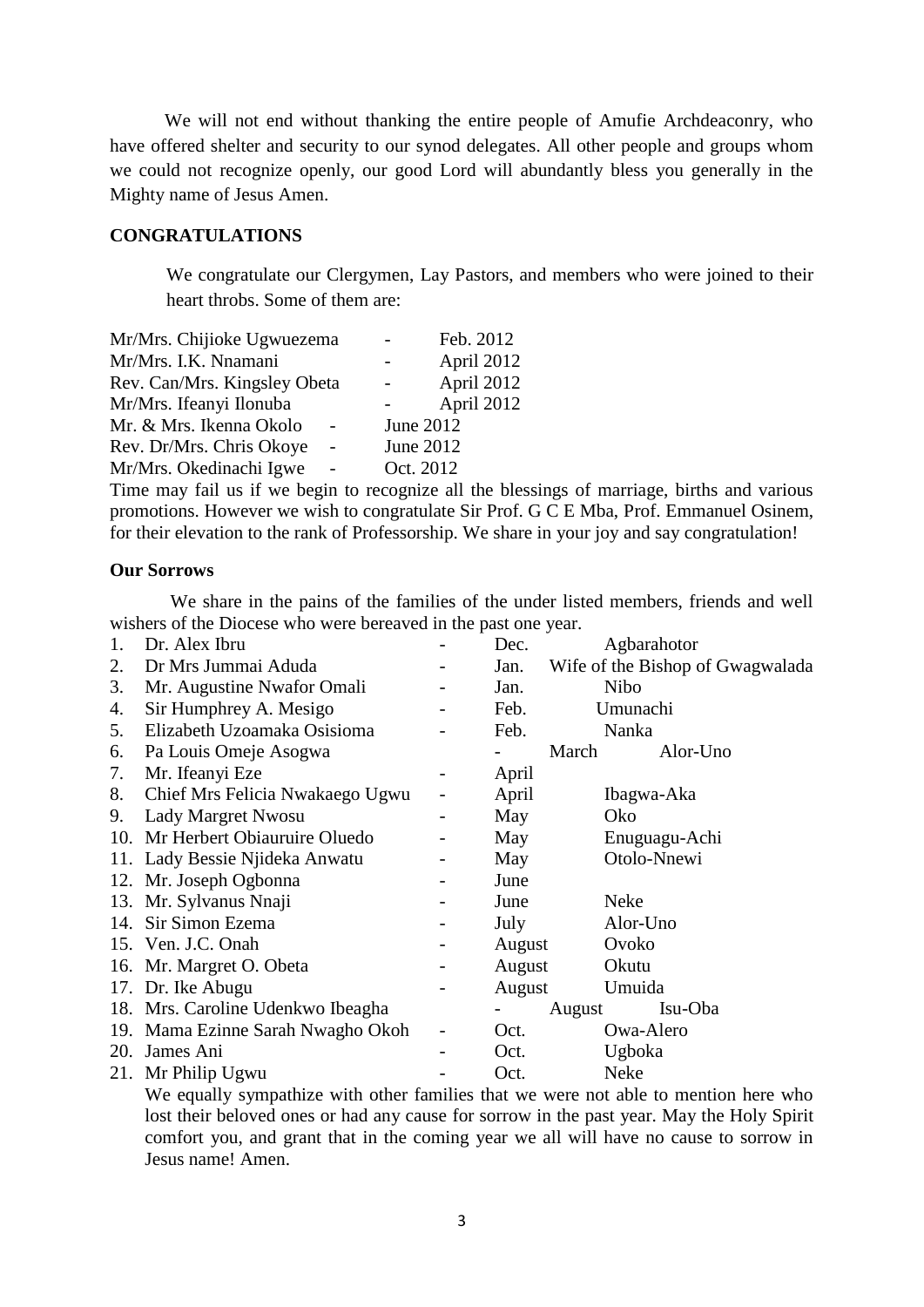## **OUR RESOURCE PERSONS The Synod Preacher:**

## **RT. REV'D. TIMOTHY YAHAYA** *(Bishop of Jalingo Diocese)*

Rt. Rev"d Timothy Yahaya was born into the family of Rev"d and Mrs. Yahaya Tabbat on 27th October, 1967. He had his first degree, in B.Sc. Hons. in Sociology from Ahmadu Bello University. Called into ministry, Timothy passed through the Christian Institute, Jos and later Theological College of Northern Nigerian (TCNN), Bukuru, Jos, Plateau State.

He was made Deacon on 7th June, 1998, Priested on 27th June, 1999, preferred a Canon on 21st October, 2002, elected Bishop 16th September, 2006 and consecrated a Bishop on 26th November, 2006. He was enthroned Bishop of Jalingo By the grace of God on 30th November, 2006.

Timothy is married to Esther and their marriage is blessed with three children. He had been my close friend since my consecration. It is worthy to note that it was the "fire" in him that attracted me. He is our sole speaker in this Synod and will be preaching the Synod sermons and also take the Evening revivals.

Bishop Yahaya is one of the Bishops serving in the hot zones in the North but his faith, confession, commitment, zeal, and love for the Lord has remained a challenge to some of us in our "comfort zones".

Brother, thank you and God bless you for accepting to be an instrument of God in this Synod to "build His Church".

## **1. BIBLE STUDY LEADER**

## **BRO. ORIYOMI ADEREMI OLADEJI**

Oriyomi A. Oladeji is the General Director of Scripture Union (Nigeria). He joined the staff team of the ministry as pioneer Director for Bible Use and Missions department (1994), having also been a volunteer (otherwise called as a Pilgrim member in the Union) for almost two decades. A graduate of Mechanical Engineering (1983), University of Ife, Ife, Nigeria (now Obafemi Awolowo University, Ife), and the Nigerian Evangelical Missionary Institute, Jos, Nigeria.

Oladeji also attended the Nairobi Evangelical Graduate School of Theology, Kenya (now Africa International University, Nairobi, Kenya) where he obtained Master of Arts in Missions (2002) and is an alumnus of the Haggai Advanced Leadership Institute, Singapore. Oladeji has been consistent in Christian faith since 1978 when he received Christ as Saviour and Lord at the Ibadan Polytechnic, Nigeria. He is deeply involved in developing and reproducing leaders for Christian ministries. He is happily married with children. They live at Ibadan, Nigeria. With his wife as co-author, Oladeji wrote the book, Leadership Development.

I met him at Ibadan as one of our Lecturers during my training at the Nigerian Intercultural College of Mission, Eniosa Ibadan. His Christian lifestyle and commitment to Biblical Discipleship and Leadership Development is infectious.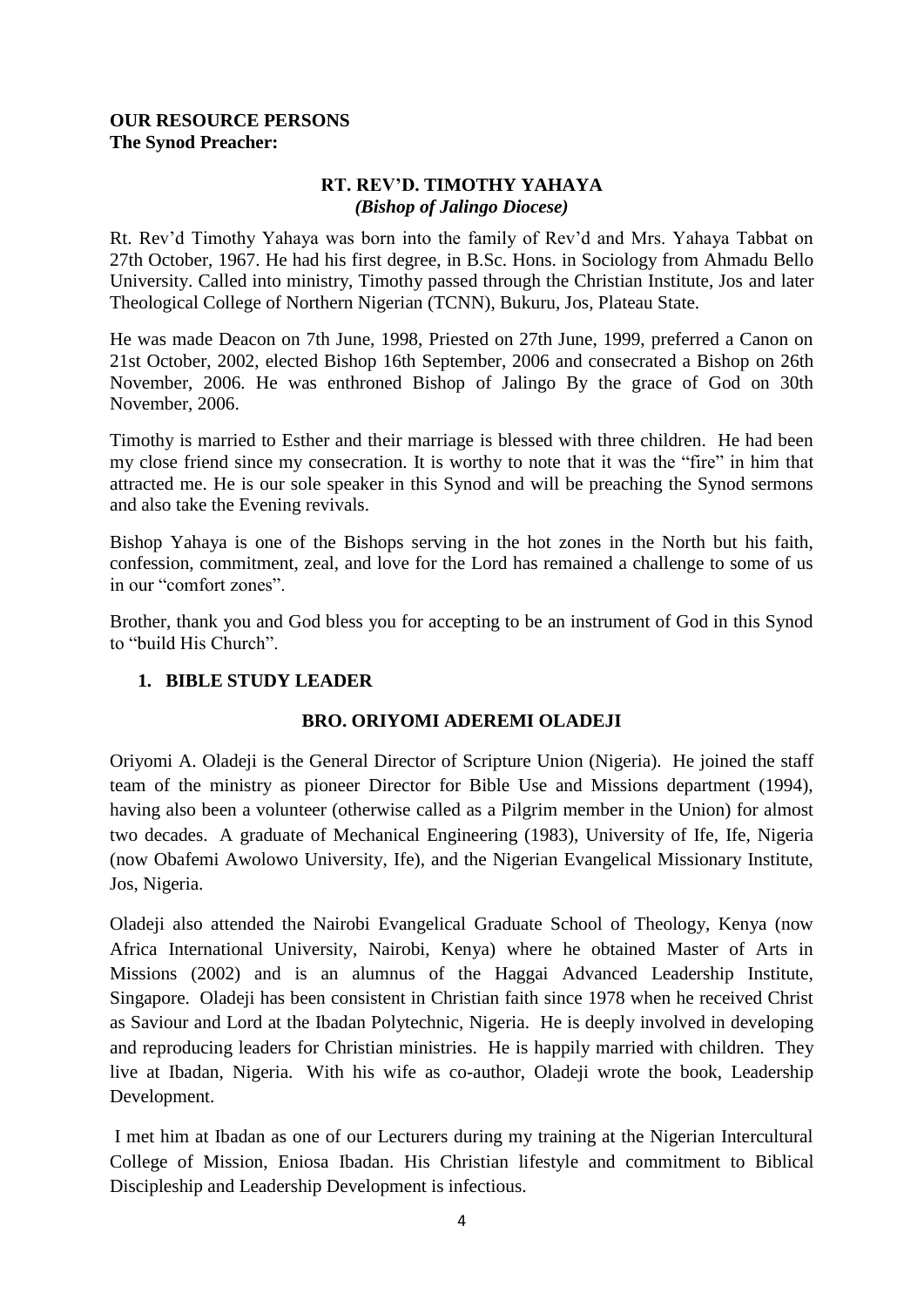Brother, thank you and God bless you for accepting to be an instrument of God in this Synod to "build His Church".

## **THE PLACE OF THE SYNOD**

We are grateful to the entire people of Amufie Archdeaconry for the hosting of the Synod. There is no doubt that they really laboured and prepared for us as we can see the fruits of their labour manifesting since we arrived here. Ven. Andrew Ogbochie and His wife Bernice, other Clergymen and their wives in the Archdeaconry, the entire Laity have been working tirelessly and battling against forces to ensure the success of this Synod. We pray that God will bless you all in Jesus Name. Amen.

## **THE HISTORY OF AMUFIE ARCHDEACONRY.**

Amufie Archdeaconry was inaugurated by His Lordship, The Rt. Rev. J.C. Ilonuba on 25th November, 2001 when the Diocese saw the need for its existence to foster fasterevangelism. At inauguration, the Archdeaconry was made up of five Parishes, namely: Amufie, Enugu-Ezike,Uda, Amachalla, and Umuopu Parishes.

Late Ven. J.C. Onah was installed the first Archdeacon. In 2007 Ven. G.C. Ugorii now in Eha-Amufu Diocese became the second Archdeacon while the incumbent Ven. ANC Ogbochie (JP) replaced him in 2009.

Currently, Amufie Archdeaconry is made up of 3 parishes – Amufie, Uda and Amachalla. Amufie parish has 4 Churches, namely;

- 1. St. Luke"s Church Amufie planted in 1930 and now with Ven. A N C Ogbochie, Rev Can John Ayogu and Rev Ezeobeta as workers.
- 2. St. Peter"s Church Olido, planted in 1935 now with Rev Paul Odo as worker.
- 3. Christ Church Umuogbo, planted in 2000, now with Pastor Chukwudi Ugwu as worker.
- 4. Church of Transfiguration Ezilo, planted in 2009, now with Pastor Celestine Ukwueze as worker.

## *Uda Parish is made up of the following:*

- 1. St. Paul"s Church Uda, planted in 1945, now with Rev Can Nnamdi Ijeudo and Pastor Nnaemeka Ogidi as workers.
- 2. St. James" Church Ugbaike, planted 1953 now with Pastor Levi Eze as worker.
- 3. St. John"s Church Umachi, planted in 1960, now with Pastor Elijah Eze as worker.
- 4. Holy Trinity Church Inyi, planted 1998, now with Pastor Oge Alaka as worker.

## **Amachalla Parish is made up of the following:**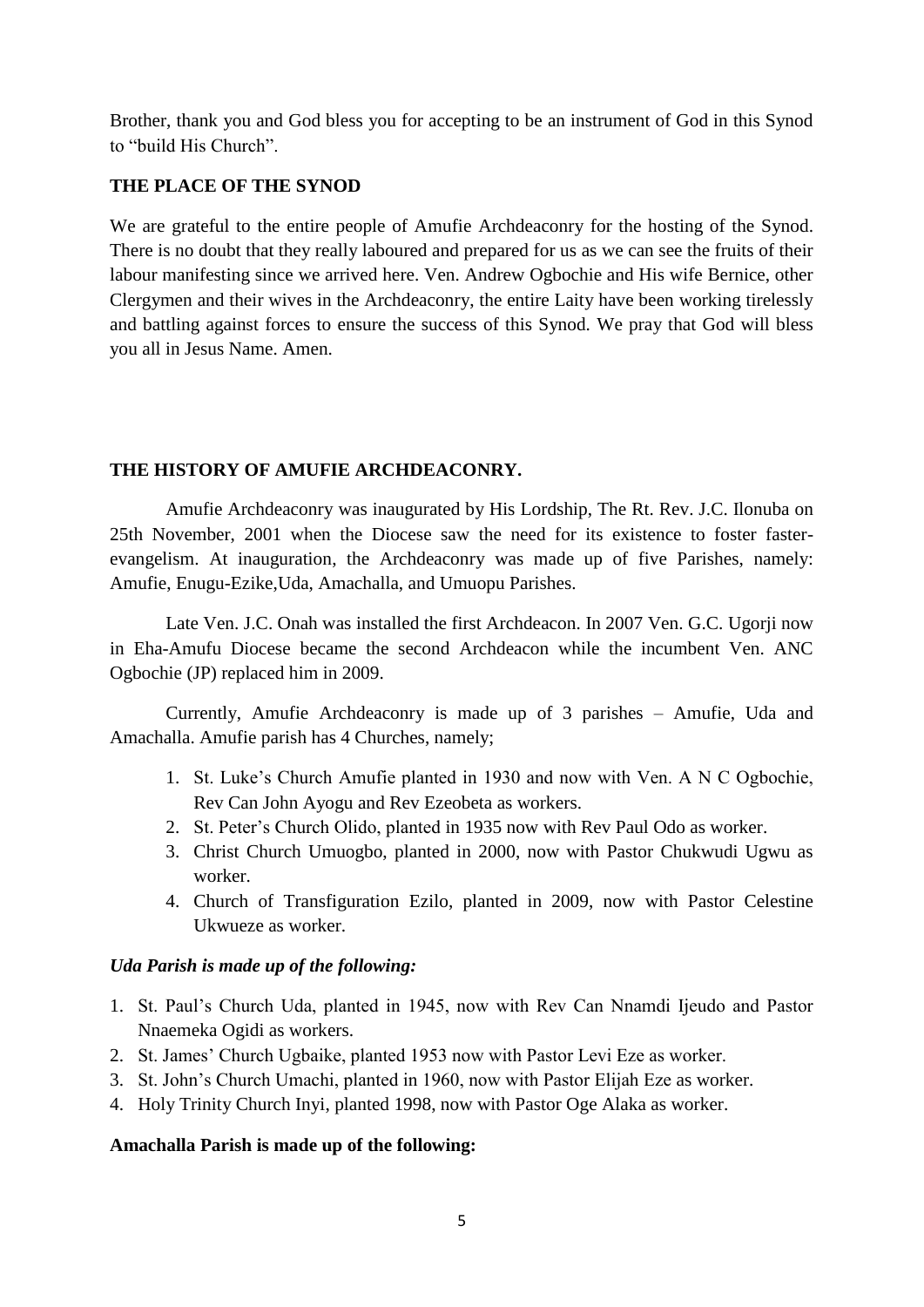- 1. St. Bartholomew"s Church Amachalla, planted in 1932, now with Rev Solomon Onyeke as worker.
- 2. St. Mary"s Church Ikpuiga, planted in 1952, now with Rev. Alphonsus Odo as worker.
- 3. St. Andrew"s Church Uroshi, planted in 1953, now with Rev Philip Ogbodo as worker.
- 4. All Saints Church Ikpamodo, planted in 1998, now with Pastor Samson Idoko.
- 5. Holy Trinity Church Umuagbedo-Agu, planted in 2003, now with Pastor Chukwunonso Asadu as worker.
- 6. Holy Trinity Church Amachalla-Agu, planted in 2008, now with Rev Paul O. Odo as worker.
- 7. Christ Church Igbelle, planted in 2009, now with Pastor Oliver Ajibo as worker.
- 8. Church of Advent Igogoro, planted in 2009, now with Pastor Emmanuel Felix as worker.

### **ST LUKE'S CHURCH AMUFIE**

Permit me to share with you a brief history of St Luke"s Church Amufie – a story full of proofs of God"s faithfulness in building and sustaining His Church through the instrumentality of different people.

Christianity came into Amufie in 1930 when Rev. Andrew Asiekwu the supervisor and the resident Priest at Nsukka heard of the thick population of Enugu-Ezike, and requested for some teachers to help him in evangelising the area. By March, 1930, Mr. Ebede from Nanka and Mr. Igboeli from Abagana were sent to Amufie as church agents. This was not an easy task because of the dialectical, environmental and societal problems prevalent then, coupled with the spiritual forces in the land that were against the Gospel and the multi religious inclination of the inhabitants.

Amufie was then under a very popular warrant Chief and a Moslem, Mallam (Chief) Ibrahim Adukwu. When the teachers were sent to Amufie , the Divisional Officer, Mr. Albert and Rev. A. N. Asiekwu directed Mallam Ibrahim Adukwu to enrol at least forty pupils into the school, or his chieftaincy warrant would be withdrawn. Chief Adukwu had to face two problems - citting the school and producing the required number of pupils.

- 1. Site: To be on a geographical centre, Olido hill was chosen in order to attract pupils from Amube , Olido, Umachi and Amufie. Through the influence of another paramount Chief Ayogu Ede from Amube, the first bell rang for the opening of both Church and School on 1<sup>st</sup> April, 1930 at Olido.
- 2. Number of pupils: During the first four months only five children, all from Amufie, were enrolled, namely: Ugwuanyi Onoja Ossai (Alphonsus), Azegba Eya Urama, Ogbonna Obute (Thomas), Odo Nwa Abanyi, and Odo Nwa-Iyida Eje, who also became church members. Chief Adukwu had to transfer the church to his palace in Amufie under the tutelage of the two teachers, Ebede and Igboeli.

To increase the number on enrolment, Chief Adukwu added his own three sons in the persons of: Momo Adukwu, Abu Adukwu and Awudu Adukwu bringing the number of pupils to eight with two teachers teaching the 3Rs - Reading, Writing and Arithmetic. The low enrolment was a very big thorn in the flesh of the warrant Chief who would not want his licence withdrawn for want of sustaining a School in his domain. It was a frustrating circumstance, for both the Chief, the two teachers who were poised to impact knowledge on the people of the land and Rev. Asiekwu himself who was determined to win souls to the Kingdom of God with the weapon of Education. The Rev. Asiekwu had to seek the assistance of the D.O., Mr. Albert in warning Chief Adukwu about the inglorious situation of his mission and to threaten him once more of withdrawing his chieftaincy if things did not improve. Chief Adukwu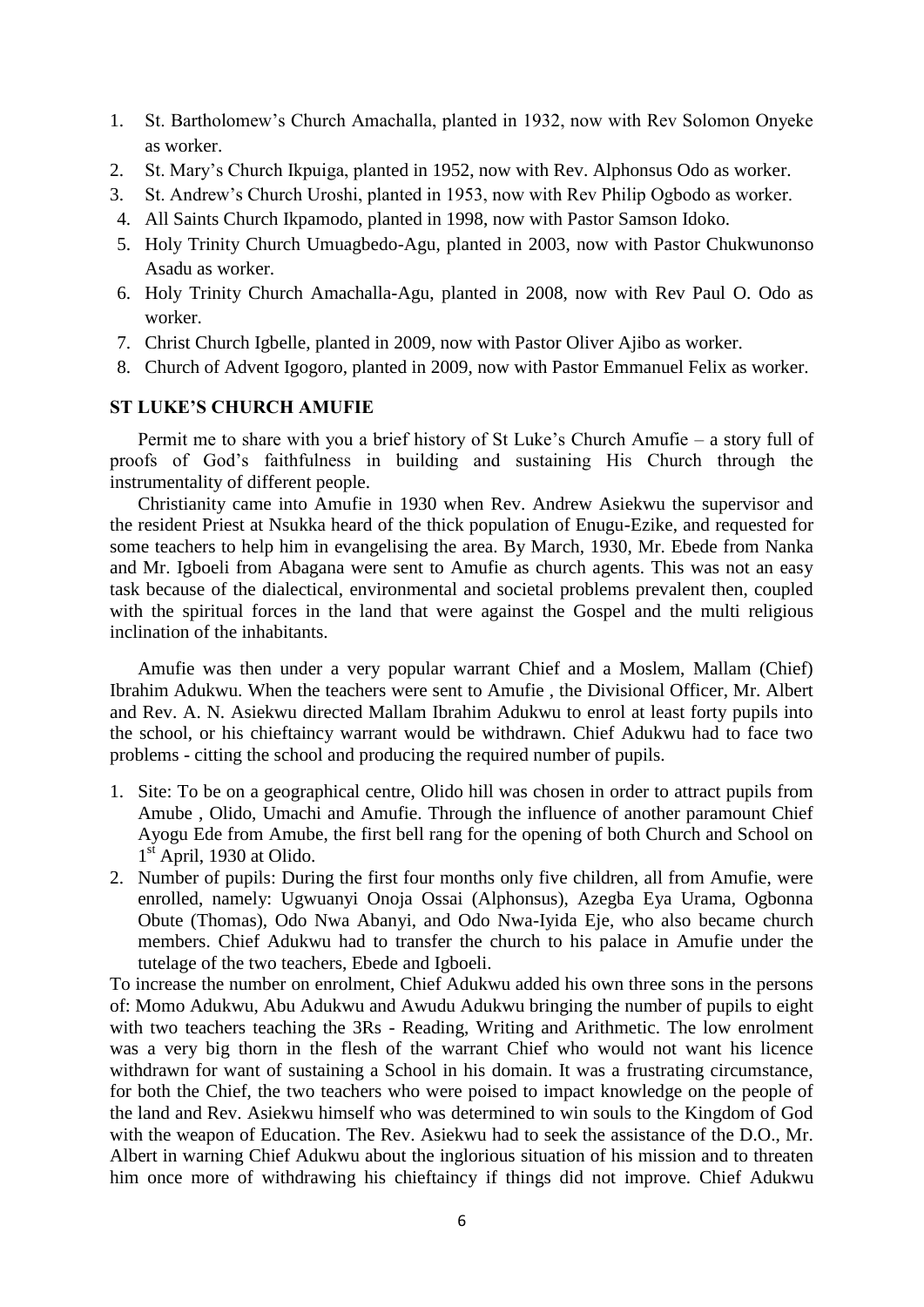having been duly warned summoned the Amufie elders and explained the issues at stake. He warned the elders that unless each elder donated a boy to go to school immediately he would cause the wrath of the Government to fall on the defaulter. All the elders complied with the chief"s instructions and soon the population rose to sixty-five by April, 1931. They were also baptized. Sunday school, church services and catechism started in earnest. There was no clear demarcation between a church member and a pupil.

As the church grew the chief met Elders of Amufie for a piece of land for church building and the Elders gave him the present site to build a church. A church was then erected. It was a mud wall and thatched roof with mud seats. The two pioneer teachers were transferred and replaced by Francis Okwuadi from Igbodo in Asaba and Mr. Nwosu and the church was named St Luke"s Church by the Rev. A .N. Asiekwu.

On July 27th 1933 a popular heathen, a soothsayer, and a bad herbalist by name Ome Nwa Eya Urama was converted and baptized by Rev. Asiekwu, and given the name Abraham Eya . This man Abraham like St. Paul became a zealot and through his zeal and enthusiasm he helped to propagate the gospel which then extended to other villages; Uda, Amachalla, Igbelle, Uroshi, Olido, Ikpuiga, and Umachi, which led to the establishment the following Churches:

- 1. St Paul"s Church Uda [now a parish headquarter] through Zephaniah Ugwu Agbo.
- 2. St Bartholomew's Church Amachalla [now a parish head quarter] through Emmanuel Onoja Ugwu who was attending church services at Amufie.
- 3. St Andrew"s Church Igbelle and Uroshi through Mr. John Ossai Idu and Mr. Stephen Idoko Eze Nwonyene Idoko who were attending church services in Amufie.
- 4. St Peter"s Church Olido through Mr. Abraham Agbo and Chief Onoja Omeh who gave his piece of land for their church building.
- 5. St. Mary"s Church Ikpuiga through Mr. Edward Ogbonna Eya who lived in Late Abu Adukwu"s house in Amufie.
- 6. St. John"s Church Umachi through Mr. Fidelis Ugwuja who lived in Amufie in Late Eze Nwa Iyida"s house.

With the Abraham Ome Nwa Eya, the candle of Christianity was so much lit in Amufie that the CMS [Anglican Church] got a firm tap root. St. Luke's Church Amufie is now the seat of Amufie Archdeaconry inaugurated with late Ven. J.C. Onah as the pioneer Archdeacon. Ven G.A Ugorji took over from him while Ven. A.N.C Ogbochie [JP] is now the present Archdeacon and Vicar.

## **EARLY CHRISTIANS WORTHY OF MENTION INCLUDE:**

Alexander Ossai Onoja, Moses Ossai, Ome Nwekere, Godson Onoja, Gilbert Onoja, Alphosus Onoja, Fredrick Urama, Richard Adukwu,Ugwuja Attama Eze Nwiyida, Mathias Adonu, Festus Itodo, Josiah Ohagwu, Francis Uja, Edwin Adonu, Joshua Ome, Keziah Ome, Sylvester Ogiri, Atta Nwurama, Stephen Eze, Johnson Adukwu, Reuben Idoko, Gabriel Agbedo, and Solomon Abugu.

### **SOME OF THE CHURCH WORKERS THAT SERVED IN ST. LUKE'S CHURCH AMUFIE INCLUDE:**

Late Rev. Ajaero, Late Mr. Emmanuel. E. Ogenyi, Late Rev .J. O. C. Ike, Late Rev. Can E. U. Nnamani, Ven E.E Odo [Rtd], Rev. Can. M. O. Nwobodo, Ven. E Asogwa, Rev. Can Okwuchukwu Ayogu, Ven. J. C. Onah, Rev. Daniel Odezue, Ven. G.S.U. Ugorji, Rev. Cyprian Ezugwu, Rev. E. Ali, Rev. Chinedu Odo, Rev. Can. John Ayogu, Rev. J. E. Ezeobetta and Ven. ANC Ogbochie [JP].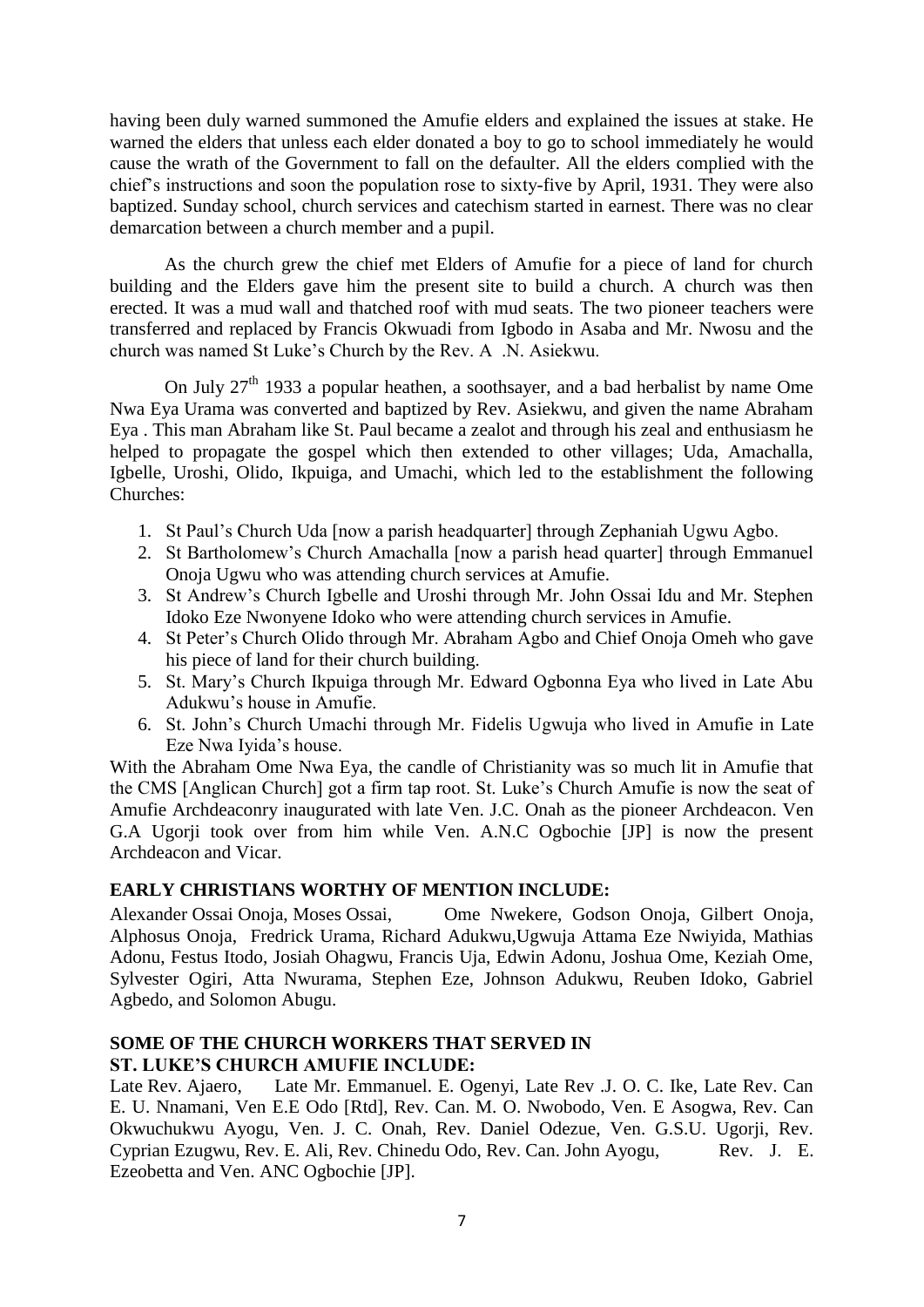#### **INDIGENOUS PRIESTS**

Ven. Uchenna Ugwu-Enugu Diocese. Ven. J.C. Urama –Nsukka Diocese. Rev. Can. E. Abugu - Ida Diocese. Rev. Can. C. Eya - Enugu North Diocese. Rev. Can. Stanley Eze - Lagos Diocese and Rev. Elijah Eke - Eha - Amufu Missionary Diocese.

## **THE FOLLOWING PEOPLE PLAYED VITAL ROLES FOR THE GROWTH OF THE CHURCH OF GOD**

Late Ibrahim Adukwu, Late Daniel Ayogu, Late Sir Ejiofor Ugwuanyi, Late Sir Innocent Ayogu and Dame Chief Dr. [Mrs.]Sarah[Sally] Adukwu-Bolujoko.

It is worthy of note that St Luke"s Church Amufie at a point in the history of the Diocese became an object of mockery as nothing good was happening but today to the glory of God it has become a centre of attraction not only infrastructural but spiritual as well.

St. Luke's Amufie has witnessed within the past few years a dramatic change. We thank God for the ministry of some of the faithful ministers who served here and laid the foundation of what we are building on today. We praise God for the courage, zeal, boldness, bravery dedication and determination of the incumbent Archdeacon, the Ven. ANC Ogbochie (JP) who withstood the oppositions, pressure, and distractions of the devil and was focused. With this attitude and the support of the people of God here the Church was able to complete and dedicate our parsonage, lay the foundation of the new Church building on  $17<sup>th</sup>$  October 2009 and brought it to the point we are using it today, got approval for primary school and has concluded arrangement for the approval of Nursery school, started a secondary school up to JSS 3 , built two blocks for the Secondary school, built two stores, built a giant underground water tank, mounted a giant Church gate, and above all organized a powerful crusade involving the whole land of Amufie, that shook the entire land as heathens and people from other denominations and religion including Muslims were declaring for the Lord Jesus. Peace and true worship have been enthroned and syncretists are no longer comfortable in the Church.

We give God all the Glory for all these and wish to challenge both the workers and the entire people of God in Amufie to reinforce aggressive evangelism and spiritual warfare that will deliver the people and the land of Amufie from crude Idolatory and "celebrated" masquerading". Moreover, the recent structure of the Diocese has left St. Luke"s as a One-Church-Parish, which is a deliberate reminder and move to plant more Churches within Amufie community, "you have stayed long on this mountain".

#### **EVENTS IN THE DIOCESE**

#### **Foundation Stone Laying:**

24/12/11: St. Andrew"s Church Vicarage Ibagwa-Aka 15/4/12: Emmanuel Church, Umujioha. 5/8/12: St Luke"s Archdeaconry house, Nsukka.

#### **Dedications:**

24/12/11: St Andrew"s Church building, Ibagwa-Aka;

### **RE-DEDICATION AND RE-LICENSING OF LAY READERS.**

 Re-dedication and licensing of the Diocesan Lay-Readers took place on Saturday 3rd December, 2011 at St Paul"s Cathedral. It was a programme aimed at refocusing and injecting new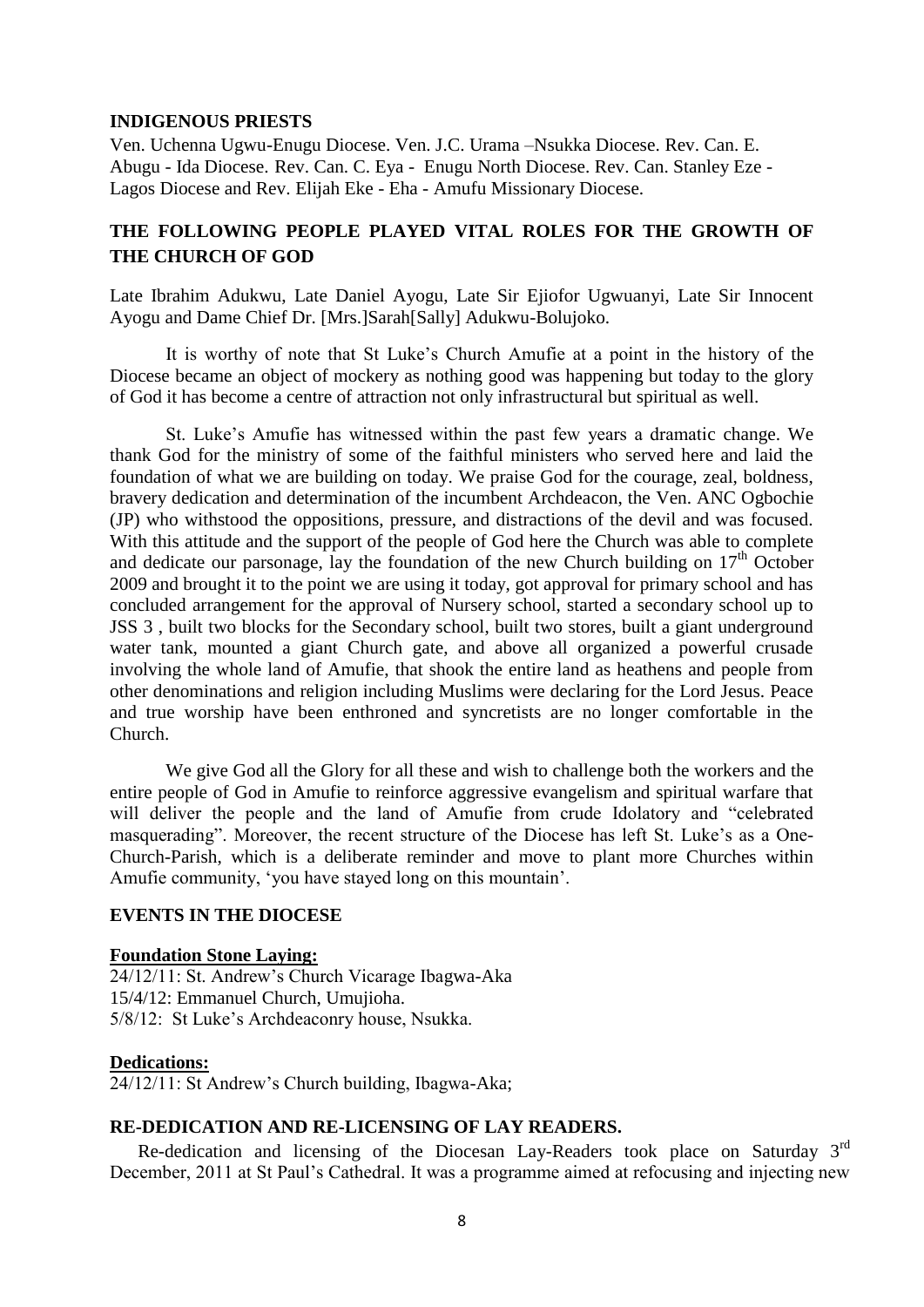zeal into the Lay Readers in the Diocese, emphasizing that the era has come when they are not only called to read lessons but to preach and evangelize the rural areas in the Diocese and be practically involved in School evangelism. A total number of 74 Lay-Readers were re-dedicated and their licenses re-issued. Their new sky blue stole and hat was officially launched. We thank God for the Rector of our Mission School- Bethsaida Institute of Leadership and Mission (BILEM) – Ven Chinedu Onah and his team for the educative and eye opening training programme for the Lay Readers and also appreciate the devotion of their Chaplain- Rev Can Samuel Obeta.

We scheduled to license new Lay Readers who are already undergoing training in December this year but this will be shifted to the first quarter of next year. We encourage the Clergy to make good use of these men and women of God in their evangelical activities. We also wish to state that it is only those who have our license that are authorised to operate for that year and anybody whose license is not renewed for three consecutive years ceases to be a Lay Reader in the Diocese.

### **COLLATION AND INSTALLATION:**

On  $19<sup>th</sup>$  February, 2012, the following Archdeacons and Canons were collated at St Paul's Cathedral, Nsukka:

#### **ARCHDEACONS**

Ven. Geoffrey Chinedu Onah,

Ven. Jonathan Chukwualuka Urama,

Ven. Godson Obidi Ekpunobi, and

Ven. Eric Eze Ugwu.

#### **CANONS**

Revd. Can. Goodness EkenediriChukwu Eze,

Revd. Can. Christian Ikechukwu Nnadi,

Revd. Can. Jude Onyebuchi Oga,

Revd. Can. Leonard Chijioke Ukwueze,

Revd. Can. Godwin Emeka Eze,

Revd. Can. Samson Chukwuemeka Ezea,

Revd. Can. Christian Ukachi Obileke,

Revd. Can. Samuel Okonkwo Obeta, and

Revd. Can. Kingsley Samuel Ekenedilichukwu Obeta.

We pray that your elevation will encourage you to remain a faithful minister of God and an example onto other ministers.

#### **INAUGURATION OF PARISHES/**ARCHDEACONRY:

The following Parishes were inaugurated during the period under review:

26/2/12: Church of Transfiguration Parish, Enugu Road.

11/3/12: Church of Pentecost Parish, Army Barracks,

17/3/12: St Luke"s Parish, Iheaka,

25/3/12: Orba Archdeaconry.

### **INSTALLATION OF ARCHDEACONS:**

25/3/12: Ven. Dan Omeje was installed as the first Archdeacon of Orba Archdeaconry.

1/4/12: Ven. Chinedu Onah was installed the Archdeacon of Enugu-Ezike Archdeaconry,

29/4/12: Ven. Jonathan Urama as the Archdeacon of Uduledem Archdeaconry,

20/5/12: Ven. Godson Ekpunobi as the Archdeacon of Nsukka East Archdeaconry.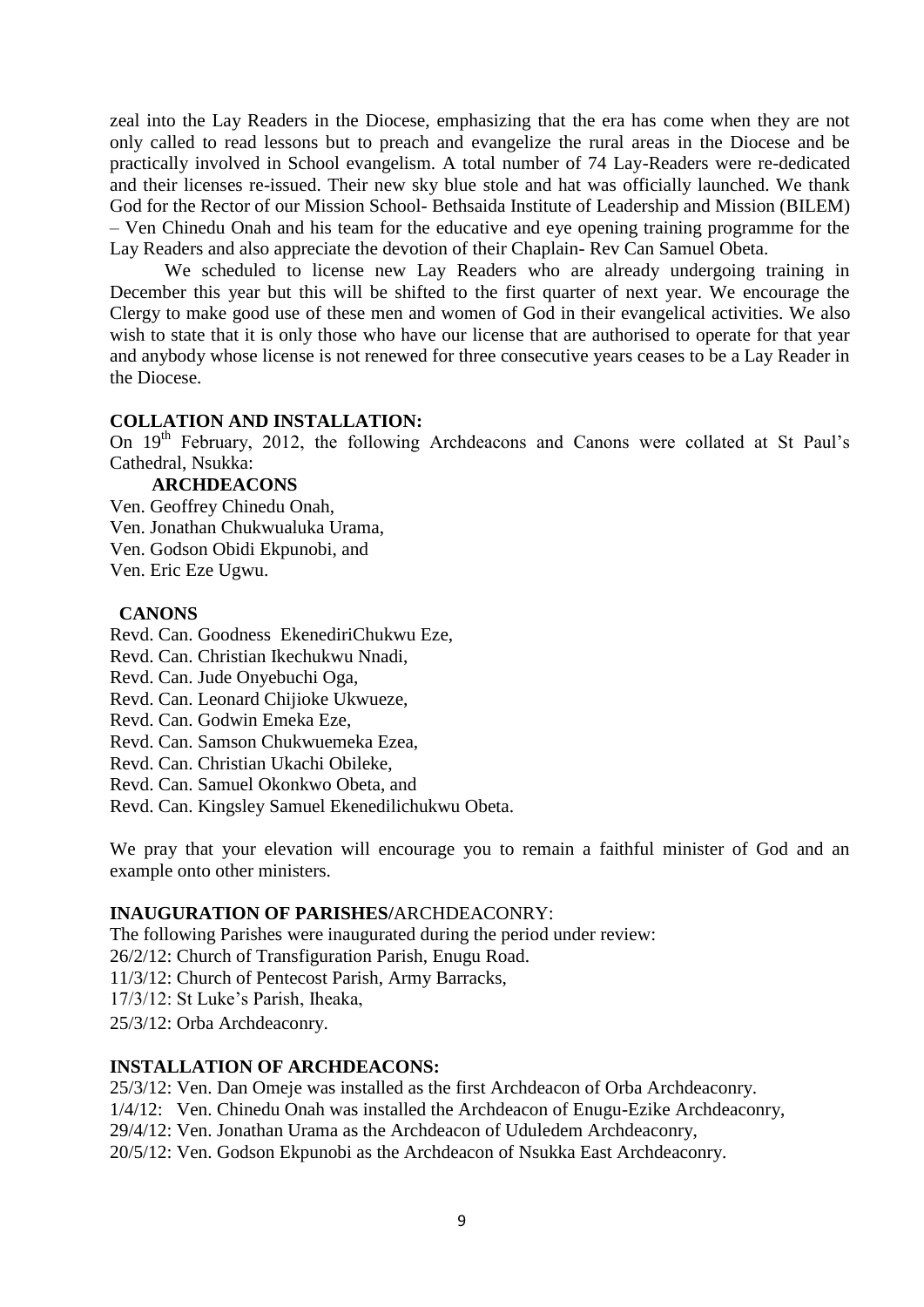#### **ANNUAL DIOCESAN FASTING AND PRAYER:**

This year"s fasting and prayer kicked off on New Year day. It commenced with Holy Communion services in many churches. The event reached its peak with the Diocesan Prayer Convocation which took place from  $23<sup>rd</sup>-29<sup>th</sup>$  at the new Cathedral site. A team of preachers ministered during this convocation, including Barrister Emeka Nwankpa and his team, Dr. Mrs. Pamela Ezeuzomaka and Rt. Rev. Sosthenes Eze. Other side attractions that added glamour to the event included the performances of a popular Christian Artist- Chioma Jesus, and the youth choir of Church of Transfiguration Enugu Road.

It was observed that this year"s Fasting and Prayer took a new dimension. During the prayer convocation, God began to take the Diocese on a different route which led to the establishment of Prayer Training School for the believers in Nsukka land. This issue of training came up as a panacea for arresting spiritual covering over the Nsukka land which needed to be rescued by spiritually equipped believers. This training started in February but stopped in July abruptly for logistic reasons. We will continue with the training in February next year and appeal to all the registered students to ensure they complete what they started. Following the outcome of the crusade, the participants moved a motion to institutionalise such a city-wide crusade as an annual programme. The event was concluded with a Covenant Service which took place at the same venue on Sunday  $29<sup>th</sup>$  Jan. 2012.

We will still have the one month praying and fasting in January next year, and appeal to all members of the Diocese to be part of this Spiritual Foundational Exercise and use it to lay a Godly foundation for both your life, your family and your Church. It is an opportunity to speak prophetically upon your life and endeavour for the New Year. We may not have a one week prayer convocation next year to enable us plan better for 2014 when by the grace of God we intend to have a full 7-day-convocation that will feature- teachings, seminars, workshops, lectures and revivals, that will draw speakers from far and wide. We are praying that God will raise sponsors for this programme.

#### **ADMISSION AND CONFIRMATION**

This year"s Admissions and Confirmation have become an eye opener to us in the area of evangelism. We took the bull by the horn by ensuring that all Parishes in the Diocese were touched through Admission and Confirmation. We experienced God"s mighty work through sporadic outpouring of His Holy Spirit. This experience points to me that God is ready and He is waiting for us to step out.

I appeal that follow-up and discipleship class should be conducted to these crop of youths whom God himself has poured His Spirit upon to ensure their sound spiritual footing.

Let me reiterate that unless we take discipleship serious and make good use of the opportunity God has given us through Confirmation and Admission, we will only be a Church full of activity but without Divinely approved result, producing a crop of 'Christians' who have the form of godliness but denying the power thereof.

For this reason, a new manual for the preparation of confirmation candidates and admission of candidates into Girls Guild, Women"s Guild, Mothers" Union and Christian Fathers" Fellowship will be published. The manual will take between 13 to 16 weeks study. It is prepared in such a way that the candidates after the study will not just be prepared for either confirmation or admission but will understand our faith and be established in them. We therefore passionately appeal to all Clergymen, all Lay Pastors and their wives to see this as the hob of their calling. Let every Parish start from January to prepare their candidates as we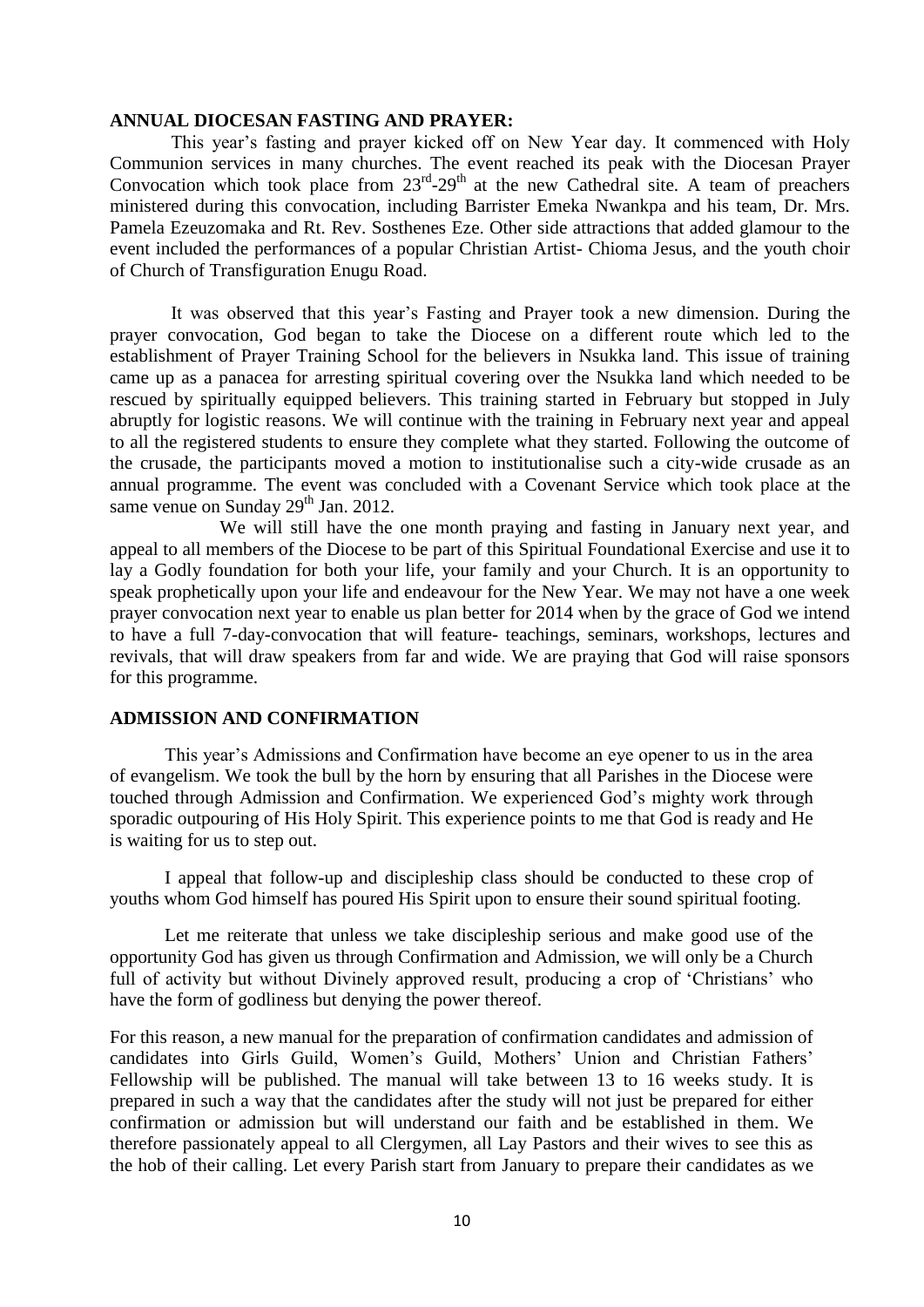are sure every parish will be covered in our joint parish confirmation each year. The table below illustrates the admission/confirmation records:

|     | <b>ADMISSION AND</b><br><b>CONFIRMATION</b> |                                                    |             |                          |              |                          |                          |                          |                              |
|-----|---------------------------------------------|----------------------------------------------------|-------------|--------------------------|--------------|--------------------------|--------------------------|--------------------------|------------------------------|
| S/N | <b>Date</b>                                 | <b>NAME OF THE CHURCH</b>                          | <b>Male</b> | Female                   | <b>Total</b> | G.G.                     | W.G                      | M.U                      | C.F.F                        |
| 1.  | 16/11/2011                                  | St. Paul's Uda Parish                              | 33          | 68                       | 101          | $\mathbf{1}$             | 16                       | $\mathbf{1}$             | $\bar{\phantom{a}}$          |
| 2.  | 20/11/2011                                  | St. Andrew's Ibagwa Parish                         | 25          | 78                       | 103          | 11                       | 14                       | 15                       | 6                            |
| 3.  | 23/11/2011                                  | St. Philip's Church Opi-Agu<br>Parish              | $\Box$      | $\overline{\phantom{a}}$ | 103          | $\mathbf{1}$             | 15                       | $\mathbf{1}$             | 12                           |
| 4.  | 27/11/2011                                  | St. Paul's Nkpologu Parish                         | 36          | 49                       | 85           | $\bar{\phantom{a}}$      | 20                       | $\overline{\phantom{a}}$ | 3                            |
| 5.  | 4/12/2011                                   | Barnabas Parish<br>Eha-<br><b>St</b><br>Ndiagu     | 18          | 28                       | 45           | 5                        | 9                        | $\overline{2}$           | $\overline{\phantom{a}}$     |
| 6.  | 7/12/2011                                   | St Paul's Amechienu Parish                         | 13          | 34                       | 47           | $\mathbf{1}$             | 21                       | $\overline{\phantom{a}}$ | 6                            |
| 7.  | 11/12/2011                                  | St Luke's Imilike Uno Parish                       | 25          | 42                       | 67           | 5                        | 14                       | 6                        | $\overline{7}$               |
| 8.  | 5/02/2012                                   | St John's Parish Okpu Orba                         | 45          | 90                       | 135          | 14                       | 17                       | 5                        | 17                           |
| 9.  | 12/02/2012                                  | St John's Church Onuiyi<br>Parish                  | 26          | 39                       | 65           | 18                       | 16                       | 11                       | 30                           |
| 10. | 1/04/2012                                   | St Stephen's Ogurute                               | 20          | $\overline{57}$          | 77           | 9                        | 12                       | $\overline{2}$           | $\frac{1}{2}$                |
| 11. | 1/04/2012                                   | The Christ Redemption Ang.<br>Church Nsukka Prison | 30          | $\overline{\phantom{0}}$ | 30           | $\overline{\phantom{a}}$ | $\overline{\phantom{a}}$ | $\overline{\phantom{a}}$ | $\qquad \qquad \blacksquare$ |
| 12. | 28/4/202                                    | St. Thomas Aku parish                              | 44          | 115                      | 159          | $\blacksquare$           | 30                       | 9                        | $\blacksquare$               |
| 13. | 29/4/2012                                   | All Saints Obollo-Afor                             | 54          | 81                       | 135          | 14                       | 23                       | 8                        | 13                           |
| 14. | 20/5/2012                                   | St. Mary's Opi Parish                              | 61          | 117                      | 178          | 14                       | 21                       | $\overline{4}$           | 12                           |
| 15. | 27/5/2012                                   | St Paul's Cathedral Parish                         | 24          | 37                       | 61           | $\mathbf{1}$             | $\frac{1}{2}$            | $\overline{a}$           | 20                           |
| 16. | 2/6/2012                                    | St Philip's Opi-Agu Parish                         | 15          | 38                       | 53           | $\overline{2}$           | 5                        | $\overline{\phantom{a}}$ | $\overline{2}$               |
| 17  | 3/6/2012                                    | Christ Church U.N.N                                | $\Box$      | $\blacksquare$           | 36           | $\overline{5}$           | $\overline{5}$           | $\overline{4}$           | $\blacksquare$               |
| 18  | 10/6/2012                                   | Christ Church Ezi-Ani                              | 9           | 12                       | 21           | $\overline{4}$           | 5                        | $\blacksquare$           | $\mathbf{1}$                 |
| 19. | 10/6/2012                                   | Edem-Ani                                           | 74          | 133                      | 207          | 8                        | 25                       | 12                       | 35                           |
| 20. | 15/6/2012                                   | Abbi Parish                                        | 32          | 61                       | 93           | $\overline{3}$           | 14                       | $\overline{3}$           | $\Box$                       |
| 21. | 15/6/2012                                   | Adani Parish                                       | 23          | 31                       | 54           | $\overline{2}$           | $\overline{2}$           | $\mathbf{1}$             | $\overline{\phantom{a}}$     |
| 22. | 29/6/2012                                   | Amachalla Parish                                   | 54          | 140                      | 194          | $\overline{3}$           | $\overline{3}$           | $\overline{2}$           | $\overline{3}$               |
| 23. | 29/6/2012                                   | Amufie Parish                                      | 23          | 66                       | 89           | $\mathbf{1}$             | $\overline{3}$           | $\blacksquare$           | $\overline{2}$               |
| 24. | 29/6/2012                                   | Uda Parish                                         | 26          | 54                       | 80           | $\Box$                   | $\overline{\phantom{a}}$ | $\overline{\phantom{a}}$ | $\overline{\phantom{a}}$     |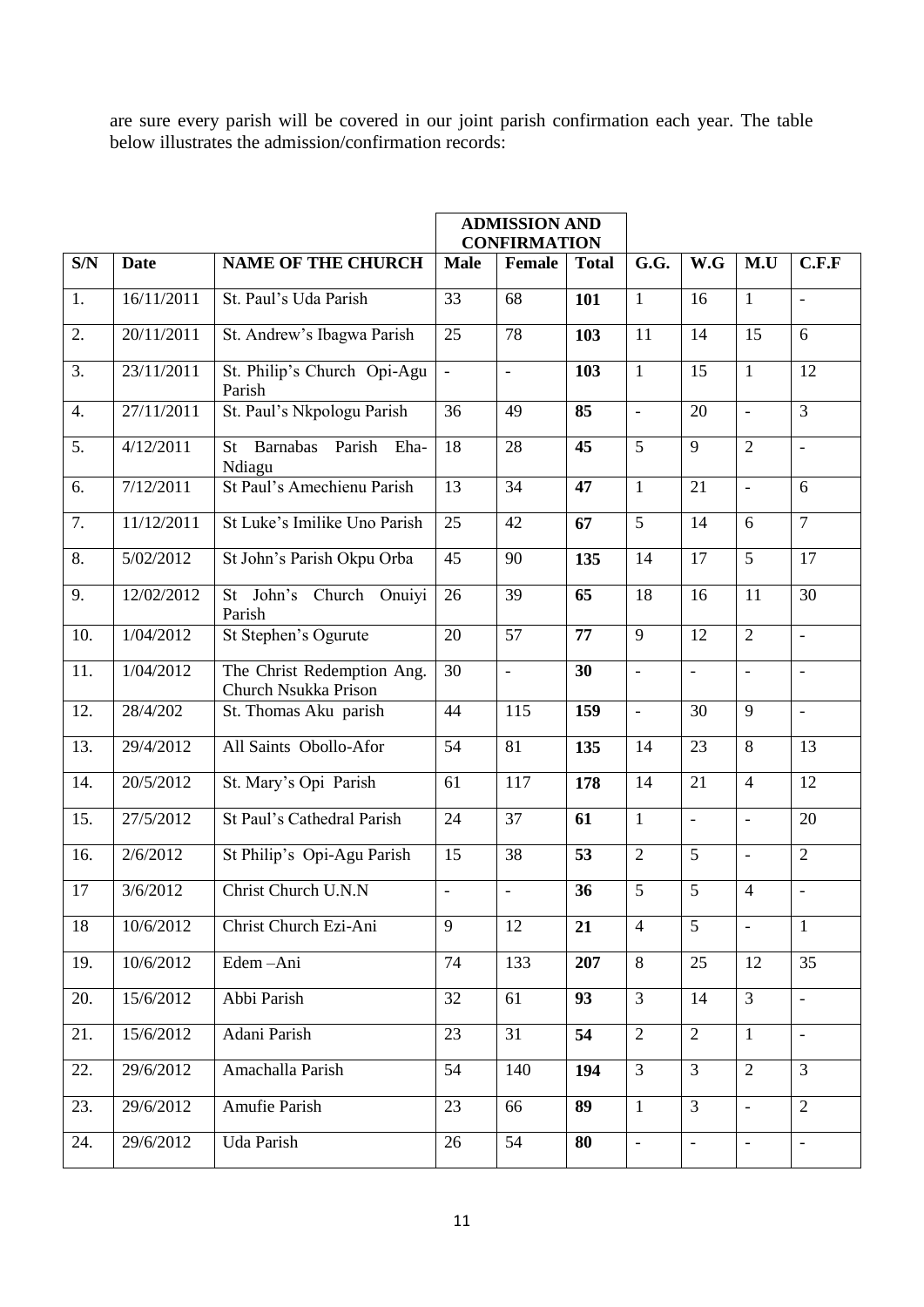| 25. | 7/7/1012  | St Barth's Obimo Parish             | 24                       | 68             | 92  | 8                        | 19                           | $\overline{\phantom{a}}$ | 3                        |
|-----|-----------|-------------------------------------|--------------------------|----------------|-----|--------------------------|------------------------------|--------------------------|--------------------------|
| 26. | 7/7/2012  | Church of Transfiguration           | 14                       | 16             | 30  | 5                        | $\overline{7}$               | $\overline{2}$           | $\blacksquare$           |
| 27. | 7/7/2012  | <b>Church of Pentecost</b>          | 16                       | 25             | 41  | $\overline{3}$           | $\overline{3}$               | $\overline{3}$           | $\overline{\phantom{a}}$ |
| 28. | 8/7/2012  | Emmanuel Church Alor-Uno<br>Parish  | 55                       | 105            | 163 | 27                       | 17                           | $\overline{4}$           | $\overline{15}$          |
| 29. | 15/7/12   | Okpuje Parish                       | 13                       | 35             | 48  | $\overline{4}$           | $\overline{3}$               | $\mathbf{1}$             | $\overline{2}$           |
| 30. | 15/7/12   | St Andrew's parish Ibagwa-<br>Aka   | 42                       | 109            | 151 | 18                       | 22                           | $\tau$                   | 12                       |
| 31. | 15/7/12   | <b>Unadu Parish</b>                 | 16                       | 44             | 60  | $\mathbf{1}$             | $\overline{7}$               | $\overline{\phantom{a}}$ | $\mathbf{1}$             |
| 32. | 15/7/12   | St John's Eburumiri Parish          | 19                       | 43             | 62  | $\,8\,$                  | 11                           | $\overline{2}$           | 3                        |
| 33. | 15/7/12   | Itchi Parish                        | 37                       | 84             | 121 | 15                       | 27                           | 6                        | $\overline{2}$           |
| 34. | 28/7'2012 | St Mark's Ohodo Parish              | 24                       | 72             | 96  | 13                       | 21                           | 9                        | 9                        |
| 35. | 28/7/201  | Ozalla Parish                       | 73                       | 90             | 163 | $\overline{4}$           | $\overline{8}$               | 5                        | $\overline{\phantom{a}}$ |
| 36. | 28/7/2012 | <b>Ekwegbe Parish</b>               | 27                       | 78             | 105 | 5                        | 8                            | 5                        | 10                       |
| 37. | 27/7/2012 | Ohemuje Parish                      | 44                       | 93             | 137 | 25                       | 23                           | 6                        | 15                       |
| 38. | 5/8/2012  | St Luke's Nsukka Parish             | 14                       | 64             | 78  | 8                        | $\overline{7}$               | 3                        | $\overline{8}$           |
| 39. | 5/8/2012  | St. Andrew's<br>Orba Road<br>Parish | 6                        | 14             | 20  | $\overline{4}$           | $\mathbf{1}$                 | $\Box$                   | 9                        |
| 40. | 5/8/2012  | Lejja Parish                        | 13                       | 18             | 31  | $\mathbf{1}$             | $\overline{2}$               | $\frac{1}{2}$            | 8                        |
| 41. | 12/8/2012 | Ezimo Parish                        | 3                        | 11             | 14  | $\overline{2}$           | 10                           | 3                        | $\overline{2}$           |
| 42. | 12/8/2012 | Imilike-Agu Parish                  | $\overline{\phantom{a}}$ | $\blacksquare$ | 18  | $\overline{\phantom{a}}$ | $\overline{\phantom{a}}$     | $\overline{\phantom{a}}$ | $\overline{\phantom{a}}$ |
| 43. | 12/8/2012 | Amechenu Parish                     | $\overline{\phantom{a}}$ | $\blacksquare$ | 6   | $\blacksquare$           | $\qquad \qquad \blacksquare$ | $\overline{\phantom{a}}$ | $\overline{\phantom{a}}$ |
| 44. | 19/8/2012 | Eha-Alumona Parish                  | 23                       | 44             | 67  | $\overline{2}$           | $\overline{4}$               | $\sqrt{2}$               | $\blacksquare$           |
| 45. | 19/8/2012 | Eha-NdiAgu                          | 11                       | 6              | 17  | $\blacksquare$           | $\overline{2}$               | $\overline{2}$           | $\overline{\phantom{a}}$ |
| 46. | 26/8/2012 | Umuida Parish                       | 15                       | 56             | 71  | $\overline{4}$           | $\overline{5}$               | 6                        | $\overline{\phantom{a}}$ |
| 47. | 26/8/2012 | <b>Umuopu Parish</b>                | 16                       | 54             | 70  | 11                       | $\overline{7}$               | $\mathbf{1}$             | $\mathbf{1}$             |
| 48. | 26/8/2012 | Alor-Agu Parish                     | 20                       | 53             | 73  | 8                        | 11                           | $\mathbf{1}$             | $\overline{3}$           |
| 49. | 5/9/2012  | Obukpa Parish                       | 53                       | 106            | 159 | 22                       | 74                           | 10                       | 11                       |
| 50. | 16/8/2012 | Ovoko Parish                        | 66                       | 116            | 182 | 10                       | 28                           | 5                        | $\overline{\phantom{a}}$ |
| 51. | 16/8/2012 | Iheakpu-Awka Parish                 | $\overline{32}$          | 67             | 99  | $\overline{3}$           | 18                           | $\overline{3}$           | $\mathbf{1}$             |
| 52. | 16/8/2012 | <b>Iheaka Parish</b>                | 37                       | $\overline{7}$ | 44  | $\blacksquare$           | $\overline{7}$               | $\overline{\phantom{a}}$ | $\overline{2}$           |
| 53. | 7/10/2012 | Orba Parish                         | 18                       | 28             | 46  | 13                       | 12                           | $\overline{2}$           | 12                       |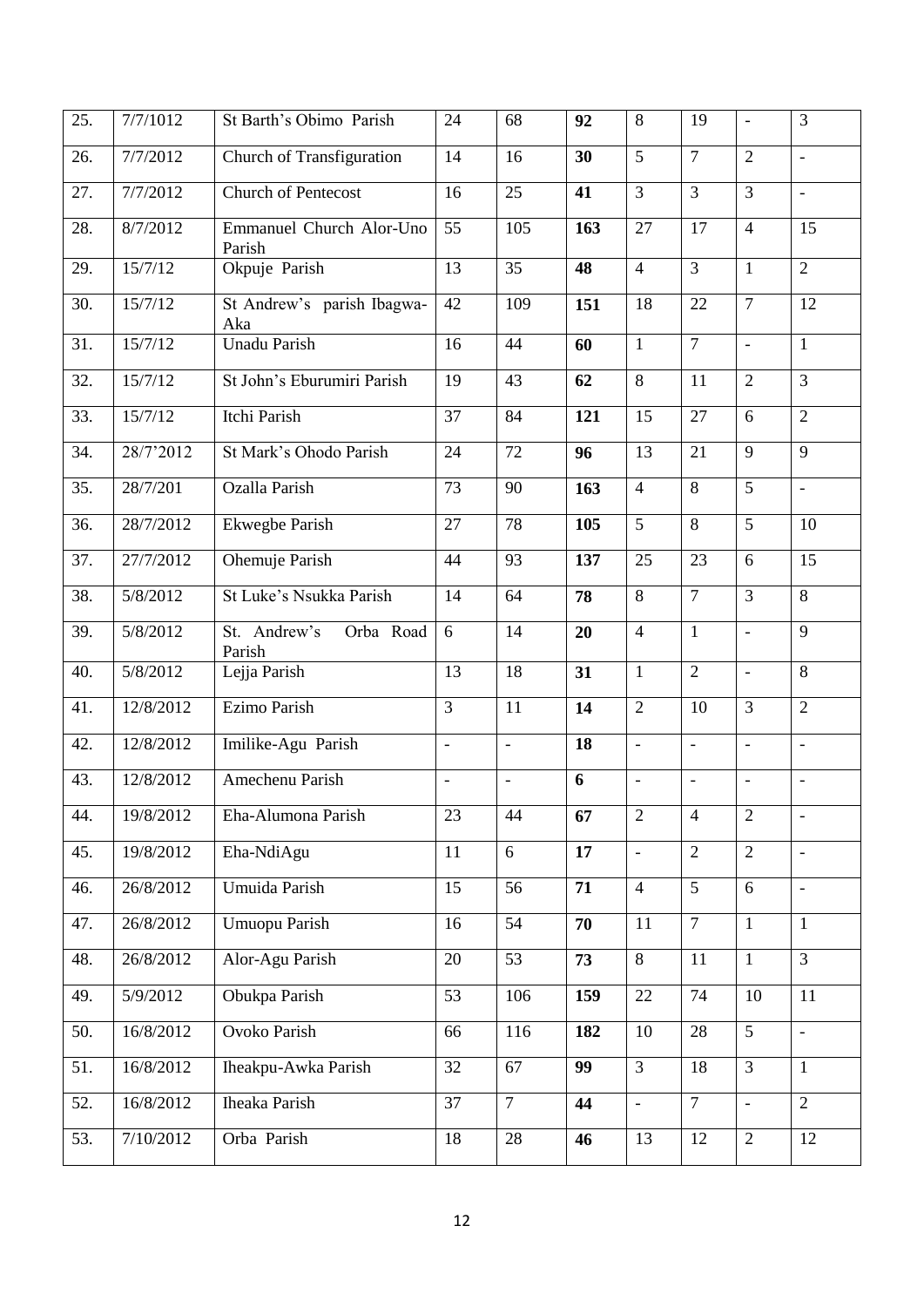|     |           | <b>TOTAL</b>       | 1468 | 3071 | 4539 358 |    | 701 | 174                      | 298 |
|-----|-----------|--------------------|------|------|----------|----|-----|--------------------------|-----|
| 55. | 7/10/2012 | Imilike-Uno Parish |      | ∩    |          |    | -   | $\overline{\phantom{0}}$ |     |
| 54. | 7/10/2012 | Okpu Orba Parish   | 24   | 22   | 46       | 12 | ∽   | -                        |     |

#### **CYCLISTS' BREAKFAST WITH THE MASTER (CBM)**

 Late last year, we received a great burden from the Lord concerning the commercial motorcyclists (Okada Riders). This was shared in the last Synod (as part of my charge). After prayers, God led us to package a special programme for them beginning from Nsukka urban. We inaugurated a committee on early January, led by Prof. Johnson Urama to plan and execute the programme in form of breakfast meetings for these our brothers. The committee commenced operation immediately with their maiden meeting on first Wednesday of February, 2012.

 This programme was aimed at getting the commercial motorcyclists connected with the master Jesus. In addition to the spiritual component (which was the main drive of this programme), there should also be distribution of free crash helmets and meals. The target was to ultimately give them a new focus in life and equip them, as well, with other vocations.

Machinery for the procurement of one thousand (1000) crash helmets for distribution to commercial cyclists (Okada riders) was set in motion as early as December, 2011.

The Programme was being held every first Wednesday, starting by 10.30 a.m. in the new Cathedral. The first one was held on February 01, this year, and we had about 350 cyclists participating in the programme. Since then the programme had held every first Wednesday of the month. Various Priests ministered to their spiritual needs in every meeting.

There were also programmes to equip them with entrepreneurial skills and vocations. Assistance of resource persons such as Mr. Marcel Odo and Sir Hon. Dennis Agbo (former commissioner in Enugu State) were employed.

There have been testimonies from some of these Cyclists to the effect that God has met and still meeting them through the programme. Many of them have left the Okada job for a better decent career prospect.

So far, nine (9) breakfast meetings have been held already since inception and roughly five hundred helmets distributed. Feeding and other logistics for each meeting costs an average of seventy thousand Naira  $(\text{H70,000.00})$  only. There was also plan for miniature CBM meetings in some strategic locations within the month of October. These strategic locations are: Adani, Aku (Ogbede), Opi, Orba, Obollo-Afor, Ogrute and Ibagwa-Aka. This will be done in conjunction with the Archdeaconries where those towns are situated. A total of four hundred and fifty (450) helmets will be distributed in those places.

A number of individuals have made personal sacrifices and donations towards this programme. We thank them and especially Professor Johnson Urama and the members of his team who paid for all the anointed meals and served them personally throughout their meetings. Their commitment and dedication was a challenge to me. May our faithful God reward you abundantly.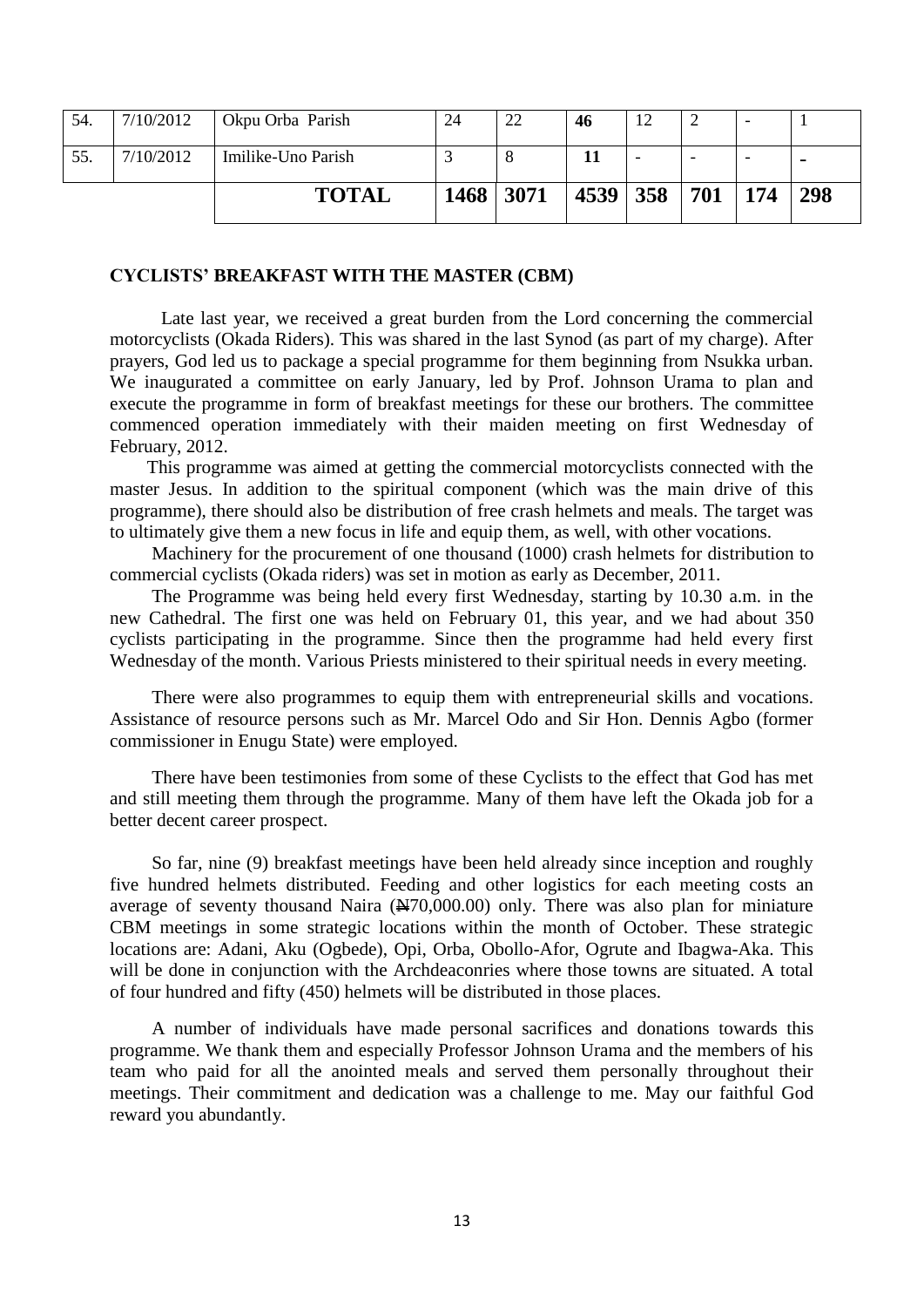We also appreciate the churches and organizations that made donations towards the hosting of the meetings. These are EFAC Ministry, Women Ministry, Church of Transfiguration, Enugu Road and St. John"s Church, Onuiyi, Nsukka

Finally we return all thanks to God for giving us such a vision that can change lives.

#### **THE PRISON MISSION:**

The Diocese took the bull by the horn as they stormed Nsukka Prison with a radical evangelistic outreach in the first quarter of the year. The programme which lasted for one full week was kicked off by the Cathedral Deanery and the Edem Archdeaconry on 25<sup>th</sup> March, 2012. Nsukka and Alor-Uno archdeaconry had their turn on March 26, Ibagwa and Enugu-Ezike Archdeaconry had theirs on 27<sup>th</sup> March. Others were Amufie and Uduledem on 28<sup>th</sup> March, Ovoko and Orba on 29<sup>th</sup>, Nsukka East and Uzo-Uwani on  $30<sup>th</sup>$  while Nsukka Central and Aku Archdeaconries had theirs on  $31<sup>st</sup>$  of the same March, 2012. In each of these days, the hosting Archdeaconries served the inmates with food and gift items, after spiritual ministration. May the Almighty God visit these Archdeaconries one after the other.

The grand finale of the programme took place on  $1<sup>st</sup>$  April with Confirmation. A total of 30 inmates were confirmed and a set of gospel band which was donated during these events was also dedicated during the service. The programme indeed created a spiritual quake at Nsukka Prisons which resulted to a miraculous release of 40 prison inmates in such a great magnitude that had never happened before.

#### **CHALLENGES:**

- 1. Post release of the Inmates: Freed Inmates find it difficult to be warmly welcomed into the society. They are stigmatized by the Society which exposes them again to criminal activities which they had been delivered from.
- 2. We also received information about the denominational bias exhibited by some of the Prison staff. These people saw our ministry in that place as a threat and they try by all means to frustrate our efforts there. May God forgive them.

 We are seriously planning to set up a structure that will help us handle the post release challenges. To this effect the Diocesan Board in their last meeting agreed that there will be a special offering in support of the Prison Ministry within the Synod; and that from next year every Organisation in the Diocese will pay a Tithe from their Sunday offerings during their week except the Women ministry and Christian Fathers" Fellowship who will decide what to donate after their conference each year.

My special appreciation goes to the Prisons Chaplain, Rev. Edwin G. Agbo for his unquantifiable efforts in the Prisons ministry. May the Almighty God abundantly reward him.

### **COUNCIL OF KNIGHTS**

## **A.) KNIGHTHOOD INVESTITURE.**

17<sup>th</sup> December, 2011 witnessed another glamorous and memorable event in the Diocese. A total of 59 candidates were invested into the Order of Knighthood of St. Paul at the new Cathedral. It commenced with Pre-investiture Retreat at Christ Church, Eziani, on  $15<sup>th</sup>$  and  $16<sup>th</sup>$  of the same month. Rt. Rev. E. Ikeakor of Amichi Diocese was the Retreatant and preacher.

We should recall that this is the first investiture since my election and enthronement as a Bishop. The last investiture took place in 2006 under the Retired Bishop, Rt. Rev. (Dr.) J. C. Ilonuba (JP). Prior to the investiture, training exercise was organised for the one hundred and twenty Novices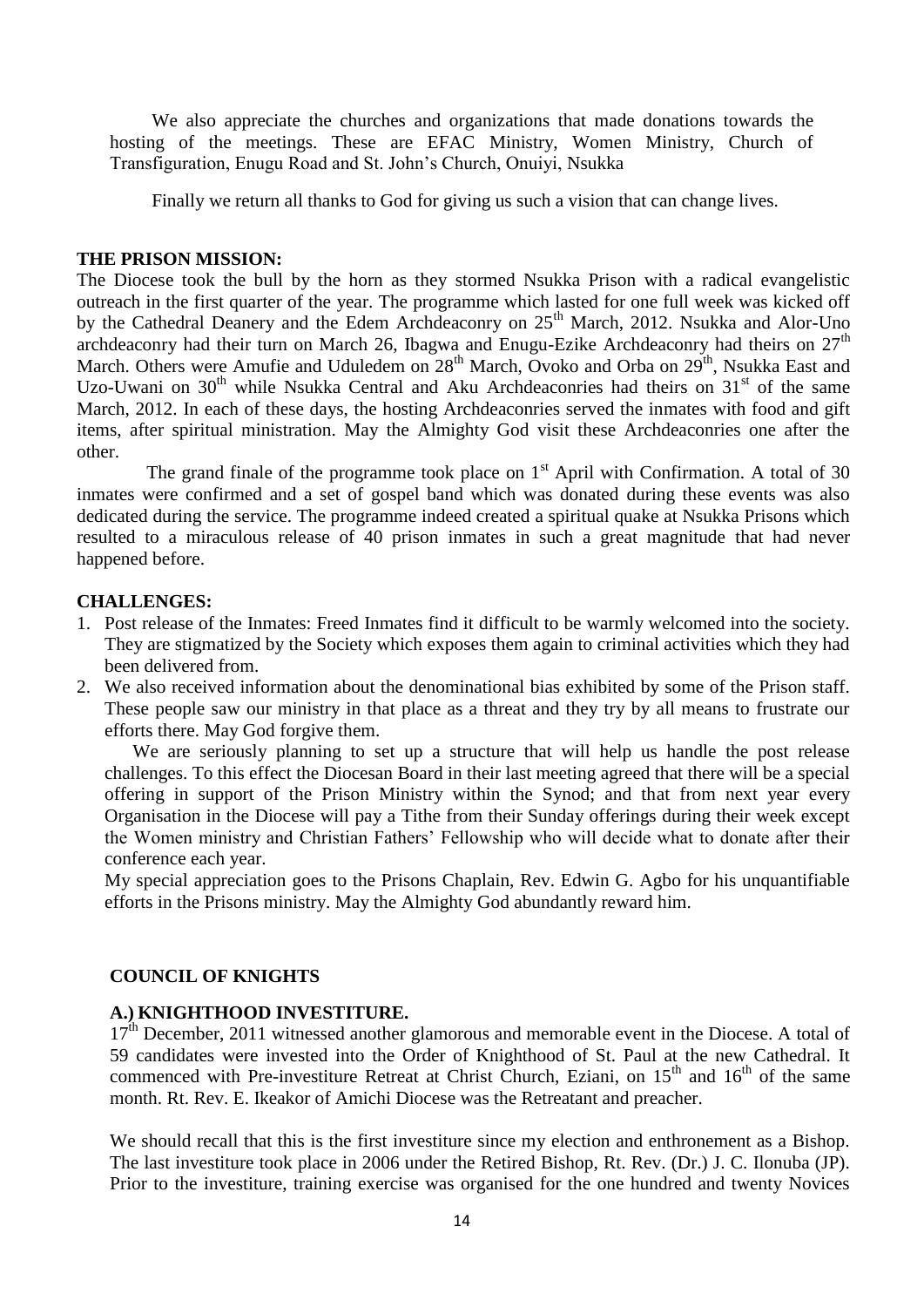that were fielded for this prestigious position, out of which 59 candidates qualified. The sixtieth person was admitted into Ladies Auxiliary. Their training commenced on June and was rounded off on 22<sup>nd</sup> September, which paved way to a compulsory retreat that took place on  $16<sup>th</sup>$  and  $17<sup>th</sup>$ December. We appreciate them for their generous donations towards the Cathedral project which has helped us to bring the work to the point it is now. We also appeal to those who have not redeemed their pledges to do so, knowing that it is a vow unto God.

Among those invested were:

- 1. Dame Adukwu-Bolujoko Sally Sara Nkem;
- 2. Sir & Lady Agbaleke Ezekiel;
- 3. Sir & Lady Agbo Cyprian;
- 4. Sir & Lady Agbo James Chukwuemeka;
- 5. Sir & Lady Agbo John C.
- 6. Sir & Lady Agbo Stephen
- 7. Sir & Lady Alaku Basil;
- 8. Sir & Lady Amorha Lawrence
- 9. Sir & Lady Arinze Ifeanyi
- 10. Sir & Lady Asadu Geoffrey
- 11. Sir & Lady Sam Ike
- 12. Sir & Lady Asogwa Daniel C.
- 13. Sir & Lady Attah Emmanuel
- 14. Sir & Lady Chukwuemeka Chukwudi
- 15. Sir & Lady Daniel Akwitty
- 16. Sir & Lady Ebizie Charles Ogemdi
- 17. Sir & Lady Ebonyi Reuben
- 18. Sir & Lady Ekwueme Fidelis U.
- 19. Sir & Lady Ekwueme Samuel
- 20. Sir & Lady Eweni Ifeanyi Augustine
- 21. Sir & Lady Eze Ifeanyi Samson
- 22. Sir & Lady Eze Johnson
- 23. Sir & Lady Eze Simon O.
- 24. Sir & Lady Ezeudu Gilbert C.
- 25. Sir & Lady Ezugwu Christopher
- 26. Sir & Lady Idoko Levi C.
- 27. Sir & Lady Idoko Michael
- 28. Sir & Lady Idoko Okey I.
- 29. Sir & Lady Ifedigbo Ikechukwu
- 30. Dame Ilukwe Esther
- 31. Sir & Lady Isiwu Christopher
- 32. Dame Itodo Christiana
- 33. Sir & Lady Kalu Josiah
- 34. Sir & Lady Nnadi Peter
- 35. Sir & Lady Nwagu Eric
- 36. Sir & Lady Nwani Joseph O.
- 37. Sir & Lady Nweze Noble Jackson
- 38. Sir & Lady Nwude Christian
- 39. Sir & Lady Odenyi Cletus S.
- 40. Sir & Lady Offor Chukwuemeka
- 41. Sir & Lady Ogbese Patrick A.
- 42. Sir & Lady Ogbonna Nnaemeka
- 43. Sir & Lady John C. Okike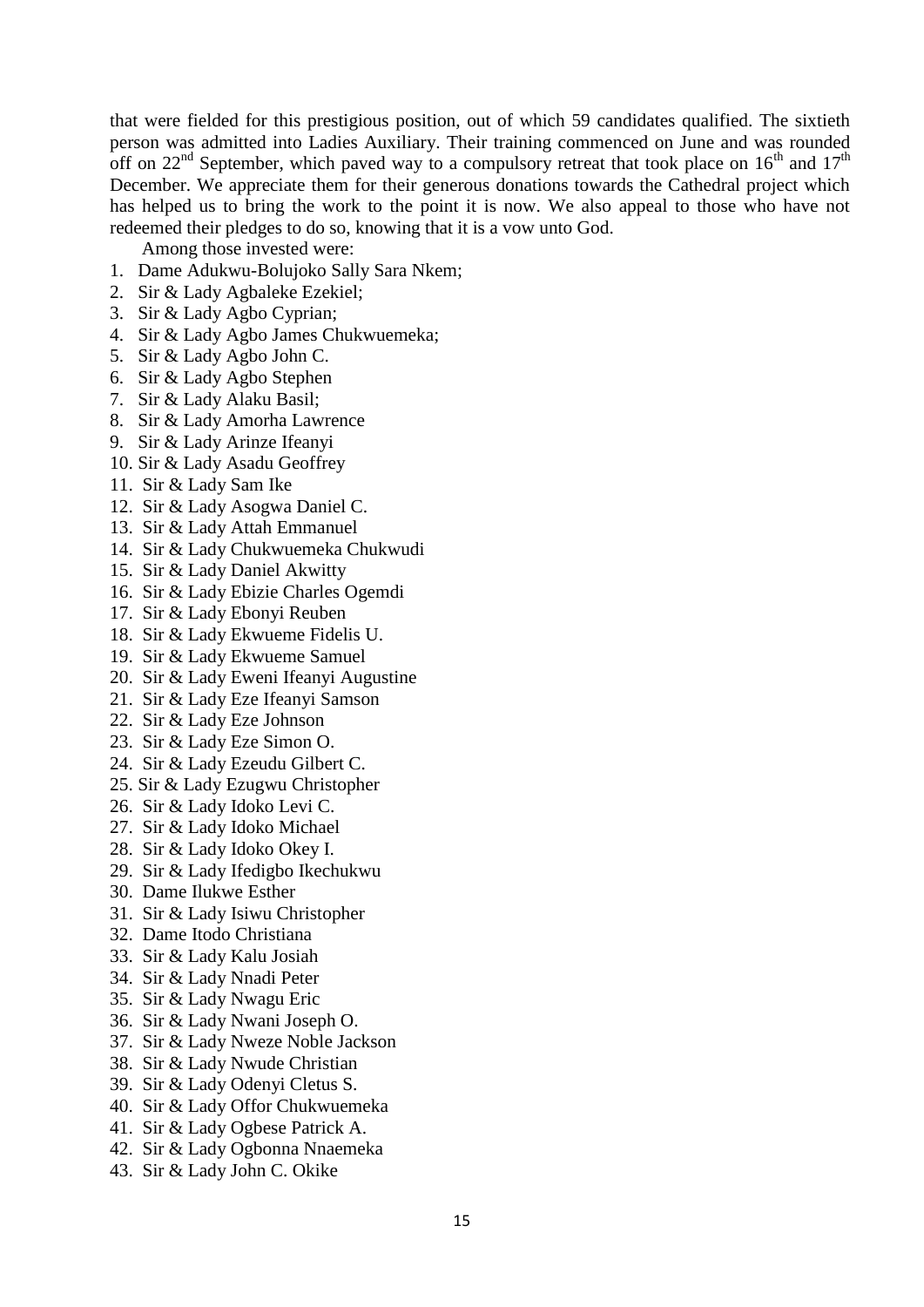- 44. Sir & Lady Okolo Daniel
- 45. Sir & Lady Omeje Godwin
- 46. Sir & Lady Onah Daniel
- 47. Sir & Lady Onah Johnson C.
- 48. Sir & Lady Onwupenata Boniface
- 49. Dame Ugwuegede Joy
- 50. Sir & Lady Ugwulor Onyinyechi E.
- 51. Sir & Lady Ugwu Gibson I.
- 52. Sir & Lady Ugwu Kelvin
- 53. Sir & Lady Ugwu Levi Iheanacho
- 54. Sir & Lady Ugwuanyi Levi
- 55. Sir & Lady Ugwuanyi Thomas
- 56. Sir & Lady Ugwuja Clement
- 57. Sir & Lady Ugwuja Fredrick
- 58. Sir & Lady Uzodimma Ephraim
- 59. Sir & Lady Uzodimma Victus
- 60. Lady Ifeoma Eze

### **B. Council of knights' Retreat at Christian Ecumenical Retreat Centre,**

#### **Agbarha-Otor**

Bi-annual Council of Knights' Retreat took place from 3<sup>rd</sup>-6<sup>th</sup> May, at Christian Ecumenical Retreat Centre, Agbarha-Otor. The theme for the Retreat was captioned: "Occupy Till I Come" (Luk. 19:13). A total of 108 Knights and 112 Ladies were in attendance. Barrister Emeka Nwankpa and his wife, Rev. Mosy and Rev. Mrs. Chinyere Madugba and Rt. Rev. Ephraim Ikeakor were the Resource Persons that God used mightily during the retreat. The Retreat was a moment of decision making and a fresh encounter with the Lord.

#### **C. Reconstitution of the EXCO Members.**

During the Retreat at Agbarha-Otor, the Council elected their Officers that will pilot the affairs of the Council for the next three years. The Officers include:

| 1. | Sir Micah O. Osilike         | President                      |
|----|------------------------------|--------------------------------|
|    | 2. Sir Frank Obayi           | 1 <sup>st</sup> Vice president |
| 3. | Sir Onyebuchi Okolo          | $2nd$ Vice president           |
| 4. | Sir Patrick Eya              | 3 <sup>rd</sup> Vice President |
| 5. | Sir Chukwudi Chukwuemeka     | 4 <sup>th</sup> Vice President |
|    | 6. Sir Kenneth U. Ugwuanyi   | Secretary                      |
|    | 7. Sir Robert Agbo           | Asst. Sec. 1                   |
|    | 8. Sir Simon O. Eze          | Asst. Sec. 2                   |
|    | 9. Sir J. C. Onuh            | Fin. Sec.                      |
|    | 10. Dame Nkechi Omeje-Ogbu   | Treasurer                      |
|    | 11. Sir Godwin K. Agu        | Pub. Relation officer          |
|    | 12. Sir David L. O. Eze      | Welfare officer                |
|    | 13. Sir Reuben Nnamani       | Warden                         |
|    | 14. Sir Nonso Oguonu         | Auditor                        |
|    | 15. Sir Okey Umeakuka        | Auditor                        |
|    | 16. Sir G. C. E. Mba         | Auditor                        |
|    | 17. Sir Augustine E. Onwurah | Ex-Officio                     |

### **LADIES PRINCIPAL OFFICERS**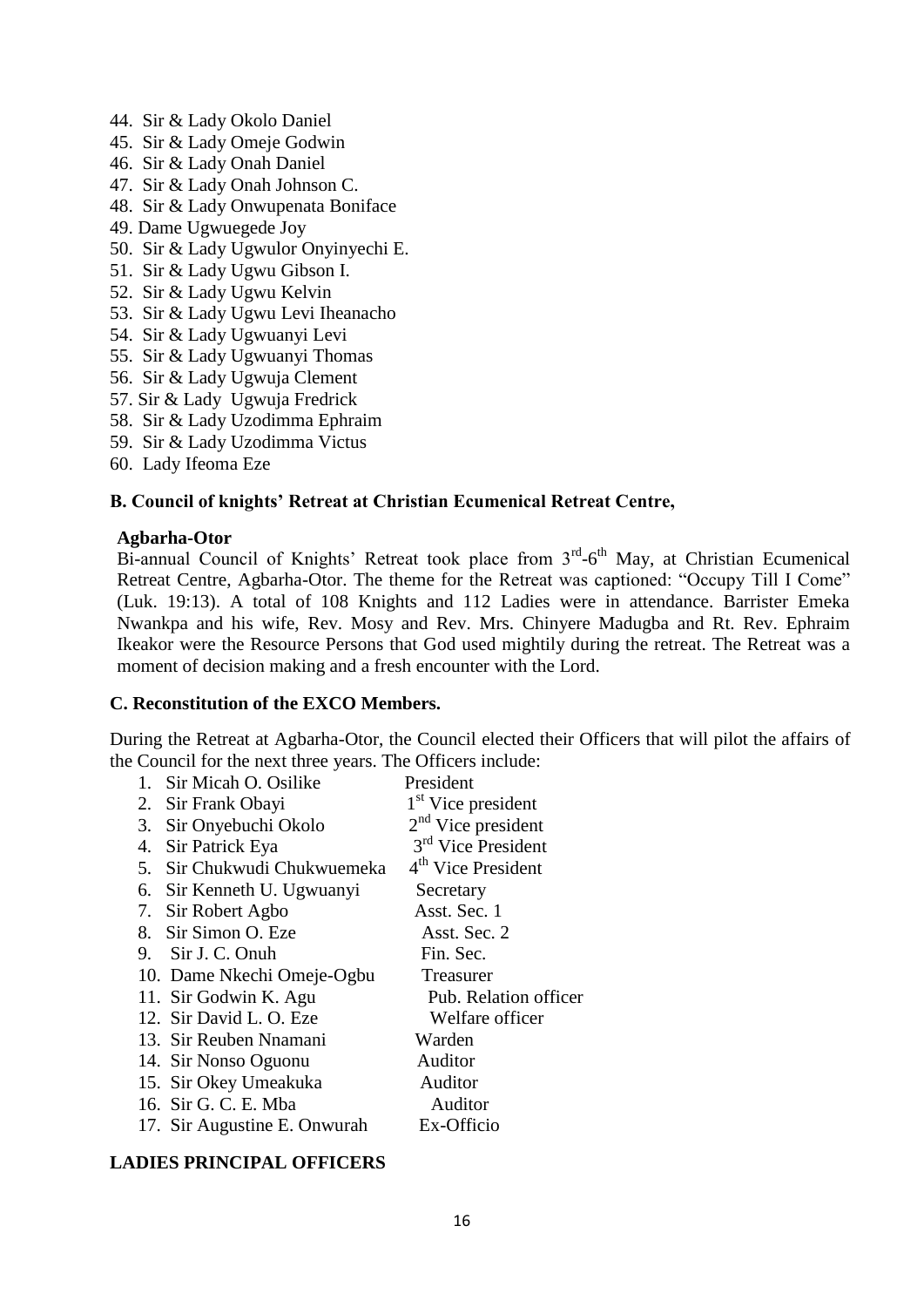| 18. Lady Nkechi Ikpeze | President |
|------------------------|-----------|
| 19. Lady Faith Omeke   | Secretary |
| 20. Lady Anulika Okoli | Treasurer |
| 21. Lady Ginika Mesigo | Fin. Sec. |

The Council bought a brand new 18-Seater Toyota bus this year. We appreciate the Action-Packed President and his team for what the Lord is using them to do in the Council.

#### **2012 TRINITY ORDINATION**

The Trinity Ordination of this year attracted so many friends and well wishers as twenty one priests received their ordination. This took place on  $1<sup>st</sup>$  July, 2012 at St Andrews Church, Ibagwa Aka. Ven. Ephraim Asogwa who happened to be the Ordination Retreatant gave the sermon.

Among those priested are:

Rev. Christopher Onyekachi Eze Rev. Johnson Chukwudi Ezeobeta Rev. John Emenike Okwor Rev. Luke Chukwudi Eze Rev. Augustine Ike Ezechi Rev. Christopher Uroko Ezema Rev. Alfred Chukwudi Ike Rev. Emma Chidozie Ogbochie Rev. Emmanuel Umenwabe Omeje Rev. Anthony Ejike Nwobi Rev. Sunday Ositadinma Dike Rev. Chukwuma A.O. Ogbu Rev. Daniel Matthew Abah

Those made Deacons are:

Rev. Daniel Okwu Amoke Rev. Samuel Chukwukadibai Eze Rev. Favour Ifebuche Eze Rev. Emma Ejike Isiwu Rev. Levi Odoabuchi Omeje Rev. Christian Tochukwu Orji Rev. Nnamdi Alexander Ossai Rev. Chijioke Amara Ozulu

#### **Christian Fathers' Fellowship (CFF)**

The Christian Fathers" Fellowship is still on the fast lane of progress. The Fellowship had her election on  $12<sup>th</sup>$  November, 2011 which brought the following into their offices:

| Sir Robert U. Agbo    | $\overline{\phantom{0}}$ | President (by appointment) |
|-----------------------|--------------------------|----------------------------|
| Sir Chukwuemeka Offor | $\overline{\phantom{0}}$ | Secretary                  |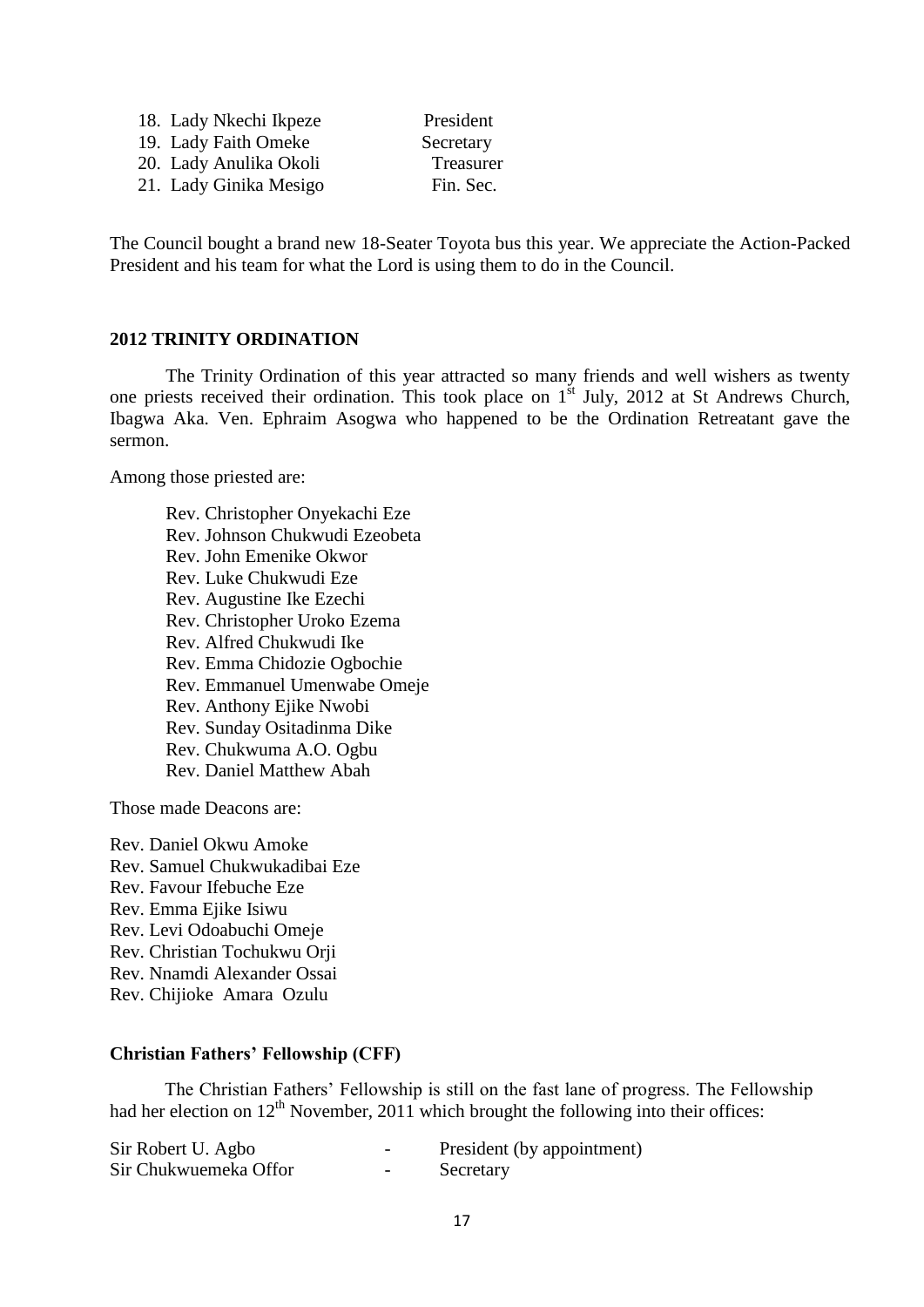| Asst. Secretary |
|-----------------|
| Fin. Secretary  |
| Treasurer       |
|                 |
|                 |
| Welfare         |
|                 |

#### **Auditors**

Sir J.C. Onuh Sir Evanglist Charles Ebizie Mr. Johnson Ugwu Ven. Chijioke Onyechi remains the Chaplain.

The Christian Fathers" Conference held this year at Eha-Alumona was superb. Many people were blessed from the exposition on the theme of the conference: "A call to leave and follow – Abraham"s experience," which was taken by our son, Sir Barr. Chukwuemeka Chukwudi.

The foundation of the Fellowship"s Filling Station *Benedictus Petroleum Ltd* was laid during the conference. We are expecting the completion of the structural works of this Mega-Filling Station by the end of the year.

This year"s CFF Admission records the highest since her birth in 2002. A total number of 298 were admitted into the Christian Fathers" Fellowship during the period under review.

Our regard to the Chairman of CFF Sir R.U. Agbo and his wonderful crew for the transformation going on within the little time of their stay in the office. May God bless you abundantly.

### **WOMEN MINISTRY**

We thank the women ministry for her supportive role towards the fulfilment of God's given vision for the Diocese. Her Spiritual and practical involvement in the development of the Diocese is beyond elucidation. We appreciate you. We owe our love and gratitude to the President, Mrs. Ifeoma Agbo (JP) and her unflagging administrative crew. We pray God to continue to increase His oil upon your heads.

Some of the Evangelical Campaigns launched by the ministry during the period under review include:

| 1. Ezimo-Agu Outreach -                      | Nov. 18-20, 2011                                  |
|----------------------------------------------|---------------------------------------------------|
| 2. Igga Outreach                             | $20^{th} - 2^{nd}$ April                          |
| 3. Onitcha Enugu<br>$\overline{\phantom{0}}$ | $13^{th} - 15^{th}$ July 2012                     |
| 4. Ezimo-Agu Outreach                        | $20^{th} - 22^{nd}$ July 2012<br>$\sim$ 100 $\mu$ |

They have spent about N900,000.00 in Igga Church building and given a huge financial support towards the renovation of the Bishops Court. The ministry has obtained NAFDAC number for her SAMAH Table water after a long period of waiting, bought a new truck for distribution and procured an automated water bottling machine. Samah table water has been confirmed to be equal to none in this Nsukka geo-political zone. We give God the glory!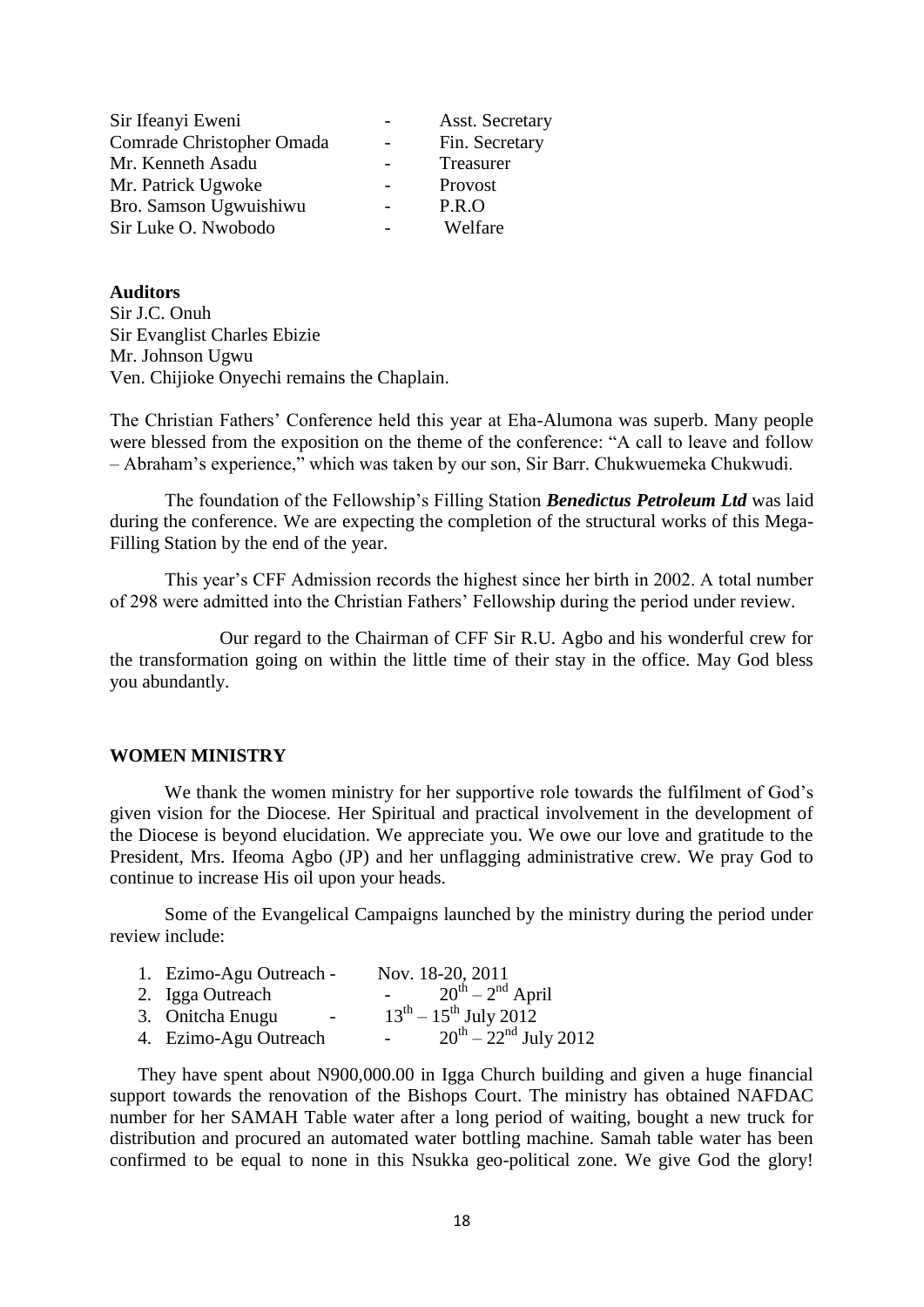May the Almighty God continue to bless and strengthen you in Jesus' name, Amen.

#### **CATHEDRAL PROJECT**

My fellow brethren, we continue to thank God Almighty for His faithfulness towards the building of His church. Indeed he has been faithful to His promises.

May we refresh our memory on the type of Cathedral we are building: an edifice that occupies a floor area of 3, 680 sq m on ground with a total capacity of about 3,622 worshippers with a height of 35m above ground level. The edifice consists of three main floor levels which include:

- a. Lower Floor Level
- b. Ground level
- c. Gallery Floor level

Work commenced on January 2009 after reconstituting the Cathedral Project Committee. Ever since then, work has been ongoing at the site. At present, the Cathedral project has advanced greatly, from excavations involving earth moving equipment at the lower floor level (basement) through part of the slab of the ground floor to the casting of three-quarter (75%)of the floor area of the Gallery level.

At the lower level, the hall containing the Committee rooms has since been completed. Other jobs that took place at this level include the construction of the retaining walls, the column bases, columns carrying the Cathedral, slab above with attendant waterproofing of the floor bed and retaining walls, construction of framework, reinforcement and casting of concrete. Over 90% of works done at this level constitute reinforced concrete works which goes with form works, steel reinforcements, conduit and casting of concrete. Each of these was labour/capital intensive and required much time too.

At Ground Level, much work has also been done. The target was to get through this level and hit the Gallery. As such, work was concentrated on the areas that suspend the gallery in a reinforced concrete structural framework of columns, beams, slab and stairs, employing structural gaps. This level consists mainly of columns, beams, arches, circulation corridors/foyers, entrances, ancillary spaces, conveniences and stair linking the gallery. The work here involved much scaffolding, formwork and steel reinforcement. The framed structure of work at this level merged with the gallery work. Four out of six stairs in this level have been constructed.

Works at Gallery level till this day have been 100% reinforced concrete structural works consisting of massive formworks, steel reinforcements, electrical/plumbing conduit works and concrete beams and slab. About 75% raked Gallery concrete floor has already been cast together with four stairs.

Much works are still outstanding in the Cathedral project. These include: Vestry, Lady Chapel, the remaining 25% of the gallery, roofing and finishing which include the flooring, walls, columns, installation of windows and doors and external works consisting car packs, drainages, landscaping, service drop, etc.

I must appreciate you all for the untiring financial support for the building of this God"s house. Between November 2011 and July 2012, a lot of funds have gone into this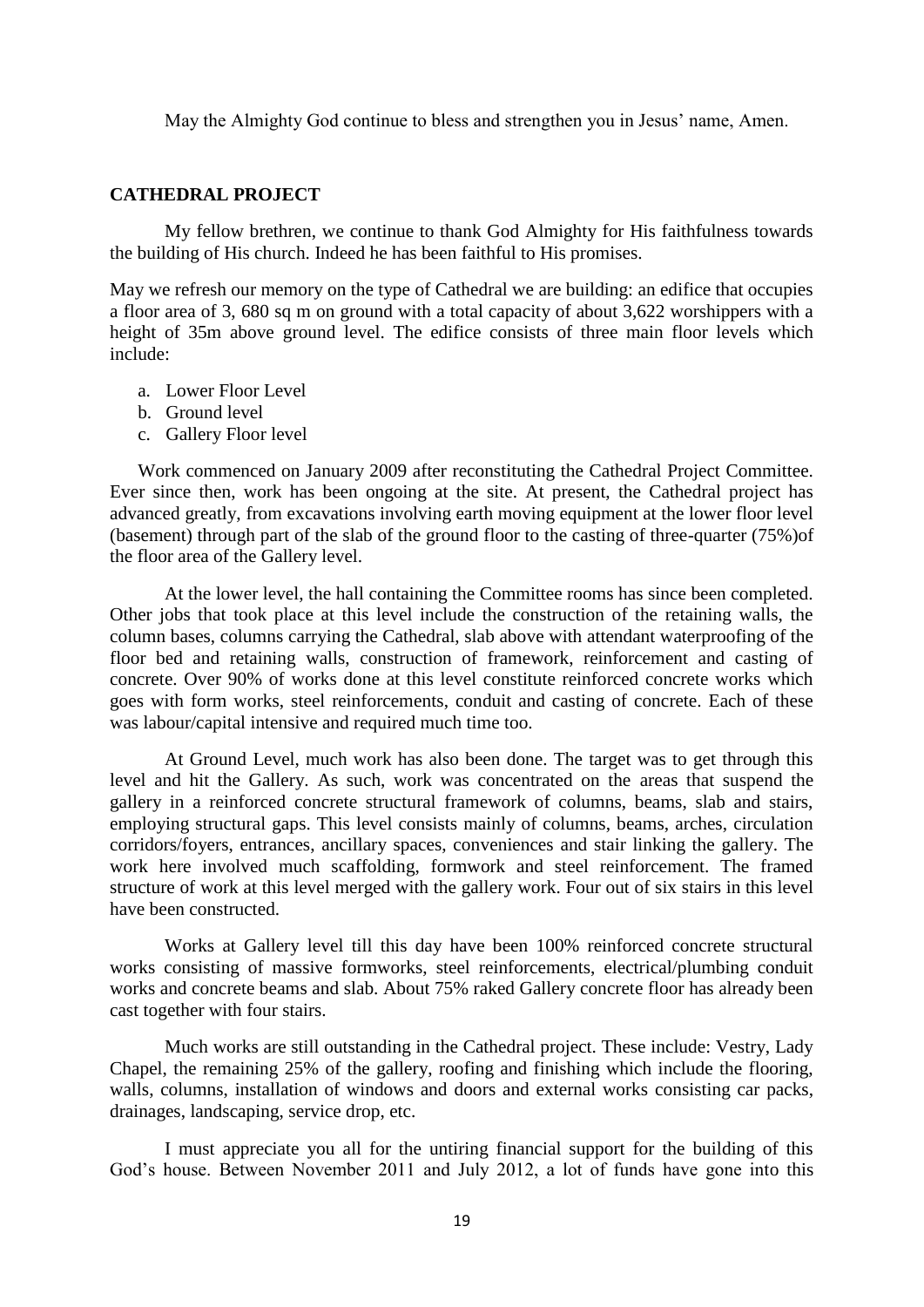project. From the record, about twenty five million, three hundred and seventy six thousand nine hundred and fifty naira (N25,376, 950) was sunk into it. Synod proceeds continue to be the major source of financing this project. However, we are still indebted to a tune of about two million naira (N2m). About three hundred million Naira (N300m) has been estimated to complete the project under direct supervision, which we believe can be realized in this Synod.

We cannot exhaust our appreciation to Engr. Dr. Ugo Nwoji (KSP), Bro. Mathias Otti, Arch. Innocent Agbo and Dr. Emeka Enejere who take this project as their personal project. They have not only hastened the work but have saved immeasurable cost in the course of execution of this project. May God continue to prosper you and your families.

#### **AGRICULTURAL PROJECTS**

We should recall our last year's report concerning our plan to expand our agricultural investment this year. We followed it up by re-organising the Agric Committee into two sub-committees. One subcommittee was to take care of Nsukka-farms which is made up of Piggery and Pineapple Orchard, while Adani farms which is made up of crop farms and tractor hiring services was to be manned by the other sub-committee.

 However, in spite of our preparations and readiness, we experienced a shortfall in almost all the segments of our agricultural sector this year. During the period under review, the piggery farm experienced a high rate of piglet mortality and abortion by sows as a result of diseases. The Committee decided to sell off the initial stock of the pigs and replaced them with the new ones. We are still expecting that there will be an improvement in that area.

 Pineapple Orchard in other hand did not hit the target of our projection. Out of N109, 530 realised from sales, the expenditure on labour and wages was about N92, 800, leaving a balance of N16, 730 for the season.

 The Eden Farms at Adani wasn"t impressive either. There was poor yield in last year"s late corn cultivation as well as this year"s farming. As a result, the Agric. Committee has decided to close down the Eden farm at Adani for a while.

 We engaged our tractor for hiring services after employing a retired tractor operator from Enugu State Ministry of Agriculture. The tractor commenced full commercial operation in March 2011 and is doing well.

#### **THE NEW DIOCESAN FINANCIAL POLICY**

Last year, the Diocese introduced a new financial policy which took effect from January this year. Reports from the parishes across the Diocese agree that the new policy is better than the former. The policy places responsibility upon every church to pay her workers' stipends and allowances, after which she pays the Diocesan quota as required. The rest of her generated revenue then should be channelled to projects.

However, it was noticed that many churches do not pay their appropriate Diocesan Assessment nor Archdeaconry and Parish quota, in spite of the projects going on in almost every church. The Diocese is finding it difficult to pay her workers and carry out her duties as a result of this selfish and unfaithful attitude. Centre is being destabilised and we need to seek a redress in our actions.

We therefore solicit for faithfulness, unselfishness and oneness of purpose from the Clergy, Lay pastors and Parishioners. A committee was set up by the Diocesan Board headed by Prof Johnson Urama to fine tune this policy, moreover one of the discussion groups will look into the new policy with a view of coming up with a measure that will help the Churches live up to their responsibilities. We believe that what Nsukka Diocese needs to do what God has assigned to us is within us.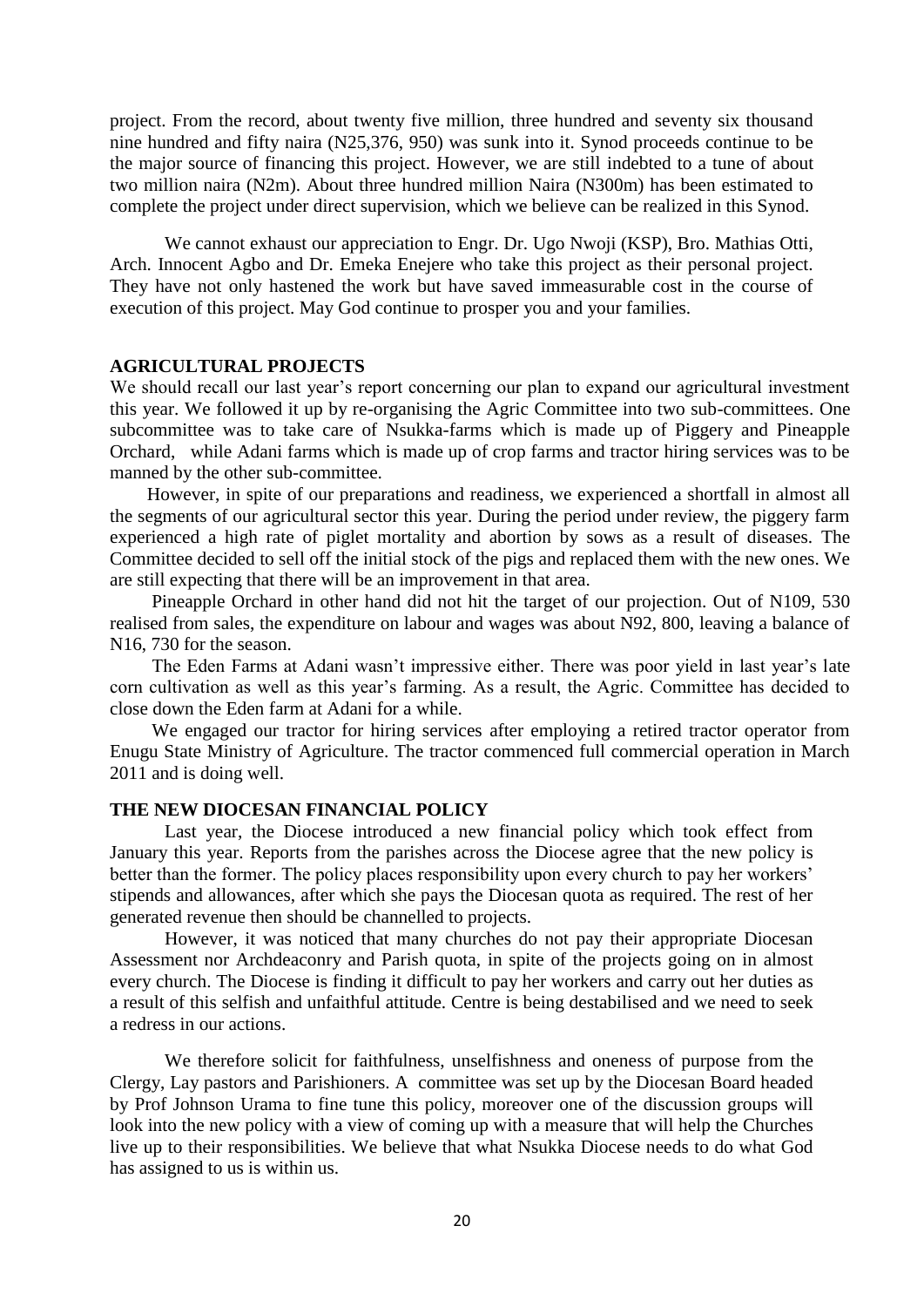#### **CHURCH VISITS**

This year, God moved us to pay visits to all the Churches in the Diocese. It was revealing, informative, inspiring and fulfilling, though hectic but God strengthened us. From 1<sup>st</sup> June to  $4<sup>th</sup>$  October we were able to visit a total of 167 Churches in the Diocese. We will endeavour to complete these outstanding Parishes – Cathedral, Transfiguration, Pentecost, Obimo, Nkpologu, Opi, Ekwegbe, Aku, Ohemje, and Udeledem within the first quarter of next year. The episode created a forum for mutual interaction between the Church and the Diocesan. It also created an opportunity to observe the true positions of our churches and to make a better plan on how to move forward.

During the visits, the following observations were made:

- 1. The expansion of the Churches in the Diocese since inception is highly encouraging as more churches have been planted between 1994 and 2012 than those planted between 1927 and 1993, yet there are many lands to be reached with the Gospel of our Lord Jesus Christ.
- 2. Most of the recently planted Churches grow healthier than some of the older ones and this was traced to foundational problem.
- 3. Syncretic practices are still alive in most of our Churches especially as it regards oath taking, and funerals.
- 4. Oppositions and attacks from our Sister denomination is still prevalent in most of the communities.
- 5. Most of our Churches have neither land nor place of worship, and many are building their places of worship.
- 6. Every Church is viable; our challenge is that we only have a handful of faithful and committed ministers, "Viable ministers".
- 7. Most of our Churches are still at the growing stage and needed financial support.
- 8. We are still very far in coming to terms with the relationship between giving and receiving. The hand of "one talent mentality" or complain of not having is still strong on our people.
- 9. In at least 80% of the churches I visited, a question as what should be the church"s stand and standard on burial and funerals were raised. I strongly promised them that this will be deliberated on during the synod and we will come out with a biblical based and acceptable policy on that.

But I deem it necessary to highlight some issues as regards belief system and culture of our people which form the bases of all funeral practices.

Note that culture is the totality of the way a people live their life ranging from food, drink, dressing, language, belief, house etc.

The Gospel is not against culture but penetrates a culture to sieve it and bring out the best in a culture. Culture is dynamic. Igbo culture is somehow inseparable from their religion. Every culture rises from the people"s belief system and this is more manifest in passage of lifedeath.

The Igbos believe that:

- 1. There are 2 types of death
	- (i) Good death
	- (ii) Bad death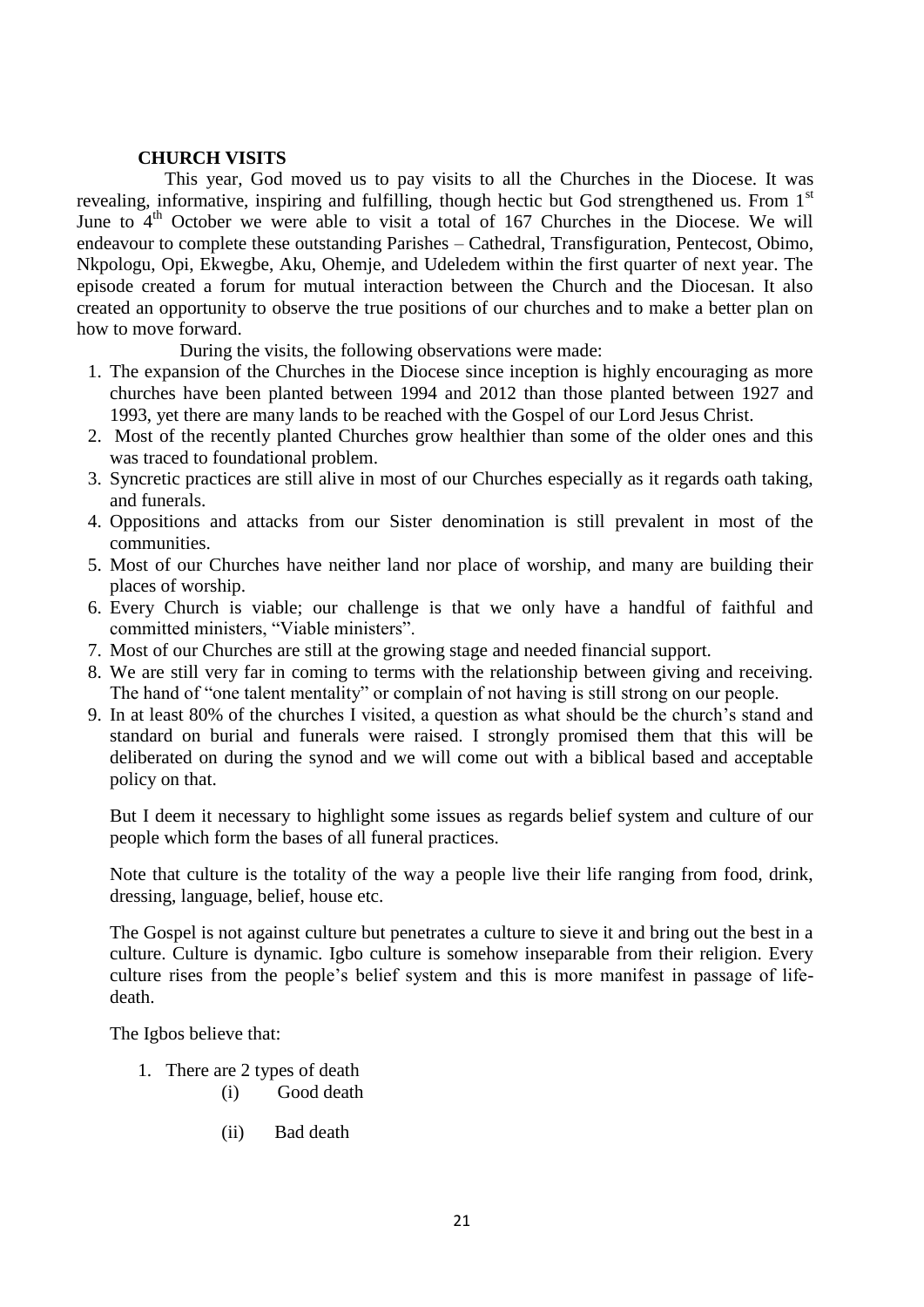The good death is one who died at a good old age and without mystery or inexplicable disease. If such one receives a proper burial he/she is expected to reach the land of our forefathers-" Ala nna anyi ha"

Bad deaths are those who commit suicide, died prematurely, died of inexplicable disease, a woman who died with pregnancy etc. Such people are not buried but thrown into evil forests. There are no burial rites for such ones. And these are believed to be the wondering spirits.

2. Anyone who died good death should receive full and proper burial rites. It is a debt owed by the living. And failure to do it is showing ingratitude and may be punished by the dead. The dead may not also be benevolent as to incarnate to the family or ensure that the family receives their due share of blessing from the land of the dead. This is affirmed by Arinze F.A. in his book Sacrifice in Ibo Religion who said;

*"The Ibos have a firm belief in a life after death. When a person dies his soul or spirit ( mkpuru-obi,mmuo) wanders till is received into the blessed company of his forbears on condition that the relations on earth celebrate the full funeral ceremonies... without these ceremonies the restless ghost of the deceased would return to haunt and harass his merciless relative"*

3. Those who did not receive their burial rites are not permitted to enter into the land of our forefathers. They can also become wondering spirits.

4. Originally, burial rites are performed with human beings who are either buried alive or killed and buried with the dead. Such ones are usually slaves or war captives. This was to ensure that such well to do individuals will have those to attend to him over there.

But when the church came into Igbo land and with the abolishing of slave trade and human sacrifice, the people replaced human beings with big animals like horse and cow which they believe to be the next to human being. All these informed most of the practices we are observing today in burial rites.

We therefore need to take these into the sieve of the word of God and our Creed to remove the chaff and retain the real thing that we may avoid practicing syncretism and yet have a Christianity that will not be strange and foreign to our people.

This is a background to the group that will be discussing this, to bring out what will guide our burial / funerals as a church in Nsukka Diocese.

10. **Reluctance to Evangelism and church planting**: This challenge, I would say, is the greatest problem that has kept the church at this nursery stage. Perhaps, the quest for retention of our empires called congregation accounts for this unfortunate reason.

In my project of visiting all the churches in the Diocese, I was able by the Grace of God, to cover 167 churches, having 10 Parishes outstanding. This shows that as large as Nsukka is, we have only about 200 churches which obviously do not reflect the proportion of the people.

Using Enugu-Ezike as a case study; in the two Archdeaconries and 5 Parishes, there is a total of 40 Anglican churches. Out of those churches, 13 were planted between 1930 to 1960 and 27 were planted between 1961 and 2012.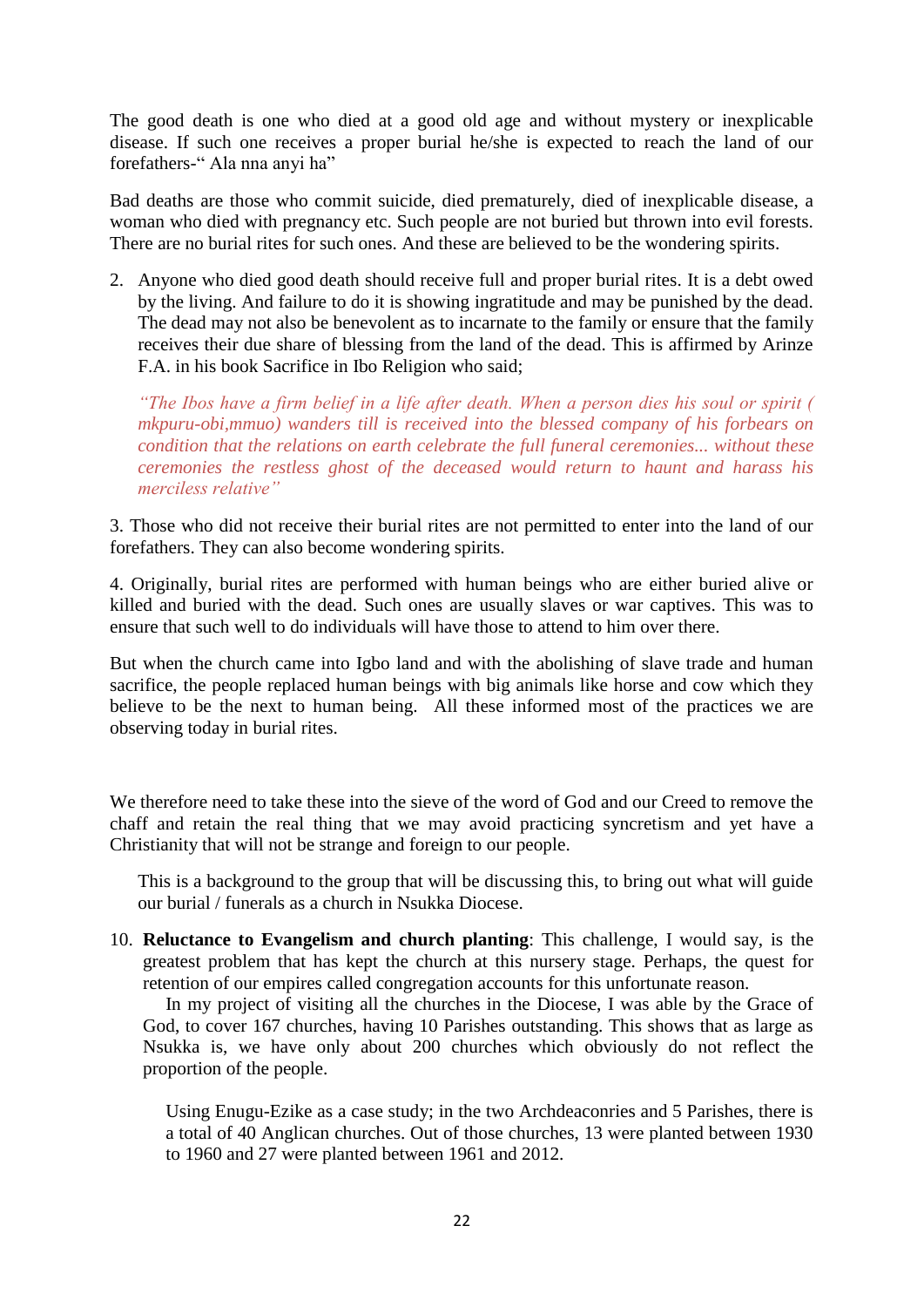Enugu-Ezike is the largest peoples group (single community) in West Africa with over 30 autonomous communities and over 200,000 population.

Missionary speaking, , even 200 Anglican churches is not enough to take care of the teaming population that is in Enugu-Ezike alone. But unfortunately, there are Autonomous communities in Enugu-Ezike as well as in other Nsukka communities that don"t have an Anglican church. This calls for practical involvement in aggressive evangelism and church planting. Now is the time. These informed our proposal to the Diocesan Board that more Archdeaconries and more Parishes should be created. The Board in their meeting held on Thursday 20<sup>th</sup> Sept. 2012 at St. Paul's Church Uda approved the creation of the following 4 Archdeaconries and 32 Parishes:

## **NEWLY CREATED ARCHDEACONRIES/PARISHES**

### **ARCHDEACONRIES**

### **1. Eha-Elumona Archdeaconry**

- $\triangleright$  St. Stephen's Parish
- $\triangleright$  St. Barnabas Parish Eha-Ndiagu
- $\triangleright$  St. John's Parish Akwari
- $\triangleright$  St. Luke's Parish Umabor
- $\triangleright$  St Paul's Parish Amachelu

## **2. Unadu Archdeaconry**

- Emmanuel Chr. Parish Unadu
- $\triangleright$  St. James Parish Alor-Agu
- $\triangleright$  St. John's Parish Itchi

## **3. Obimo Archdeaconry**

- $\triangleright$  St. Barth's Parish, Obimo
- $\triangleright$  St. Paul's Parish, Nkpologu
- $\triangleright$  St. Peter's Parish, Ajuona-Obimo

# **PARISHES:**

### **1. St. Stephen's Parish, Ugbene Ajima**

- $\triangleright$  St. Stephen's Church Ugbene Ajima
- > All Saints' Ukpabi
- $\triangleright$  Ang. Chr. Ugbene-Ajima
- $\triangleright$  Emmanuel Church Nimbo

## **2. St. Mathew's Parish, Akpa-Edem**

- $\triangleright$  St. Mathew's Chr. Akpa-Edem
- Zion Chr. Akpa Elukoro
- All Saints" Agu Amegu

## **3. St. Peter's Edem-Enu**

- $\triangleright$  St. Peter's Church Edem-Enu
- $\triangleright$  Mt. Zion Amenu Edem-Enu

## **4. Ohodo Archdeaconry**

- $\triangleright$  St. Mark's Parish, Ohodo
- $\triangleright$  St. Philip's Parish Ozalla
- Christ Church Parish Ujoma

## **12. St. Michael's Parish Okutu**

- $\triangleright$  St. Michael's Chr. Okutu
- Christ Chr. Umueze
- Ang. Chr. Ola

## **13. Emmanuel's Parish Ochima**

- Emmanuel Chr. Ochima
- H.T.C Onyohor
- $\triangleright$  Ang. Chr. Ikolo

## **14. St. John's Parish Akwari**

- $\triangleright$  St. John's Chr. Akwari
- H.T.C Amanato
- Ang. Chr. Onueme, Eha-Alumona

## **15. St. Luke's Parish Umabor**

- $\triangleright$  St. Luke's Church Umuabor
	-
- Christ Church Agbata Umuabor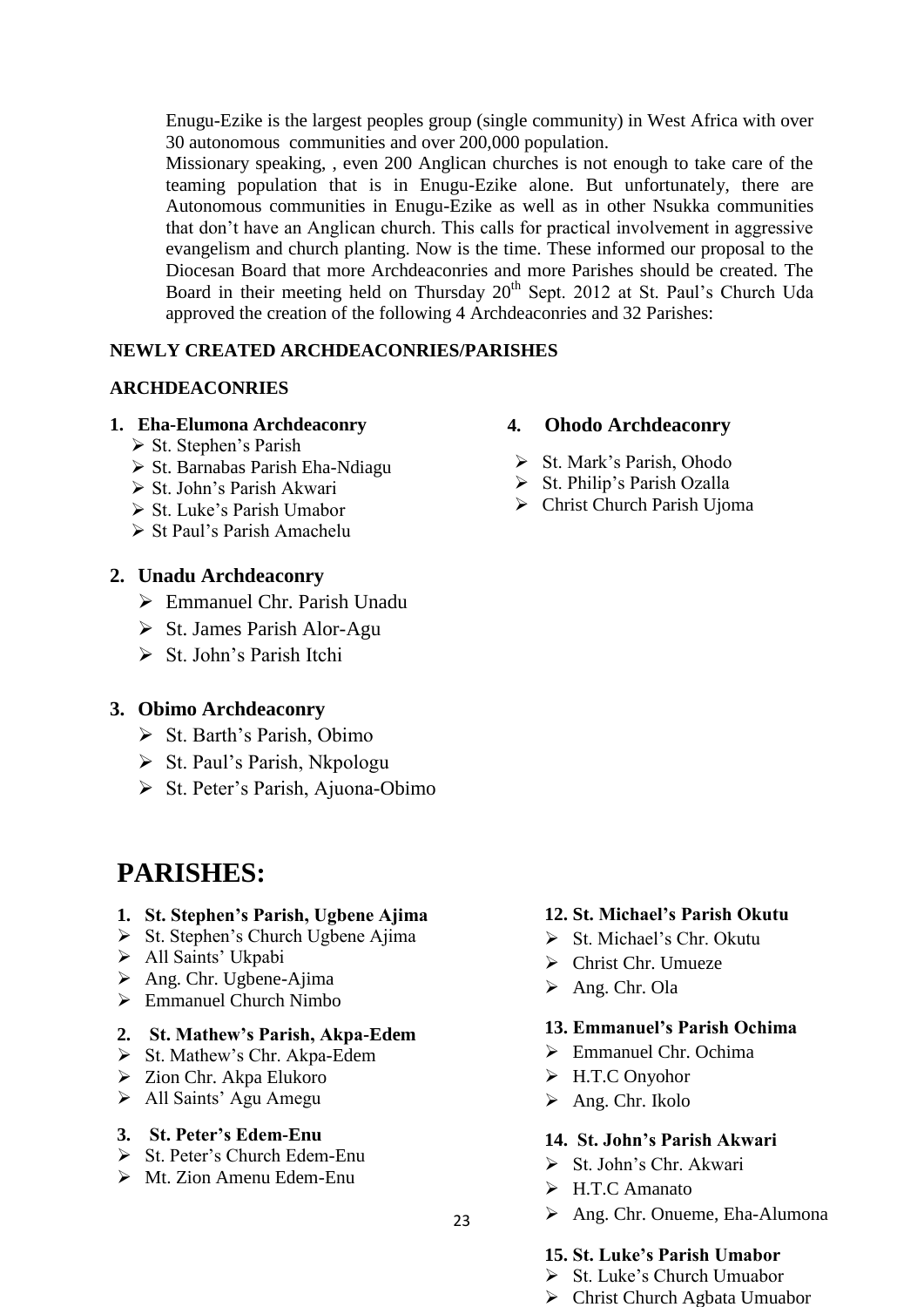Ang. Church Amudi Ozzi

## **4. St. Peter's Parish Idi-Opi**

- St. Peter"s Chr. Idi-Opi
- Church of Reconciliation Idi-Opi

## **5. Emmanuel Parish Idoha**

- $\triangleright$  Emmanuel Chr. Idoha
- $\triangleright$  St. Paul's Ezi-Ukehe
- $\triangleright$  All Saints' Umuna

## **6. Christ Church Parish, Ujoma**

 $\triangleright$  Christ church Ujoma

## **7. Christ Church Parish Mgboko**

- $\triangleright$  Christ Church Mgboko
- $\triangleright$  St. Paul's Amabokwu
- $\triangleright$  St. Andrew's Ajuona
- $\triangleright$  Holy Trinity Chr. Udueme

## **8. St Peter's Parish Ajuona Obimo**

- $\triangleright$  St. Peter's Chr. Ajuona
- $\triangleright$  St. Michael's Akpotoro

## **9. Emmanuel Parish Umujioha**

Emmanuel Church, Umujioha

## **10. Emmanuel's Parish, Ede-Oballa**

- Emmanuel Chr. Ede-Oballa
- > All Saints Ede-Oballa
- Good Shepherd Ede-Oballa
- Ang. Chr. Umukabi Ede-Oballa

## **11. St. Andrew's Parish Ibagwa-Ani**

- $\triangleright$  St. Andrew's Church, Ibagwa-Ani
- > All saint's Okpaligbo-Ogu
- St. Mark"s Agu Ibagwa-Ani

## **22. All Saints Parish Agu-Ibeje**

- $\triangleright$  All Saints' Agu-Ibeje
- $\triangleright$  Church of the Holy spirit Umugbo-Agu
- Anglican Church, Umuopu-Agu

## **23. H.T.C Parish, Ndioke**

- H.T.C. Ndioke Ibagwa-Aka
- $\triangleright$  St. Faith Amula Ibagwa-Aka
- $\triangleright$  Bethel Church, Owerre Ibagwa-Aka

## **24. St. Philip's Parish Agu-Ogbara**

 $\triangleright$  St. Philip's Agu Ogbara

## **28. All Saints Parish Adaba**

- > All Saint's Adaba
- $\triangleright$  St. Peter's Ukpata

## **29. Emmanuel Parish Ogurugu**

- Emmanuerl Church Ogurugu
- Anglican Church Iga
- Anglican Church Ojor
- $\triangleright$  Anglican church Asaba
- $\triangleright$  Anglican Church, Alakija

## **30. St. Mary's Parish Obollo-Eke**

- $\triangleright$  St. Mary's Obolo-Eke
- $\triangleright$  Ang. Church, Okpaligbo
- $\triangleright$  St. Barth's Ibenda

### **31. Emmanuel Parish, Obollo-Etiti** Emmanuerl Church, Obolo-Etiti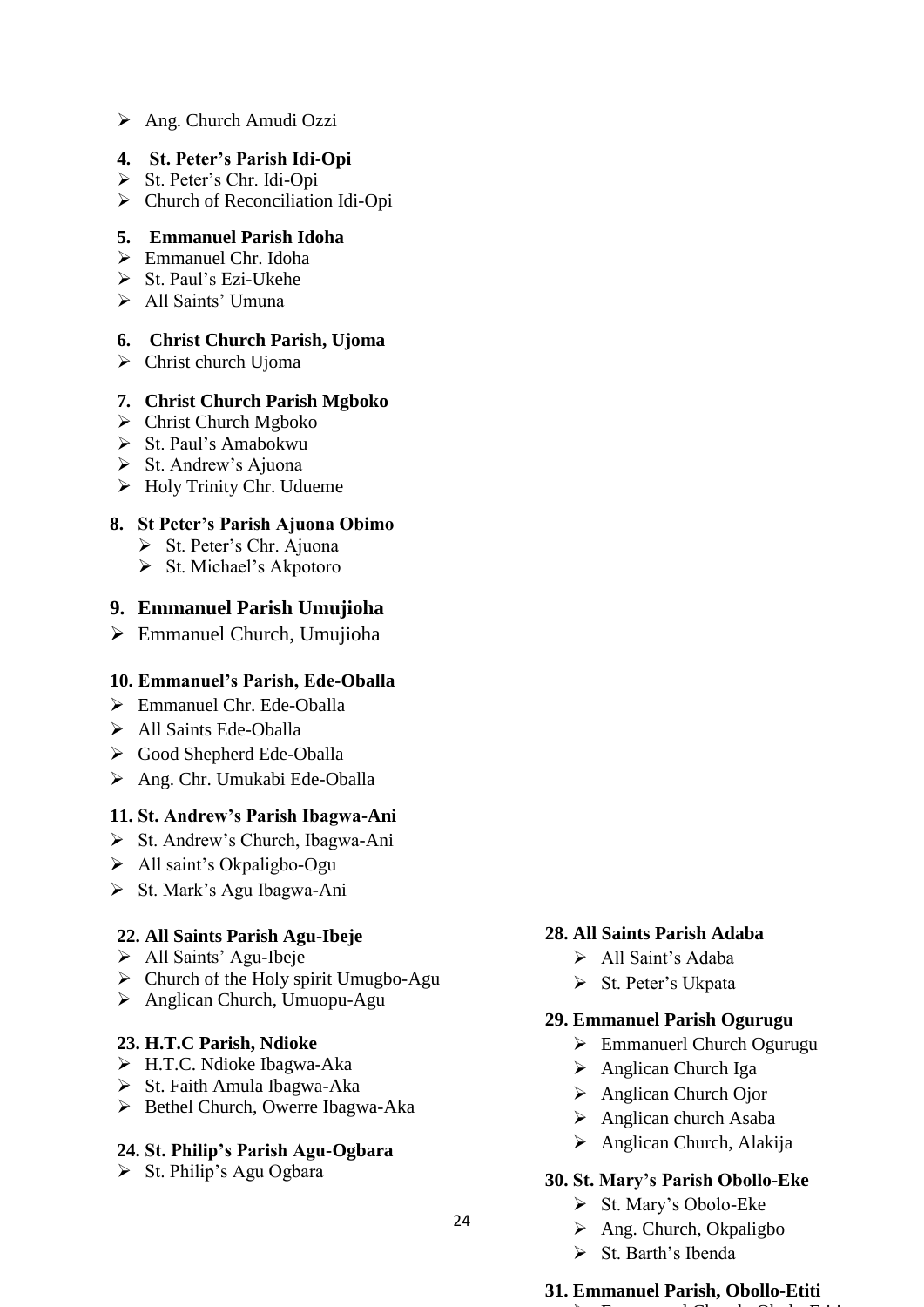- $\triangleright$  Church of the Good shepherd Ala-Oha
- $\triangleright$  Church of Redemption Ogurugu Isiagu

#### **25. St. Peter's Parish Uburu Uzo-Ego**

- $\triangleright$  St. Peter's Parish Uburu Uzo-Ego
- $\triangleright$  St. Barth's Church Isiagu
- $\triangleright$  St. Augustine's Church Ubom

#### **26. St. Michael's Parish Owerre- Obukpa**

 $\triangleright$  St. Michael's Owerre-Obukpa

### **27. St. Mathew's Parish, Ajuona Obukpa**

- $\triangleright$  St. Mathew's Church, Ajuona
- $\triangleright$  Church of H/S-Amugwu
- $\triangleright$  Christ church, Amebo

We are not ignorant of the fact that most of these Parishes may not have what it takes to stand now, but knowing where we are going it is very apt to start now. To be able to start I am appealing to evangelical minded individuals and organisations and Parishes to take up the sponsorship of some of the Parishes at least the payment of the Vicar's stipend for a period of 6 months, 1 year, 2 years, etc. We will give you time to think about it and on Sunday we will call for that.

### **EDUCATION: A FORMIDABLE TOOL FOR CHURCH BUILDING AND NATIONAL DEVELOPMENT.**

My project of visiting every church in the Diocese (which I"m about concluding in a short time), has been an eye opener to me. Many areas of the Diocese are without schools.

If the church shall be built in a total sense, and our clamour for National development achieved, then education is central.

We have been taught that Education makes a people easy to lead, but difficult to drive; easy to govern but impossible to enslave. It is as old as the human race and its functionality cannot be divorced from the human race.

It is therefore an essential human virtue through which man becomes a being, and different entities of him, integrated as separate entities that ultimately gives significance of life and freedom to mankind. It was based on this hypothesis that Diogenes declared that; "Education is a controlling grace to the young, consolation to the old, wealth to the poor and ornament to the rich."

In summary Education is an essential factor in all human societies that will ultimately be a basis of good life only and only if it is flavoured with morality. That is why morality should be taught in schools. This is why missions clamour for the total return of their schools with proper legislative back-up, because experience and data have shown that they have transformed an animal being into a human being. It is so because learning of moral unless and the development of mental power and strength of character is synonymous with mission schools. Morality education is inherently enhanced in mission school. This reason is not far fetched. First, schools are responsible for guiding and equipping children in their development process which is fussed with moral and ethical values. Expectedly this fusion of the moral and ethical values are more profound and imbued in the mission schools than in the public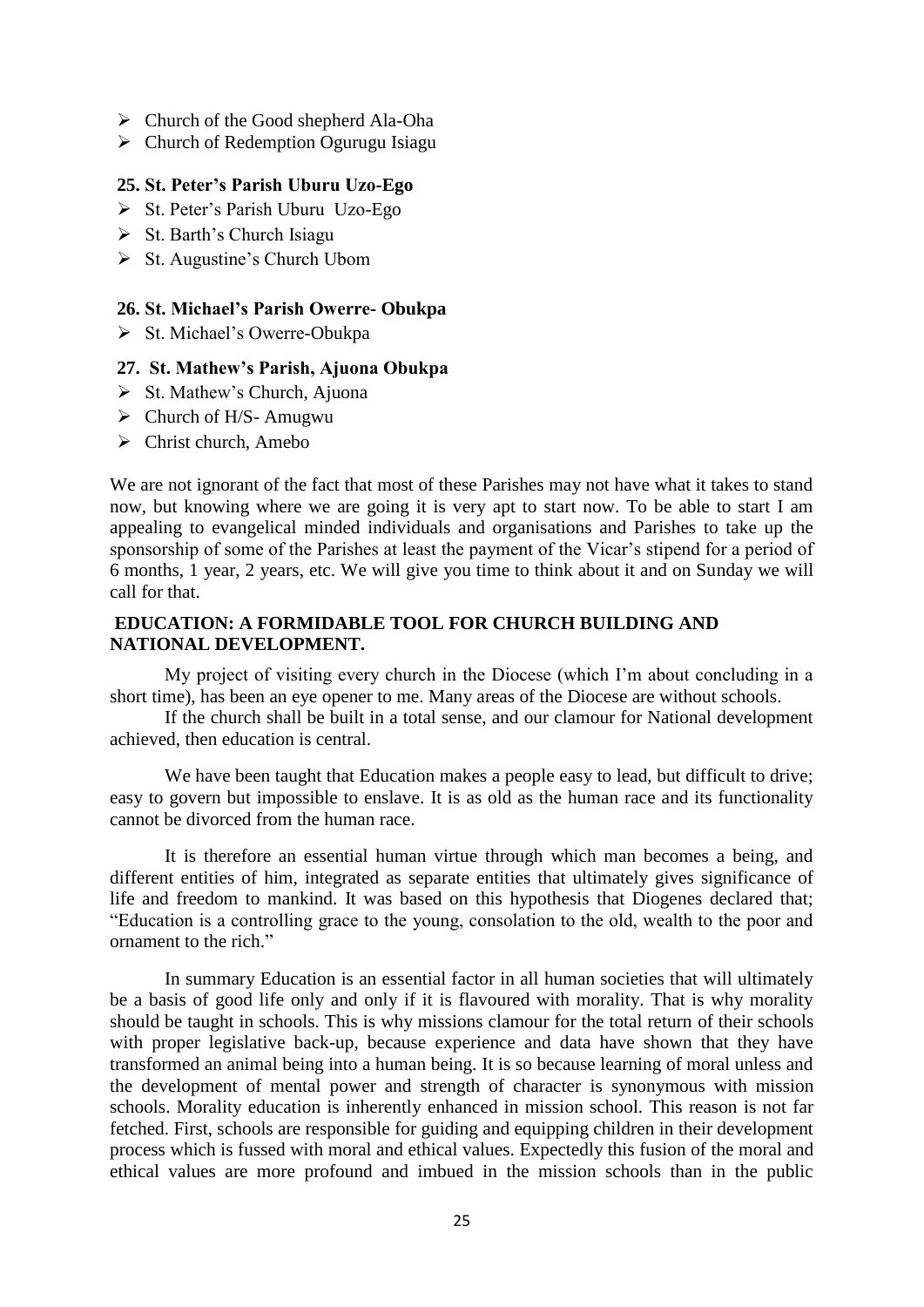schools. To us in this Diocese, value education is paramount and our emphasis should be more directed towards academic excellence matched with the development of character and spirituality. It will be absord to churn out physical and mental giants who are spiritual pygmies characterised by emotional problems, unwanted pregnancy, suicide, robbery, rape, cultism and murder. After all we don"t need a prophet to tell us that today"s youths are benefit in moral decency, concern for others, and spirituality.

Our stand therefore is to elevate moral education to the highest pedestal with a resolve to unsettle the minds of our Children and youths, widen their horizons, inflame their intellect, teach them to think aright, to fear God and to know Him.

Our goal is to establish schools in all Archdeaconries and Parishes and some strategic communities to catch them young for Christ with their body and soul intact, and inculcate in them ethical values with human values.

The above is our educational project number one, and the second is to strengthen our fledging schools like –

- ◆ St. Andrew's Schools Ibagwa-Aka
- ◆ St. Thomas Schools Aku
- ◆ St. Luke's Schools Amufie
- $\blacklozenge$  St. Luke's Comprehensive Secondary School Ekposhi
- St. Mary"s Schools Opi
- St. Mary"s Secondary School Iheakpu-Awka
- St. John"s Secondary School Eburumiri Ibagwa
- ◆ St. John's Schools Itchi

It is our intention to bring them to the standard of existing one. But to achieve that feat together with our resolve to having schools in Archdeaconries and parishes will necessitate a re-structuring of our Diocesan Education Board with a Lay person as chairman and a full time Administrative/Executive secretary, unlike the present dispensation where, Ven. J.C. Urama has painstakingly shared himself into halfs - one for the Board and the other for his pastoral ministry. May the good Lord continue to strengthen him until his replacement is found.

## **UPDATE IN OUR DIOCESAN SCHOOLS**

1. St. Cyprian"s Special Science school. This school have been nurtured and elevated to international status by Sir Bar Chike Ngwu, the indomitable principal of the school. Students of the school and those outside can now have Cambridge Examination and study medicine Abroad under a special programme with two foreign universities.

On the  $6<sup>th</sup>$  of October 2012, the School Celebrated with pomp and pageantry its Silver Jubilee where the Old Girls of the school exhibited a measure of solidarity and commitment to their Alma Mata.

### **RETIREMENT OF THE PRINCIPAL:**

Early this year, the principal notified me tht he will formally retire from the school system from May 2012. To every genuine lover of education and all true Anglicans, it was a bad news. This is as a result of the versatility and ingenuity of the principal.

In my own wisdom together with the opinion of the Archdeacons, i decided to keep him till after the Silver Jubilee Anniversary for us to consider the following options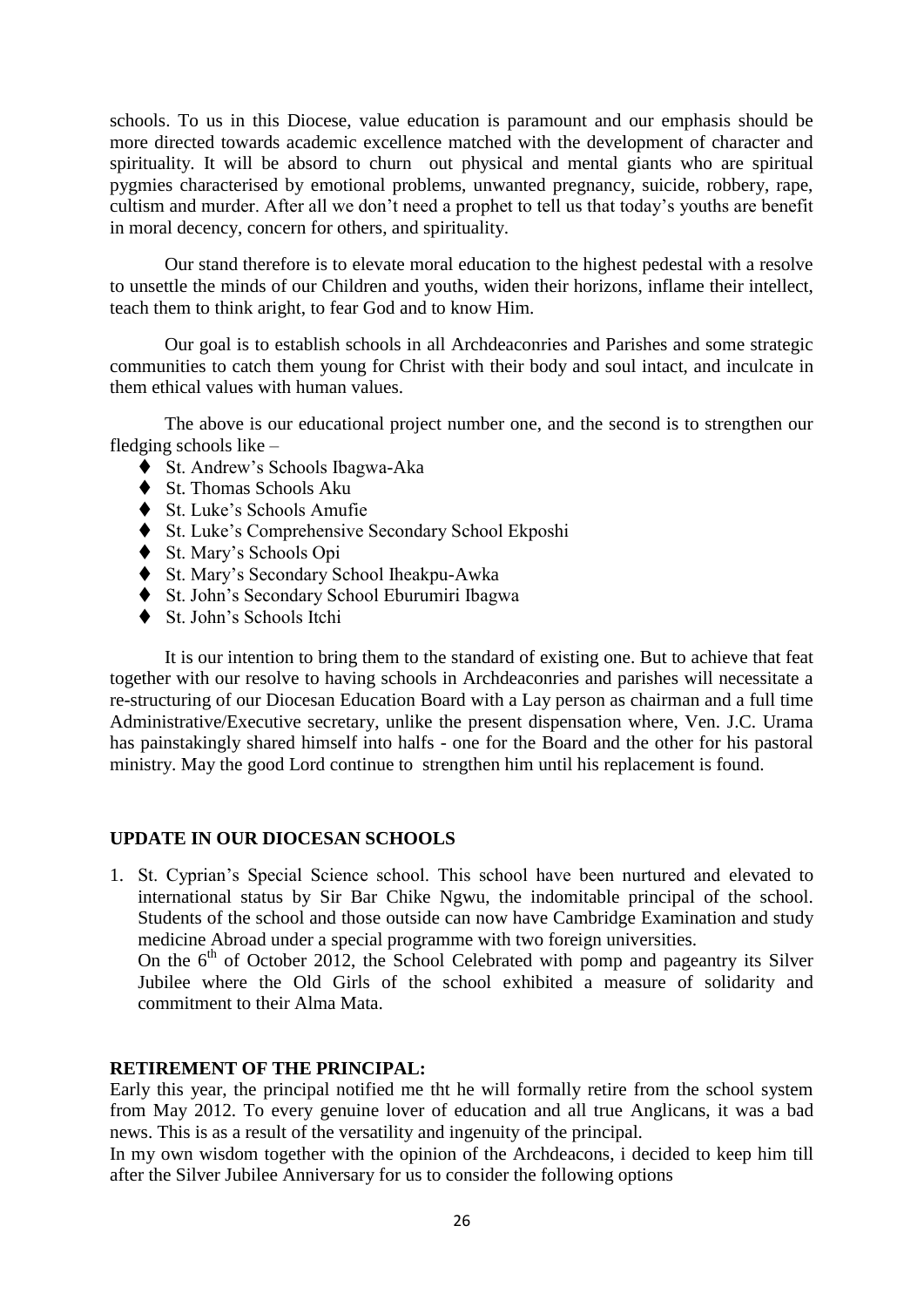- a. Pleading with government for him to be retained on a contract position.
- b. Searching and getting a comparable replacement.

That was the situation as at few weeks ago when detractors of our Educational progress emerged by a clandestine demand from a few but powerful group insisting that other retired principals must continue on his or her post or else Barr. Ngwu must go! They have gone at length consulting few members of the Diocese both Clergy and lay to ensure that their selfish interest is placed above general interest. They have now reached out to some elements in government whose body language is saying that we must search for a replacement within the state Educational system before resorting to a contract employment.

### **ST CYPRIAN'S GIRLS SECONDARY SCHOOL**

The principal Lady Promise Okonkwo was directed to proceed on a three month retirement leave by Sept. 2012. Her retirement generated a hot exchange of mail between us and the government. The government breached the procedure between itself and mission in getting a replacement for a retiring principal. It was in early Sept. 2012 that one Mrs. Eucharia Onuh from Idaw River Girls Secondary School Enugu, a Roman Catholic, was posted to the School to replace her within seven days. I told the education secretary to instruct her not to hand over to any person. I quickly took up the matter with the chairman of PPSMB. I saw it as another plan to disrupt our educational establishment as they did during the merger and De merge era, that closed our thriving Junior Secondary School under Lady MaryRose Ngwu.

Unfortunately the chairman informed me that my team were too economical with the truth of the matter. According to him, lady Okonkwo ought to have proceeded on a three month retirement leave while the church would have nominated her replacement to avoid a vacuum. That while I failed to send a name for her replacement the government decided to send one for us! He advised me to nominate a candidate who should quickly take over the school. We wrote a letter protesting the attitude of the Government and also nominated Lady MaryRose Ngwu. We instructed Lady Ngwu to take over from Lady Okonkwo but for undisclosed reasons she declined and waited for a posting letter from the government. During this umpasse, our detractors instructed all the Roman Catholic teachers in the school to stage a protest to the CPS"s office Nsukka that Mrs. Ngwu is anti Roman Catholic. I conveyed this development to the Diocesan Board. Today Lady Ngwu has completely taken over. Lady Ngwu you will recall, when the Junior Secondary School was created out of the present St Cyprian"s Girls Secondary School, she was made its pioneer principal; where she show cased her potentials and left millions in the coffers of the School. By the time the government merged the school and posted her to Ibagwa-Aka Girls Secondary School, she stopped examination malpractice and returned the school to its lost glory. In this her second missionary journey" into our school system, we wish her well and ask this body to remember her in prayers. We also appreciate Lady Okonkwo for her labour in the school all these years, and ask the Lord to uphold her in retirement.

### **ANGLICAN GRAMMAR SCHOOL**

Like our St. Cyprian"s Secondary School, this school suffered the virus of merger and de merger and later merger. Today it is manned by Sir Tagbo Ugwu though not being an old boy but have restored the lost glory of the school. He has initiated a lot of renovation exercise and ensured that discipline is back to the system. He has the support of the dynamic old boys of the school. We commend him and we appreciate the old boys for their unflinching support to their Alama mata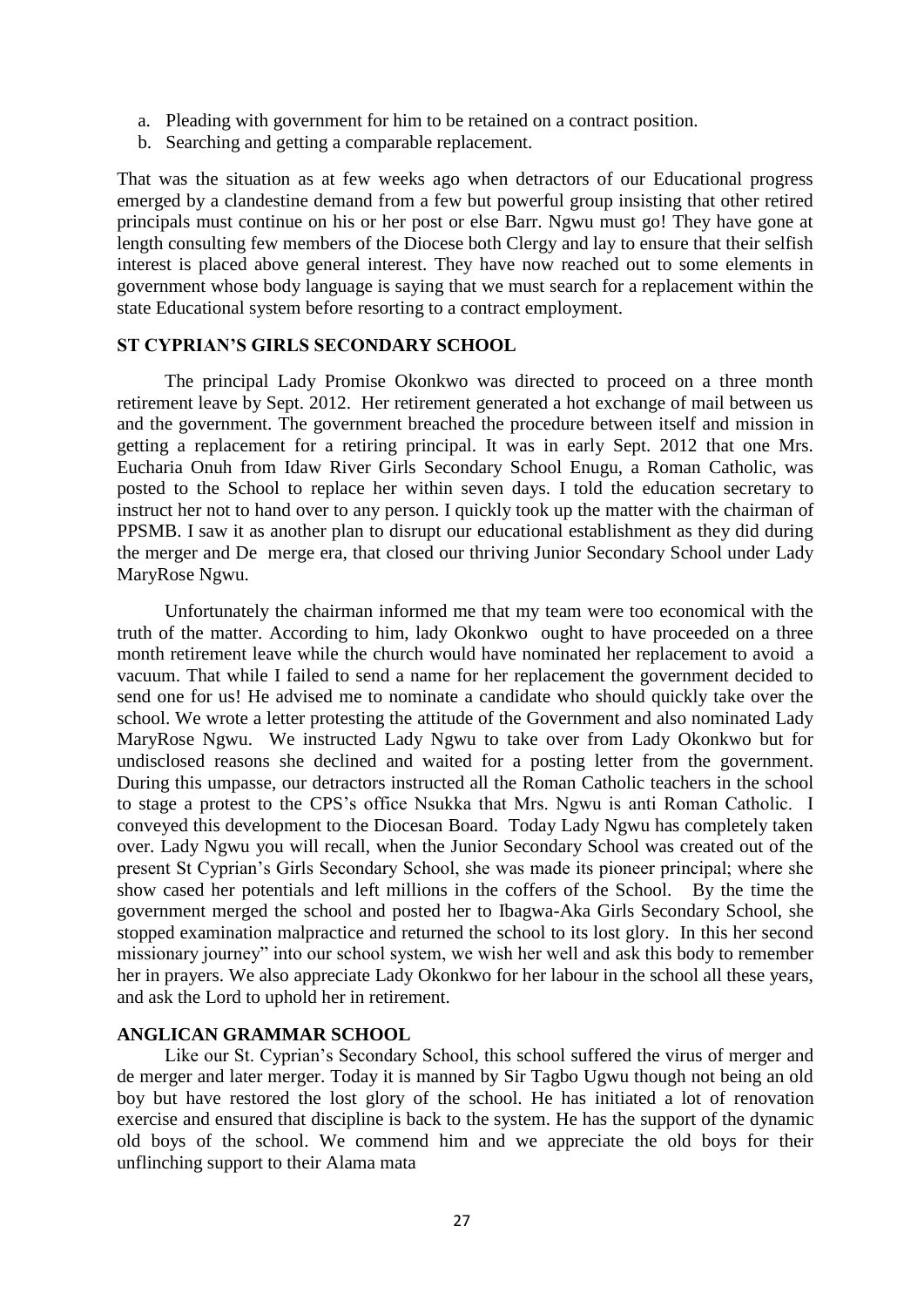#### **GENERAL COMMENTS**

As I hinted earlier, our educational policy will be reviewed to a pragmatic level with a high moral content with clear guide lines not only for our pupils but also for our teachers to make them character educators and formulators. We shall also create societal environment and conducive atmosphere that will accommodate, encourage and sustain moral behaviour by having parents, guardians, agents of government, the fourth Estate of the realm and all segments of the society mustering as a unity to establish an enabling environment for that purpose. To achieve this noble objective we shall revisit our curricula to inject a new life into our educational system.

As we do this the likes of Sir Barr Chike Ngwu will as of necessity be involved to articulate a global Educational policy for the Diocese and beyond. By all intents and purpose he has outgrown his present station and he should be encouraged to chisel out new ideas for a universal use, not because our detractors want him out.

I say so because I know that some notables in church of Nigeria have started to consider him for higher roles in our Educational system. It is unfortunate that we don"t appreciate what we have no matter the existence of such potentials in our family, it should be applauded not otherwise. That is why this Diocese cannot wait for our Twentieth Year Anniversary when we shall recognized and honour the instruments God has used and still using in this Diocese, to honour Sir Barr. Chike Ngwu for his past deeds and for his future assignment.

### **NSUKKA DIOCESAN AWARD OF EXCELLENCE**

You will recall that the Diocese instituted this award in our effort to promote and encourage Excellency of character and integrity in service especially in our public lives. The first to receive this award in 2008 was Ven. Prof. Chinedu Ositadinma Nebo who did us proud at University of Nigeria Nsukka and brought back hope to that institution in the midst of hopelessness and decay. Our 2010 Diocesan Award of Excellence went to the former Honourable Minister of Information and Communication and former Director General of National Agency for Food and Drug Administration and Control,(NAFDAC) Prof. Mrs Dora Akunyili in recognition of her ingenuity and sacrificial service to humanity.

This year, God has led to identify an honour some of our brethren who have made a land mark in their different fields of endeavour without compromising standard. The five achievers that God has led us to honour are:

- 1. **Chief Igwebueze Ugwuoke (KSP)**; Chief Igwebueze is the oldest Anglican in the entire Nsukka Diocese.This award is in recognition of his unflinching Christian Faith and contributions to the survival, sustainance and growth of Christianity in Nsukka Land.
- 2. **Chief Dr. Innocent Chukwuma (OFR),** CEO Innoson Nig Ltd. Chief Innocent is an Enterprenuer and Industrialist Who has defied all odds to industrialization in Nigeria to prove that it is possible to Change Nigeria from an Importing Country to an exporting Country. We are therefore giving him this award in recognition of his hardwork and godliness in business, youth empowerment and huge contribution to National Development.
- 3. **Evang. Samuel Maduka Onyishi.(MON)** CEO Peace Mass Transit Ltd. Evang. Onyishi is a pride to the Church, a pride to Nsukka People, a pride to the Igbos and a pride to the entire Nation. We are awarding him in recognition of his distinguished contribution to the Transportation Industry, Youth empowerment and outstanding Christian testimony.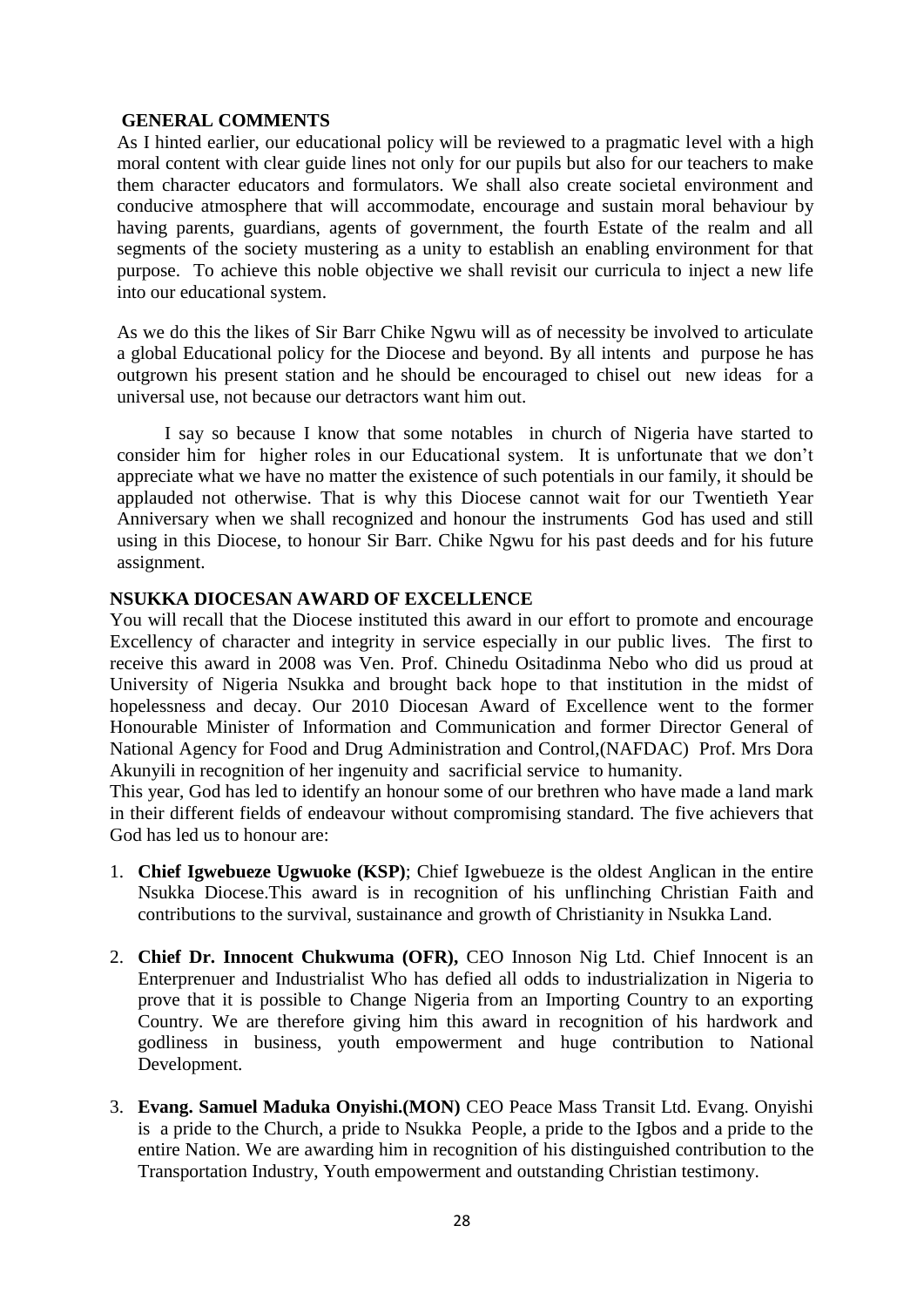- 4. **Dame Dr Sally Adukwu-Bolujoku OON.** Dame Sally is a woman of excellence and the Church want to honour her in recognition of her outstanding administrative execellence demonstrated especially during her tenure as president of Nigerian Institute of management NIM and Patrotic lifestyle to Nsukka land.
- 5. **Bar Chike James Ngwu (KSP).** Principal St. Cyprain"s Special Science School Nsukka form October 28 1991 till date. The Church want to appreciate this servant of God in recognition of his excellent educational and administrative performance in building St. Cyprain"s Special Science School Nsukka from foundation to her present pinnacle.

The Award will be presented tomorrow by 12noon.

#### **CHURCH OF NIGERIA MATTERS**

#### **CHURCH OF NIGERIA STANDING COMMITTEE**

The committee met twice during the period under review. The first meeting took place from 14<sup>th</sup>-18<sup>th</sup> February, 2012. It was hosted by the Diocese of Awka specifically at the Cathedral Church of St Faith, Awka. The theme for the meeting was "Pressing towards the Goal," ( Phil. 3: 14.)

The second meeting of the Committee took place from  $11<sup>th</sup>$ -15<sup>th</sup> September at Ado-Ekiti in Ekiti Diocese. The theme of the meeting was "Resist the devil and he will flee." Both meetings were glorious and we give God all the praise.

#### **ST MATTHIAS DAY**

This year's St Matthias Day took place on 25<sup>th</sup> February 2012. Churches all over Nigeria as usual used the occasion to raise funds in support of the Missionary Dioceses. This has become a church of Nigeria (CON) annual support system. There was an improvement in this year"s offering over that of the last year. Our Diocese raised over N1.8m this year as against N1.4m last year. We thank all the churches for their faithfulness. May the Almighty God reward you abundantly.

#### **DIVCCON:**

November 7 to 11, 2011 witnessed the maiden edition of the Divine Commonwealth Conference which took place at the International Christian Centre, Abuja. The Conference was well attended by thousands of participants including Clergy and Laity from both within and outside the country. Important issues affecting the Christian faith were handled. The church of Nigeria has adopted it as an annual event. This year"s Conference comes up from  $5<sup>th</sup>$  -10<sup>th</sup> November at the same venue.

We appreciate the three-man Committee who ensured that our Diocese was represented in number last year. This committee fought like a wounded lion to secure accommodation and raise part of the funds for the trip. May the Almighty God bless you abundantly. The Diocese has constituted another Committee for this year"s Conference. They are Sir. Engr. Ugo Nwoji, Rev. Can. Emeka Ezea, Rev. Can. Nnamdi Ijeudo and Mrs. Stella Madueme. We are expecting improvement in this year"s Trip over that of last year. May God strengthen you.

#### **2012 ALL ANGLICAN CLERGY CONFERENCE**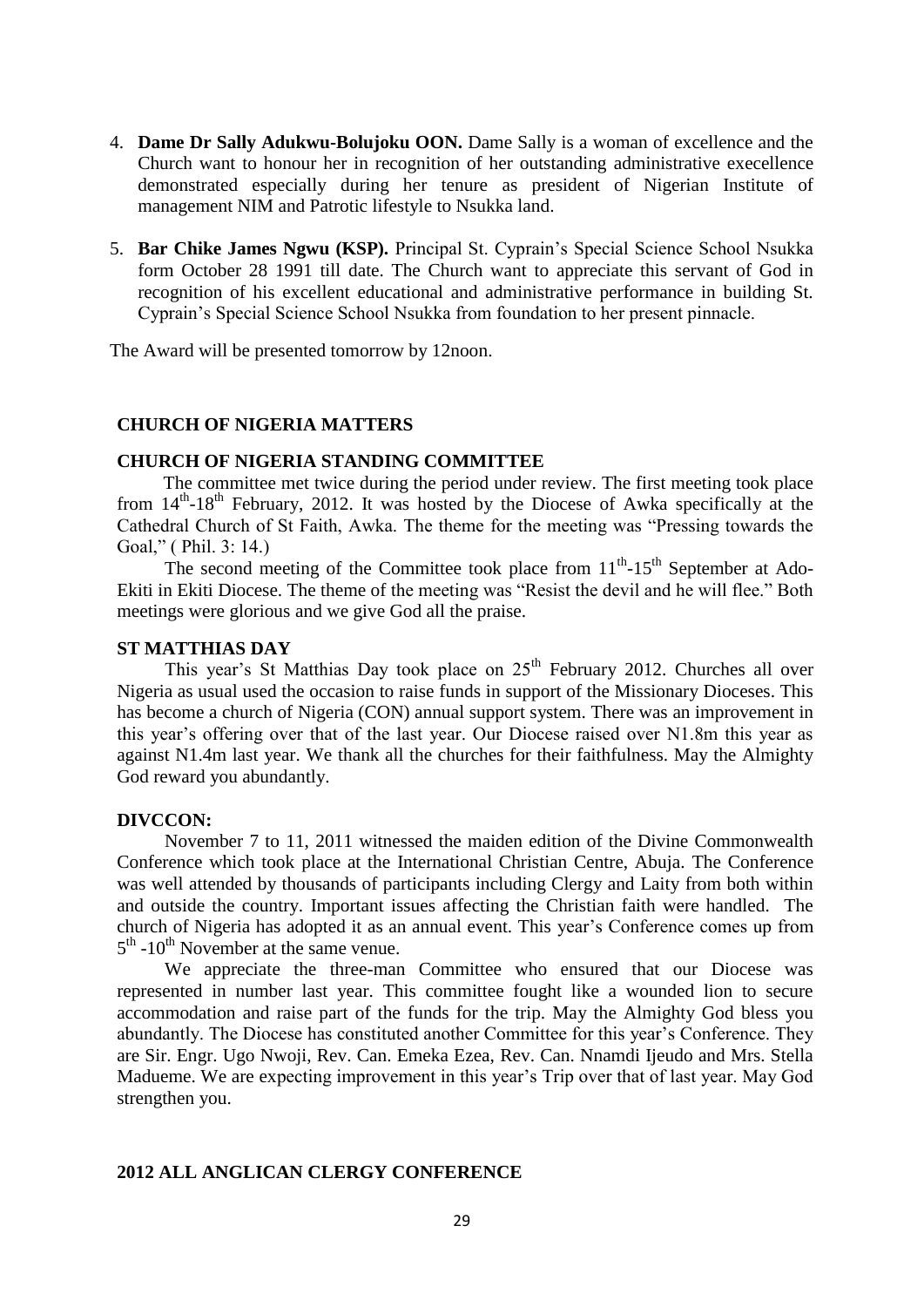The 2012 All Anglican Clergy Conference took place at Ajayi Crowther University in Oyo from  $24<sup>th</sup> - 28<sup>th</sup>$  September. This event takes place every four years. The last Conference was held here, at the University of Nigeria Nsukka in 2008. The theme of this year's conference was "contending for the faith" Jude 3. The conference involved a lot of expositions, seminars and Bible studies. It was a very enriching programme, and our clergy fully participated.

### **GAFCON/FCA**

A meeting of the leadership of Global Anglican Future Conference (GAFCON) and the Fellowship of Confessing Anglican (FCA) took place at St Mark"s church Battersea Rise London from  $23<sup>rd</sup> - 27<sup>th</sup>$  April 2012. This meeting was convened for the preparation of the second GAFCON which comes up on October next year at Jerusalem. We earnestly covet your prayers that this conference should reinforce the unity of Anglicans throughout the globe who firmly uphold the true doctrine of our Lord Jesus Christ as against false teachings that turn the gospel into a mere social movement**.**

#### **CONAC NETWORK**

We reported to you in our last Synod about the intention of the church of Nigeria to set up Anglican TV. We wish to announce to you that this network now to be known as CONAC Network will swing into operation in January next year. This channel will relay every rich and interesting Anglican programme from every Diocese. We are calling on every worker in the Diocese to enrich and document their sermons and programmes for casting.

#### **RETIREMENTS OF BISHOPS**

The following Archbishops Bishop retired during the period:

| - The Most Rev. Samuel Adedayo Abbe     | $\sim$ 100 $\mu$         | Archbishop of Ondo/Bishop of |
|-----------------------------------------|--------------------------|------------------------------|
| Ekiti                                   |                          |                              |
| - The Most Rev. Ugochukwu Uwaoma Ezuoke | $\sim$                   | Archbishop/Bishop of Aba     |
| - Rt. Rev. Benson C.B. Onyeibor         | $\overline{\phantom{a}}$ | <b>Bishop of Abakaliki</b>   |
| - Rt. Rev. Jonathan F.E. Edewor         | $\overline{\phantom{a}}$ | Bishop of Oleh               |
| - Rt. Rev. William Diya                 | $\overline{a}$           | Bishop of Kafanchan          |
| - Rt. Rev. Sam. Chukwuka                | $\sim$ $-$               | Bishop of Isikwuato          |
|                                         |                          |                              |

#### **NEW BISHOPS**

| Rt. Rev. Julian Mark Dobbs  |            | <b>CANA</b>                          |
|-----------------------------|------------|--------------------------------------|
| Rt. Rev. Felix Garence Orji |            | <b>CANA</b>                          |
| Rt. Rev. Christian Ugwuzor  |            | Diocese of Aba                       |
| Rt. Rev. Monday Nkwoagu     |            | Diocese of Abakaliki                 |
| Rt. Rev. Marcus Dogo        |            | Diocese of Kafanchan                 |
| Rt. Rev. Jacob Kwashi       | $\sim 100$ | Diocese of Zonkwa                    |
| Rt. Rev. John Aruakpor      | $\sim 100$ | Diocese of Oleh                      |
| Rt. Rev. Nathaniel Ogundipe |            | (Bishop-elect) Ifo Diocese           |
| Ven. Manesses Okere         |            | (Bishop-elect) Isuikwuato/Umunneochi |
|                             |            |                                      |

#### **NEW ARCHBISHOPS**

| Most Rev. Dr. Ikechi Nwosu | - | Aba Province |
|----------------------------|---|--------------|
|----------------------------|---|--------------|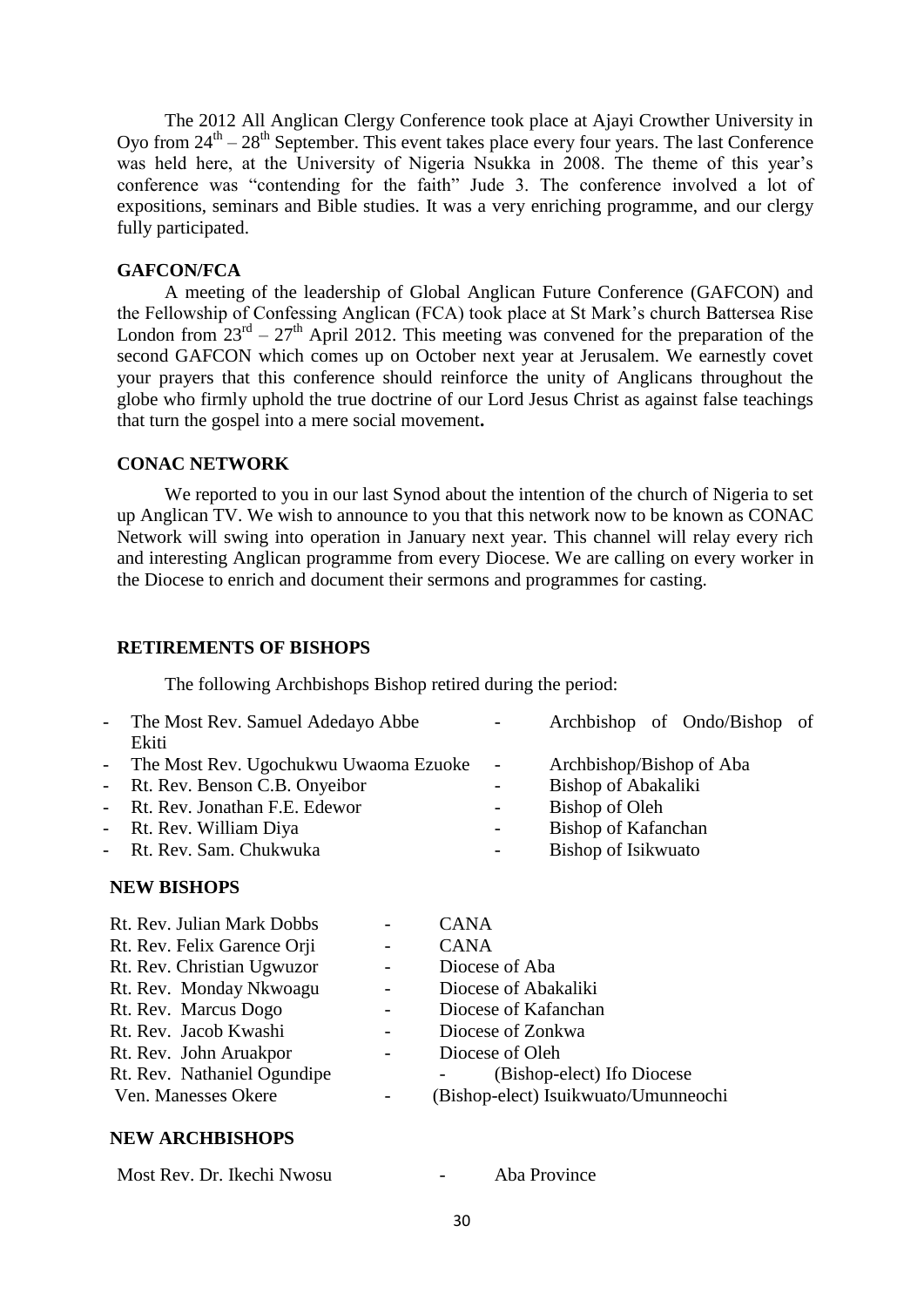| Most Rev. Dr. G.L. Lasebikan                                                                                                      |               | <b>Ondo Province</b>                                                                         |
|-----------------------------------------------------------------------------------------------------------------------------------|---------------|----------------------------------------------------------------------------------------------|
| <b>NEW ARCHBISHOPS ELECT</b>                                                                                                      |               |                                                                                              |
| Rt. Rev. Prof. Adebayo D. Akinde<br>Rt.Rev. Jacob A. Ajetunmobi<br>Rt.Rev. Dr. C. A. Maduoma<br>Most Rev Edmund Akanya re-elected | $\frac{1}{2}$ | <b>Lagos Province</b><br><b>Ibadan Province</b><br><b>Owerri Province</b><br>Kaduna Province |
| Most Rev Ben Kwashi re-elected                                                                                                    | $\frac{1}{2}$ | <b>Jos Province</b>                                                                          |

#### **STATE OF THE NATION**

It has been the tradition, that in a Synodical convention a holistic appraisal of the Nation is presented and solution profferred for our leaders to consider and act on it. That tradition is still relevant but the zeal to delve into the national issues seem not to be strong because of the negligence of our past commentaries, genuine criticism and advice with their attendant consequencies by both the State Government and Federal Government.

Consequently, the plight and burden of the masses are still with them. Our only hope and prayer is that our groaning may get to heaven for God"s intervention for the peace, love, unity and progress of this Nation. I therefore as a servant of God has resorted to prayers for this Nation, its leaders and we the led. I urge you all to seek the face of God for this Nation and its redemption.

#### **THEME: "I WILL BUILD MY CHURCH''**

#### **TEXT: Matthew 16:18**

#### **INTRODUCTION**

Last year, the issue the LORD brought to our heart in form of the theme was the issue of "*Occupy till I come."* It is clear that the message of that theme was potentially demanding. The occupying was for a purpose. The extended and expanded purpose of the occupying is what we are facing this year.

 The theme for this year"s synod calls for both *excitement* and *discernment*; excitement because it is the actual word of commitment coming from Christ Himself the Head of the Church. On the other hand, it calls for discernment because more is implied than expressed from that statement of our LORD.

What does He mean by building the church? What are the principles for the building? What are the procedures for the building? What is the pattern for the building? What is the purpose of the building? What is the power of the building? Who are the competent cobuilders with the LORD? All these and more are implied in our Theme.

A clear understanding of the above premise, among other things, forms the message of the Theme.

#### **BACKGROUND**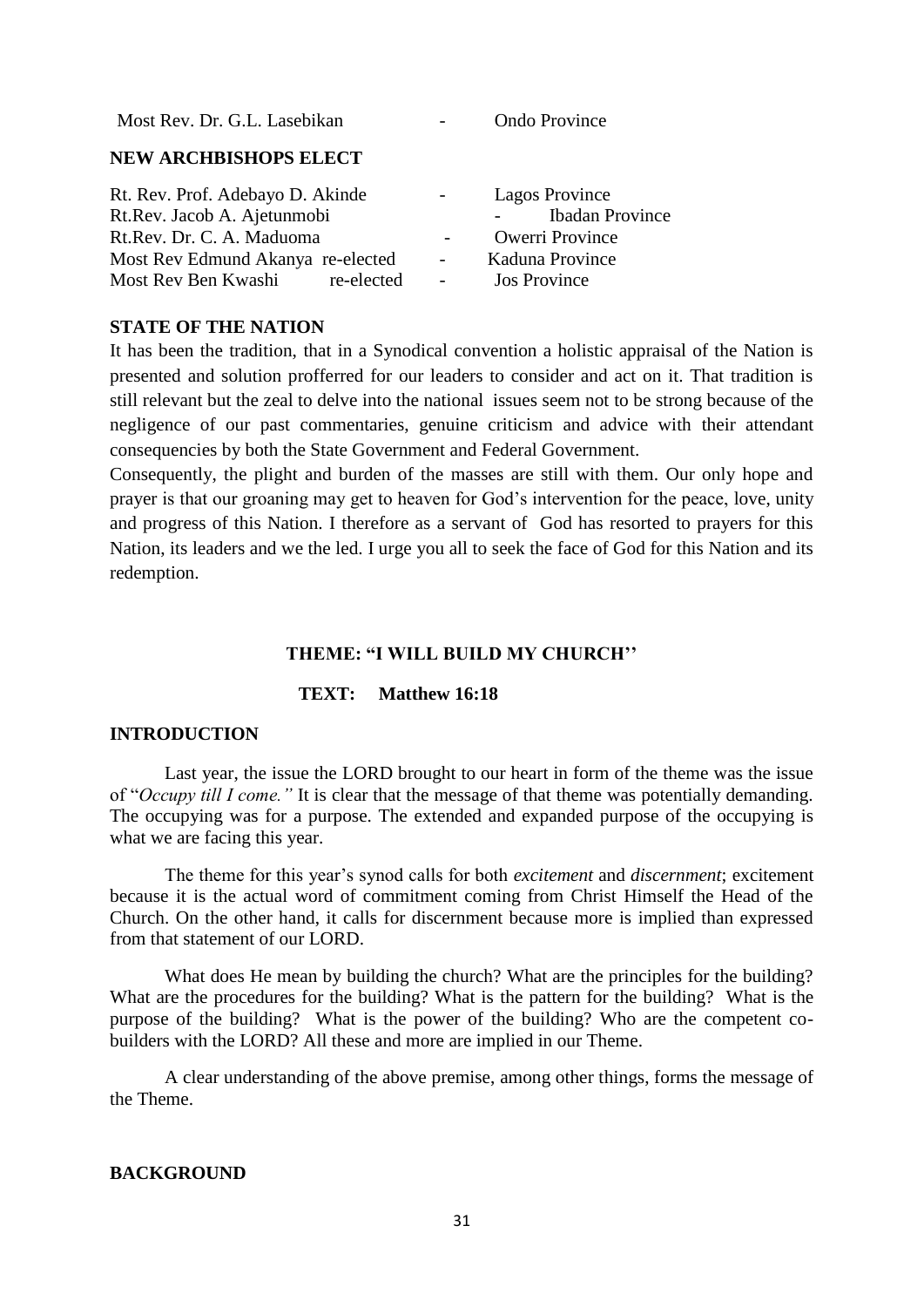*When Jesus came into the coast of Caesarea Philippi, He asked His Disciples, saying, "Who do men say that I the Son of man am? And they said, some say that thou are John the Baptist; some Elijah; and other Jeremiah, or one of the prophets. He said unto them, But whom say ye that I am? And Simon Peter answered and said, thou art the Christ, the Son of the Living God. And Jesus answered and said unto him, Blessed art thou, Simon Bar-jona; for flesh and blood hath not revealed it unto you but my Father which is in heaven. And I say also unto thee, that thou art Peter, and upon this rock I will build my Church; and the gates of hell shall not prevail against it* - Matt. 16: 13-18.

Our Theme for this Synod is taken from the first book of the NT and the first Gospel known as Matthew, and one of the Apostles – Mathew a formal tax collector, also called Levi, is generally believed to be the author.

In this gospel Mathew sets out to show that Jesus is the long expected Messiah of Israel, the Saviour and Prophet as prophesied by the Hebrew Prophets. In between the genealogy and early years of Christ and the Climax of His ministry: the trial, death, burial, resurrection, ascension of the Lord Jesus are the selected narratives of his ministry. So under the inspiration of the Holy Spirit Mathew selects these aspects of the Saviours life and ministry which attest Him as God"s anointed-one; the Messiah.

The gospel is unique in many ways:

- 1. Ecclesiastical Gospel the favourite of the Church because it is an apology to defend the faith and a good instruction for new believers.
- 2. Teaching Gospel: contains much of Jesus' teachings and arranged in a way that can be easily taught and lived.
- 3. Royal or Kingdom Gospel: the word Kingdom appeared 54 times and Kingdom of Heaven – 32 times.
- 4. Apocalyptic Gospel: Has more detailed and comprehensive account of the Lord"s return and the end of time.
- 5. The Gospel of the church: It is the only synoptic gospel that mentioned church Matt. 16: 13-23; 18: 17.
- 6. Gospel of the Jews: He makes more reference to Old Testament than any other gospel and is determined to compel the Jews to believe that Jesus is the Messiah

Theodor Zahn said;

"In grandness of conception and in the power with which a mass of material is subordinated to great idea no writing in either testament dealing with a historical theme is to be compared with Mathew."

Before we go into the central message of our Theme, it will be necessary to give a brief exegetical analysis of some of the issues raised from the preceding verses ranging from the venue of the discourse to the great confession and the statement-"on this rock"; because of their relevance to our Theme and their Theological importance.

## **CAESAREA PHILPPI**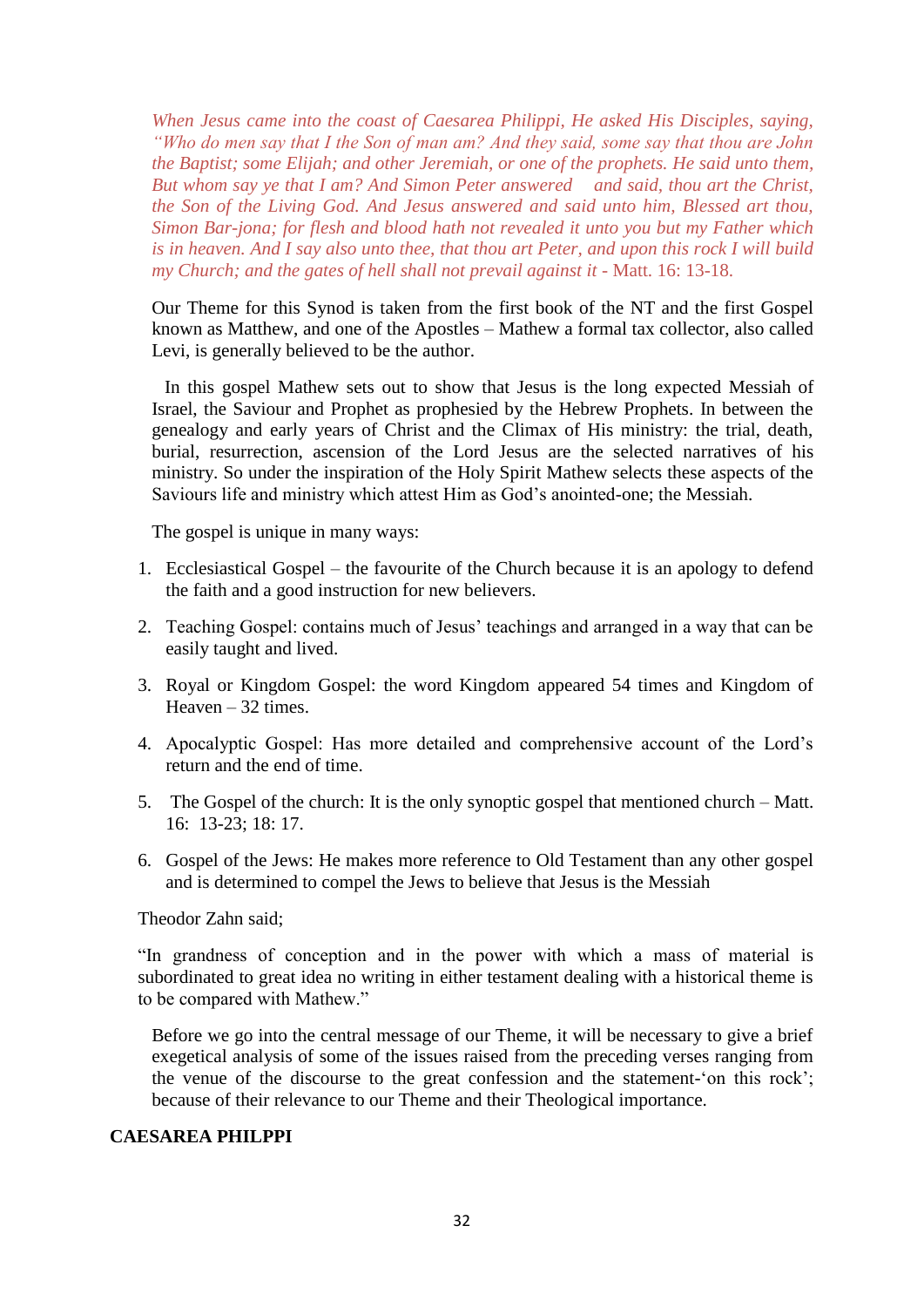The context of our text is the withdrawal which Jesus made to the region of Caesarea Philippi. He was soon going to end His earthly ministry and so He needed all the time with His disciples to ensure that they have a clear understanding of the divine move with respect to His church.

Caesarea Philippi was about 25 miles North-East of the Sea of Galilee. The city had a rich religious history. It was at a time the centre of Baal worship had about fourteen Temples within the city. It was believed to have within it the large cave in which the Greek god of floods and all material substance, - Pan was born. At the beginning of its history the city was so attached to this god that it was named after the god, being called Panias. Philip, tetrarch of Iturea (LK 3:1), enlarged it and named it Caesarea in honour of Tiberias Caesar, adding "Philippi" after himself to distinguish it from Caesarea in the coast. The ancient name was Dan – Gen 14:14, or Laish (Judges 18:17).

The city strongly believed and proclaimed far and wide the worship of Caesar and of the gods of one"s choice, that is, the worship of all except the One true and Living God. The population of Caesarea Philippi was mainly non-Jewish. Ironically it was against this dramatic yet terrible background that Jesus asked that pointed question, "But who do you say that I am? "It is as if Jesus deliberately set himself against the background of the world"s religions in all their history and their splendour, and demanded to be compared with them and to have the verdict given in his favour." Enugu-Ezike the venue of this Synod, being a multi-religious environment contextually fits in as our "Caesarea Philipi"; and here it has pleased the LORD to gather us to show us His deep truths as touching his Person and His church. May the Lord encounter us in this "Caesarea Philippi." May He give us a fresh and concrete revelation of His person and His programme for His Church.

## **THE GREAT CONFESSION**

At this time when Jesus was about rounding off His Earthly ministry, He needed to be sure of the continuity of His ministry and how much of His discipleship programme has impacted on His students. So there was a challenge.

As Barclay puts it; "…*was there anyone who understood him? Was there anyone who had recognized him for who and what he was? Were there any who, when he had departed from the world, would carry on his work, and labour for the kingdom?*" This challenge is at the hub of the ministry, for it is a determinant factor to the survival of the Christian faith. If there was none who had understood it, or even had a glimpse of it, then all his labour was in vain.

Jesus being an astute teacher started his question from the known – "whom do men say that I the Son of man am?"(Matt.16:13 KJV). He was not surprise at the answers given because; according to John"s testimony, "He was in the world, and the world was made by Him, and the world knew him not." (John 1:10. KJV). Moreover he seems to be more interested in the answer to a follow up question. "But what about you? Who do you say I am?" (Matt.16:15 NIV). In the Greek the question was emphatic, personal and directed to everyone. And the answer that one gives is critical and all important, for it determines a person"s eternal destiny.

Barclay said; *"Our knowledge of Jesus must never be at second hand. We might know every verdict ever passed on Jesus; we might know every Christology that human minds have ever thought out; we might be able to give a complete summary of the teachings about Jesus of every great thinker and theologian – and still not be Christians. Christianity never consists in knowing about Jesus; it consists in knowing Jesus."*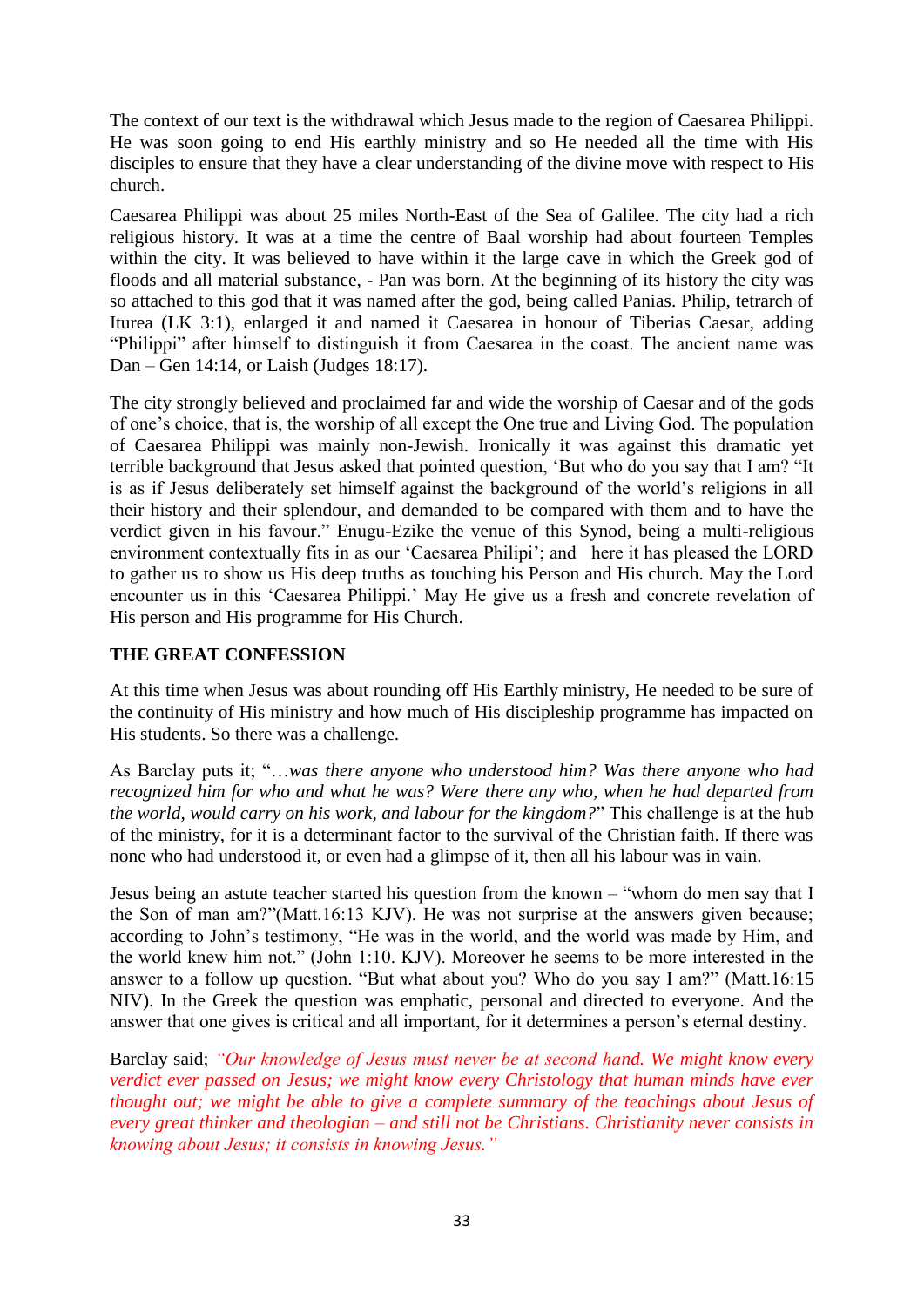A true confession reflects one"s personal trust in Christ. Peter said; "You are the Christ, the son of the living God" – a simple yet a very significant confession arising from a personal conviction. It is not a confession based on a sermon or a congregational expression perhaps whipped up by emotional preaching. It was personal, concrete, direct and inspired. The confession is the foundation of the church. Without this revealed confession, there can hardly be a robust church. It is a confession that saves a soul and the confession that lays the foundation for the Church. The very life and survival of a man"s soul and of the church as a whole rests upon this simple, but radical conviction.

## **"….on this rock…"**

*And I say unto you that you are Peter, and on this rock I will build my church, and the gates of hell shall not prevail against it- vs.18*

This passage is one of the most controversial texts of New Testament interpretation. It has always been difficult to approach it calmly and without prejudice, for it is the Roman Catholic foundation of the position of the Pope and of the church. It is taken by the Roman Catholic Church to mean that Peter was given the keys which admit or exclude people from heaven, and that Peter was given the power to absolve or not to absolve people from their sins.

It is further argued by the Roman Catholic Church that Peter, with these tremendous rights, became the Bishop of Rome, and that his power descended to all the Bishops of Rome, and that it exists today in the Pope, who is the head of the church and Bishop of Rome. It is easy to see how impossible any such doctrine is for a Protestant believer and Roman Catholic alike may approach this passage not with the single-hearted desire to discover its meaning but with the determination to yield nothing of her own position and, if possible, to dissolve the position of the other. Let us then try to find its true meaning.

There is a play on words. In Greek, Peter is *Petros* and a rock is *petra*. Peter"s Aramaic name was *Cephas*, and that also is the Aramaic for a rock. In either language, there is here a play upon words. Immediately Peter received this revelation and made the great confession, Jesus said to him, you are *Petros*, and on this *petra* I will build my church.

Whatever else this is, it is a word of tremendous praise. It is a metaphor which is by no means strange or unusual to Jewish thought.

The Rabbis applied the word rock to Abraham. They had a saying: *"when the Holy One saw Abraham who was going to arise, he said "Lo, I have discovered a rock / petra upon which to found the world''.*

Therefore God called Abraham rock *(sur)*, as it is read *"Look unto the rock whence ye are hewn" –* Isa: 51:1. Abraham was the rock on which the nation and the purpose of God were founded.

Even more, the word rock *(sur)* is again and again applied to God Himself. "The Rock, His work is perfect"- Deut. 32:4. "Indeed their rock is not like our Rock "Deut 32:31. There is no rock like our God"- Isaiah 2:2. The Lord is my Rock, my fortress and my deliverer- 11 Sam. 22:2. The same phrase occurs in psalm 18:2. Who is rock beside our God? – Ps 18:31. The same phrase is echoed in 11Sam 22:32.

One thing is clear. To call anyone a rock was the greatest of compliments, and no Jew who knew the Old Testament could even use the phrase without thinking of God, who alone was the true rock of his defence and salvation.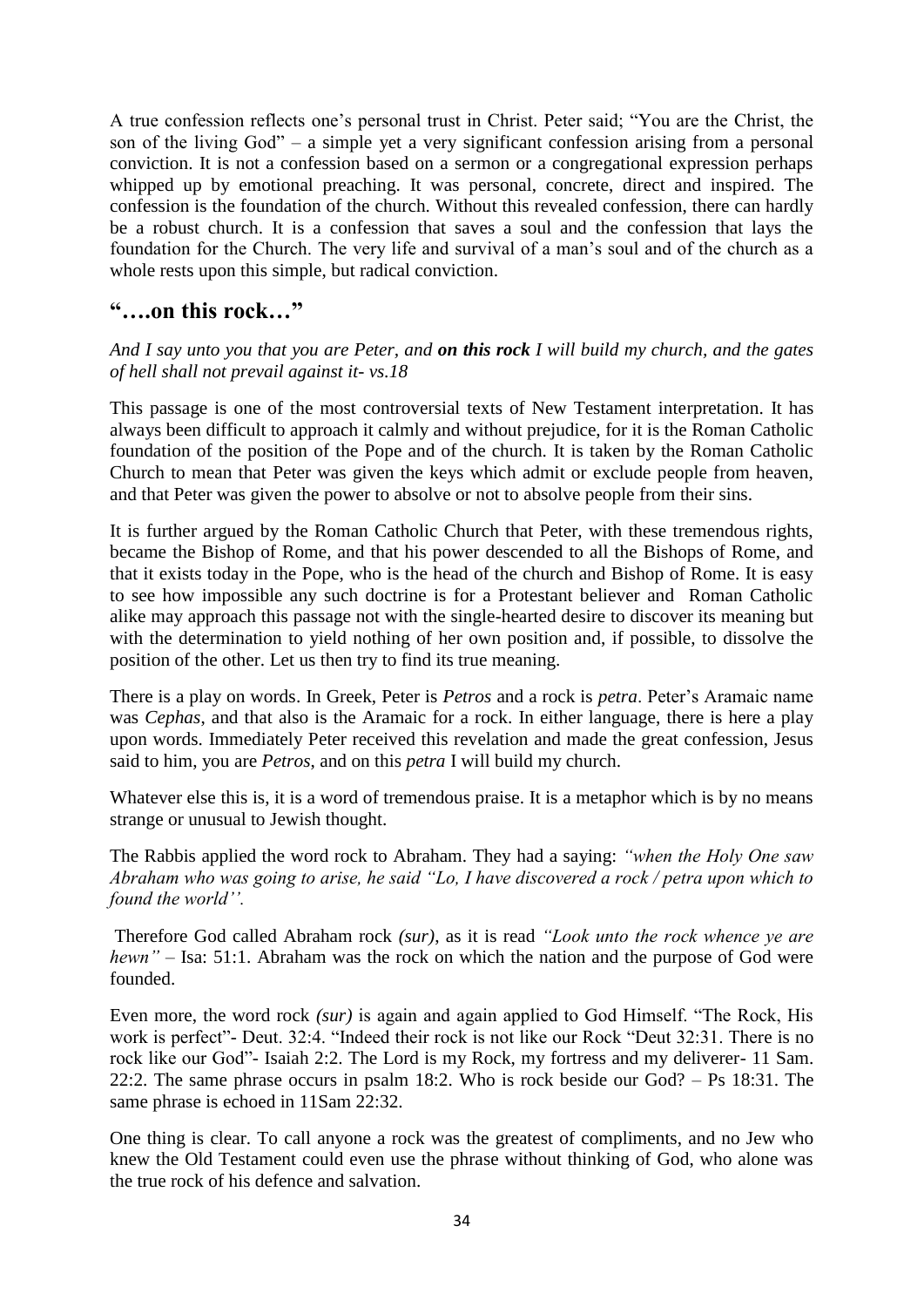What then did Jesus mean when in this passage He used the word Rock? To that question, at least four answers have been given:

- 1. Augustine took the rock to mean Jesus Himself. It is as if Jesus said "you are Peter, and on myself as rock I will found my church, and the day will come when, as the reward of your faith, you will be great in the church".
- 2. The second explanation is that the rock is the truth that Jesus Christ is the Son of the living God. To Peter that great truth had been divinely revealed. The fact that Jesus Christ is the son of God is indeed the foundation stone of the church"s faith and belief, but it hardly seems to bring out the play on words which is here.
- 3. The third explanation is that the rock is Peter"s faith. On the faith of Peter, the church is founded. That faith was the spark which was to kindle the faith of the worldwide church. It was the initial impetus which was one day to bring the universal church into being.
- 4. The last interpretation is still the best. It is that Peter himself is the rock, but in a special sense. He is not the rock on which the church is founded, that Rock is God. He is the first stone of the whole church. Peter was the first person on earth to discover who Jesus was. He was the first person to make the leap of faith and see in him the son of the living God. In other words, Peter was the first member of the church, and in that sense, the whole church is built on him. It is as if Jesus said to Peter: Peter, you are the first person to grasp who I am, you are therefore the first stone, the foundation stone, the very beginning of the church which I am founding. And in ages to come, everyone who makes the same discovery as Peter is another stone added into the edifice of the church of Christ.

Therefore, membership of the church begins not when we join the church but when we discover and confess Christ personally.

Two things help to make this clear

1. Often, the Bible uses pictures for the sake of one definite point. The details of the picture are not to be stressed; it is one point which is being made. In connection with the church, the New Testament repeatedly uses the picture of building, but it uses that picture for many purposes and from many points of view. Here, Peter is the foundation, in the sense that he is the person on whom the whole church is built, for he was the first to discover who Jesus was.

In Ephesians 2:20, the Prophets and Apostles are said to be the foundation of the Church. It is on their work and on their witness and in their fidelity that the Church on earth, humanly speaking, depends. In the same passage, Jesus Christ is the *Chief Cornerstone*; He is the force who holds the Church together. Without Him, the whole edifice would disintegrate and collapse.

In 1 Peter 2:4-8, all Christians are living stones who are to be built into the fabric of the church. In 1 Cor. 3:11, Jesus is the *only foundation* and no one can lay any other. It is clear to see that the New Testament writers took the picture building and used it in many ways. But at the back of it all is always the idea that Jesus Christ is the real foundation of the church, and the only power that holds the Church together. When Jesus said to Peter that on him he would found the Church, he did not mean that the church *depended* on Peter as it depended on Himself and on God the Rock. He did mean that the Church *began* with Peter. In that sense, Peter is the foundation of the church, and that is an honour that no one can take from him.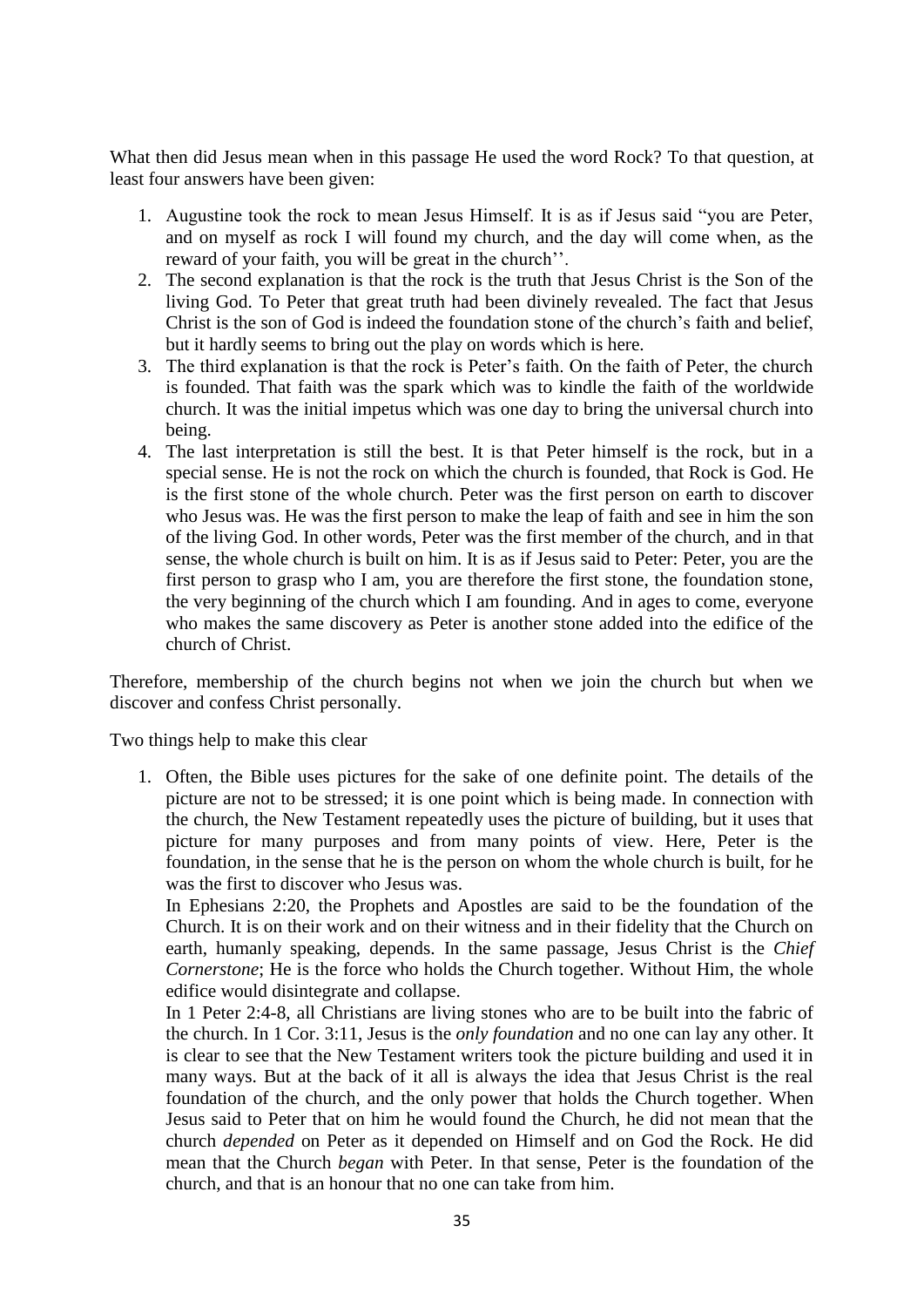2. What Jesus said to Peter was this: Peter you are the beginning of the new Israel, the new people of the Lord, the new fellowship of those who believe in my name. Peter was the first of the fellowship of believers in Christ. It was not a church in the human sense, still less a church in a denominational sense that began with Peter. What began with Peter was the fellowship of all believers in Jesus Christ, not identified with any church and not limited to any church, but embracing all who love the Lord.

So, we may say that the first part of this controversial passage means that Peter is the foundation stone of the church in the sense that he was the first of that great fellowship who joyfully declare their own discovery that Jesus Christ is the Lord, but that in the ultimate sense, it is God Himself who is the Rock on which the church is built- William Barclay: *The New Daily Study Bible (The Gospel of Mathew, Volume 2, page 162-166*).

### **I WILL BUILD MY CHURCH**

Having laid the background of our text, we shall now begin to explore the meaning of our theme. The approach to be employed will be a kind of word study wherein we will take them in this order:

- a. I will
- b. My Church
- c. Build.

The essence of the word analysis is not for grammatical frolic, but to clearly see the connection of what the Lord wants to pass across to His Church as a message of this great gathering.

## *a. "… I will …"*

The "I" here is the first person singular and the subject in the sentence. The "will" is an auxiliary verb and according to Chambers  $21<sup>st</sup>$  Century Dictionary; "is expressing or indicating *intention* or *determination*". It also means *ability, possibility, readiness* and willingness. When the word is used as a noun it means the *power of conscious decision* and *deliberate choice of action, one's own preferences, or one's determination in affecting them.* It is also a *wish or desire*. It means that Jesus, as it were, put His hand on His chest with a personal commitment and concern over His Church, saying; it is my intention and determination, I have the ability and I am sure there is the possibility because I am ready and willing. Being the author of every language He went beyond the grammatical function of the word to say; by my power of conscious decision, deliberate choice of action and preference, I am determined, for it is my wish and desire to build my Church. It is very important to note that it is the Lord Jesus Himself speaking here. He says "*I will …"* In other words, it is His un-coerced desire and decision; it is His un-imposed delight; it is His unflinching commitment … That"s the explanation for the phrase "*I will …"*

Please note that. We are not called into a work that has not the hand or heart of our Master. He is the owner of the church; and as a result, has given us the gracious opportunity to partner with Him. Whether we make ourselves available or not, He, the Owner and Foundation of the church, knows how to recruit willing and capable workers into His work;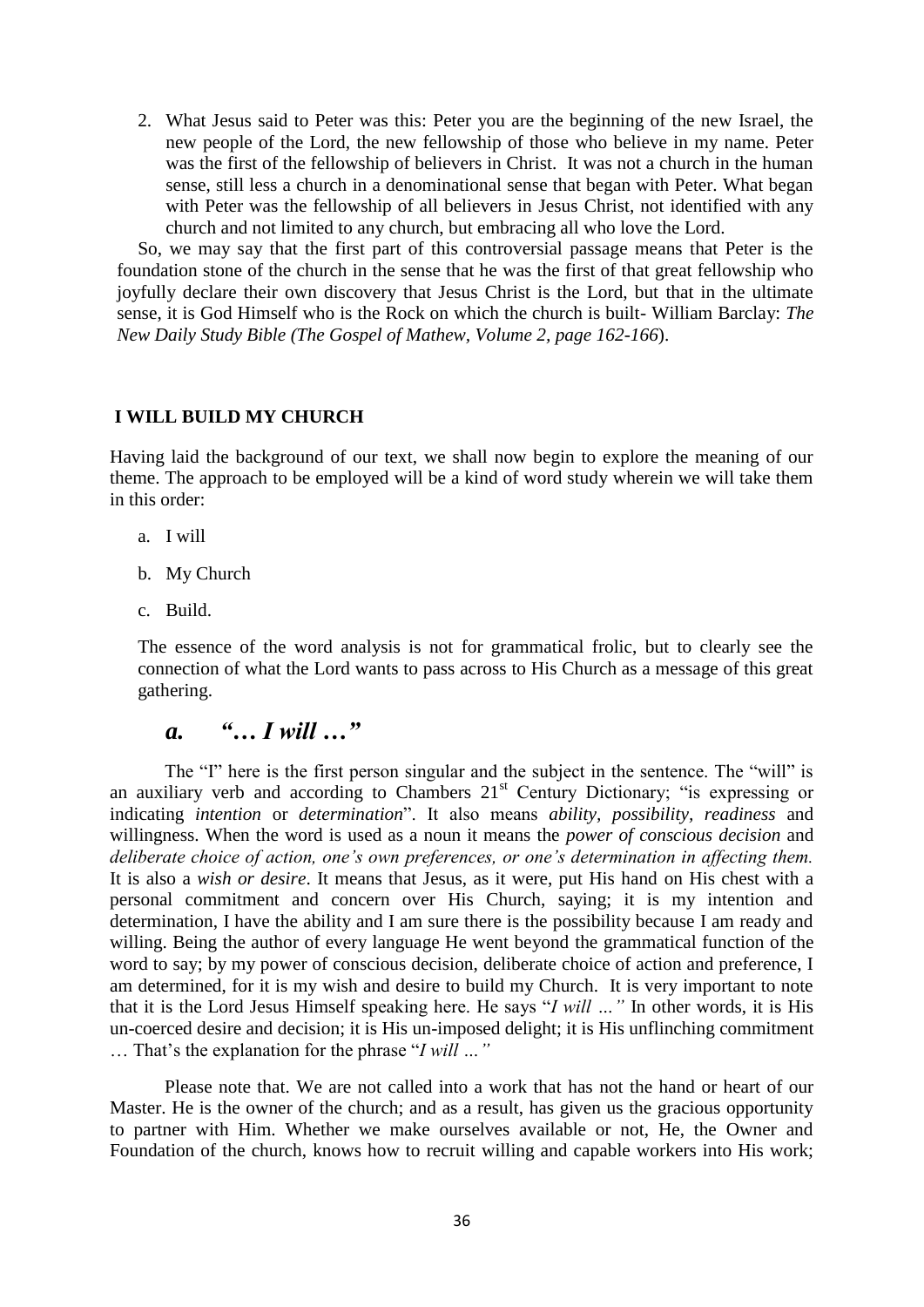he is personally committed to our labour of love for Him. Every believer is useful in the building but *no one is indispensable.*

We are not alone in the work of building the church; the Lord is with us. This calls for justifiable excitement in the heart of any grateful worker of Jesus.

## *c. "… My Church …"*

The word "my" is an adjective meaning belonging or relating to 'me'. The word Church is the Greek "ekklesia" and means to call out a gathering, an assembly. The Church is the body of people called out of the world by God. They are His people, a people sanctified or set apart by Him and for Him. It will be necessary to note here that the church is not an institution or an organization with buildings and offices and services and meetings and organizations and all kinds of activities. The word that Jesus almost certainly used was *Qahal,* which is the word the Old Testament uses for the *congregation of Israel*, the gathering of the people of the Lord. The Church is the body of Christ comprising of all the believers and followers of Christ. God dwells within them and manifest His Glory.

It would be proper to state clearly that the church to which Christ refers in our text is His Body – made up of believers. It is not a denomination or a section of a religious group.

A denomination may be quite good at teaching the Word of God, another denomination may be rich in the grace of signs and wonders; the other may have basically administration. These diversities are intended to teach us divine organogram of interdependence, and not to generate rivalry and sectionalism.

Ecumenism is not necessarily an index of oneness in the Body of Christ. The reality and sacredness of the unity of the church is largely a function of the gracious insight and revelation the LORD sends to our hearts by His Spirit. As this revelation grows, we would see our divinely designed limitation even in the midst of our growth and relative powerfulness. This gracious consciousness culminates in humility, fellowship and interdependence, thereby building the church.

They meet together, for two reasons- worship and mission. Denis Cole remarked that; "The Bible presents the Church as an alternative society, called to countercultural life in the Spirit. The Church is to be a colony of kingdom. Holding ultimate loyalty to Christ as opposed to a world that slavishly worships raw political power, like Caesar's, the Church proclaims, "Jesus is Lord." As opposed to a world of deadly power struggles, the church is self-sacrificial and serves others. This does not mean, however, that the church is to disengage from the world. The church is in the world but is not to conform to it (Rom. 12:2). The New Testament speaks repeatedly of the early church confronting synagogues, cultic paganism, and Greek philosophy. The church is not to abandon earthly relationships and responsibilities but to transform these by their regenerated lives." This is the Church; it belongs to Jesus, for he "…purchased it with His own blood." (Acts 20:28). No matter the amount of money or sacrifice you put in the planting or building the church, the church does not belong to you. Even if you are the one the LORD used to provide the land for the location of the church; or you are the one that "founded" a particular assembly, or a member of the Board of Trustees of a particular denomination, let it sink into your heart that the church belongs to Jesus.

Whatever role the Lord pleases to use you for in the building of the church,- as an apostle, a prophet, an overseer, a Pastor, a missionary, a financier –none of them qualifies you as the owner of the church. The church belongs to Jesus. We are mere channels through whom He does the building of the church.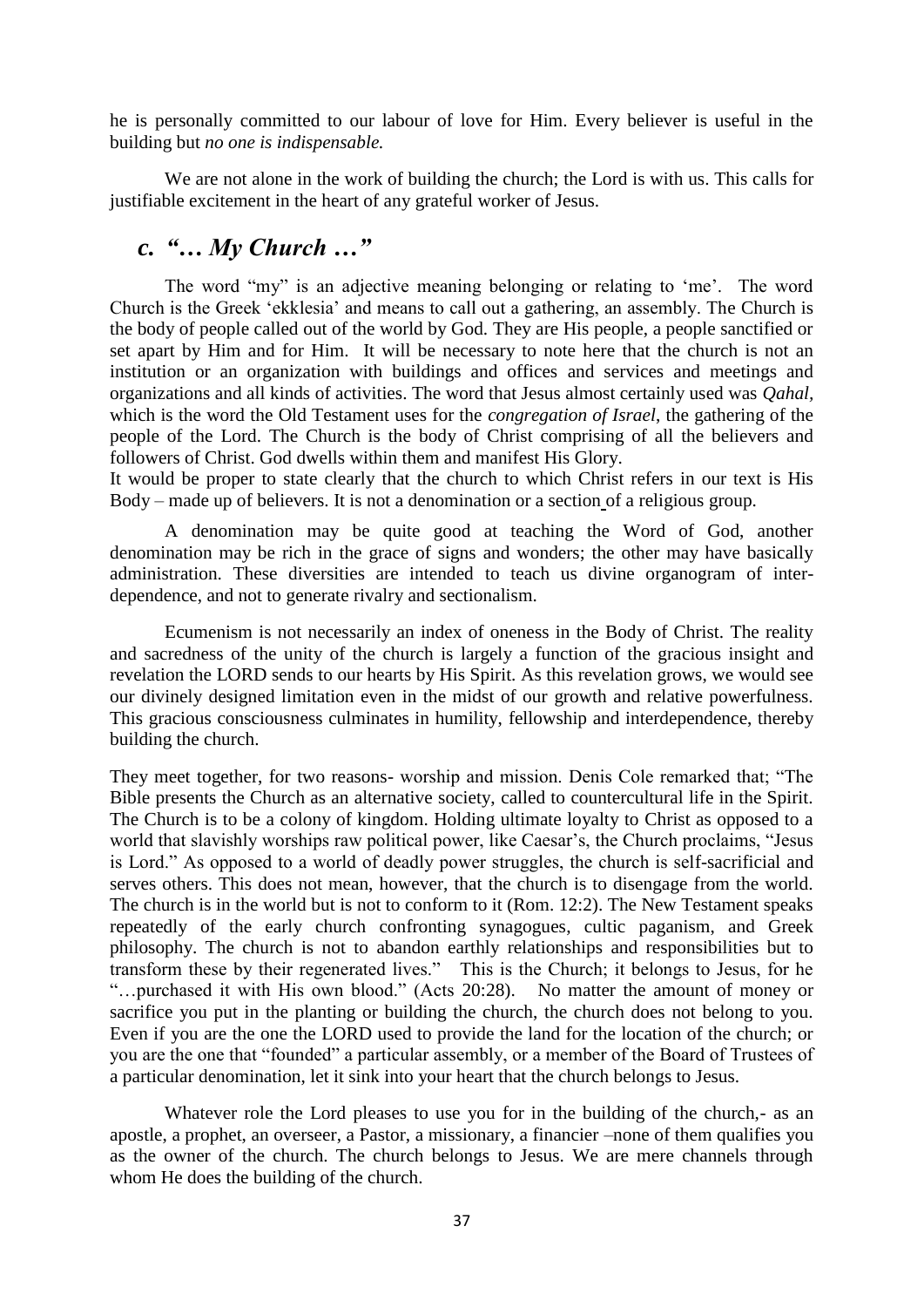But the unfortunate truth is that when it pleases the LORD to use us as "foundation" for the building of the church, may be by way of material or moral support, it gets into our head. Then we begin to erroneously think that we are the owners of the church. Perhaps, that's why some dabble into all sorts of partisan politics in the church of God. Some even go as far dictating for the leadership what must happen in the church, perhaps because, in their wrong view, the church belongs to them. To such people, whatever they say in the church must stand as far as they are concerned – even when they have no spiritual or moral place in Christ. That is wrong.

The church belongs to the LORD. Whether you are a pastor or a pillar in the church, you need this gracious consciousness: Christ owns the church. A sedimented understanding of this reality settles a lot of rancour and clamour in the church today.

May the LORD Himself send this solemn truth into our hearts; may the LORD grant us insight into this grave issue: the church belongs to Christ.

## *C. Build*

The word build is a fairly common word in the Scripture, both in the Old Testament and the New Testament, occurring about 430 times. The Chambers Dictionary defines it as follows: to make or construct something from parts, to increase gradually in size, strength, amount, intensity, etc; to develop. The word is used in the Scriptures both in its literal sense as well as in a metaphorical sense. The build in our text was used symbolically, similar to the very powerful symbolic pattern of divine building activity x rayed in 2 Samuel 7. In response to David"s request, God rejected his offer to build the temple. However, He promised David to "establish a house for David". While the Hebrew word "*banah*" which is build is not used here the inference that God will "build the house" is obvious. What God was promising David is an unbroken dynastic succession from his lineage. In the parallel passage in 1 Chron.17:14ff. God does in fact promise to "build a house." There are other passages in which 'banah' is used with reference to God nurturing and renewing His people. The following are example: Psalm 102:16; for the Lord will rebuild Zion and appear in His glory.

Ps.89:4; I will establish your line forever and make your throne firm through all generations.

Prov.9:1; Wisdom has built her house; she has hewn out its seven pillars.

More specifically, in the following texts God has promises to "build up" his people, as opposed to "tearing them down": Jer. 24:6; 33:7; 1:10; 18:9; 31:28. In all these passages the underlying thought is that God establishes his people and his kingdom, making them secure and granting them a firm foundation in relationship with him. And that intimate, covenant relationship is the foundation of divine building process – an activity that will guarantee the security of his chosen people for all eternity.

Brethren, this is what our Lord and Master promised; both literally and symbolically, He is saying; by my power of conscious decision, deliberate choice of action and preference, I am determined, for it is my wish and desire to increase gradually in size, strength, amount, intensity, etc; and to develop my Church.

## **REFLECTIONS**

## **1. No Need for Pride:**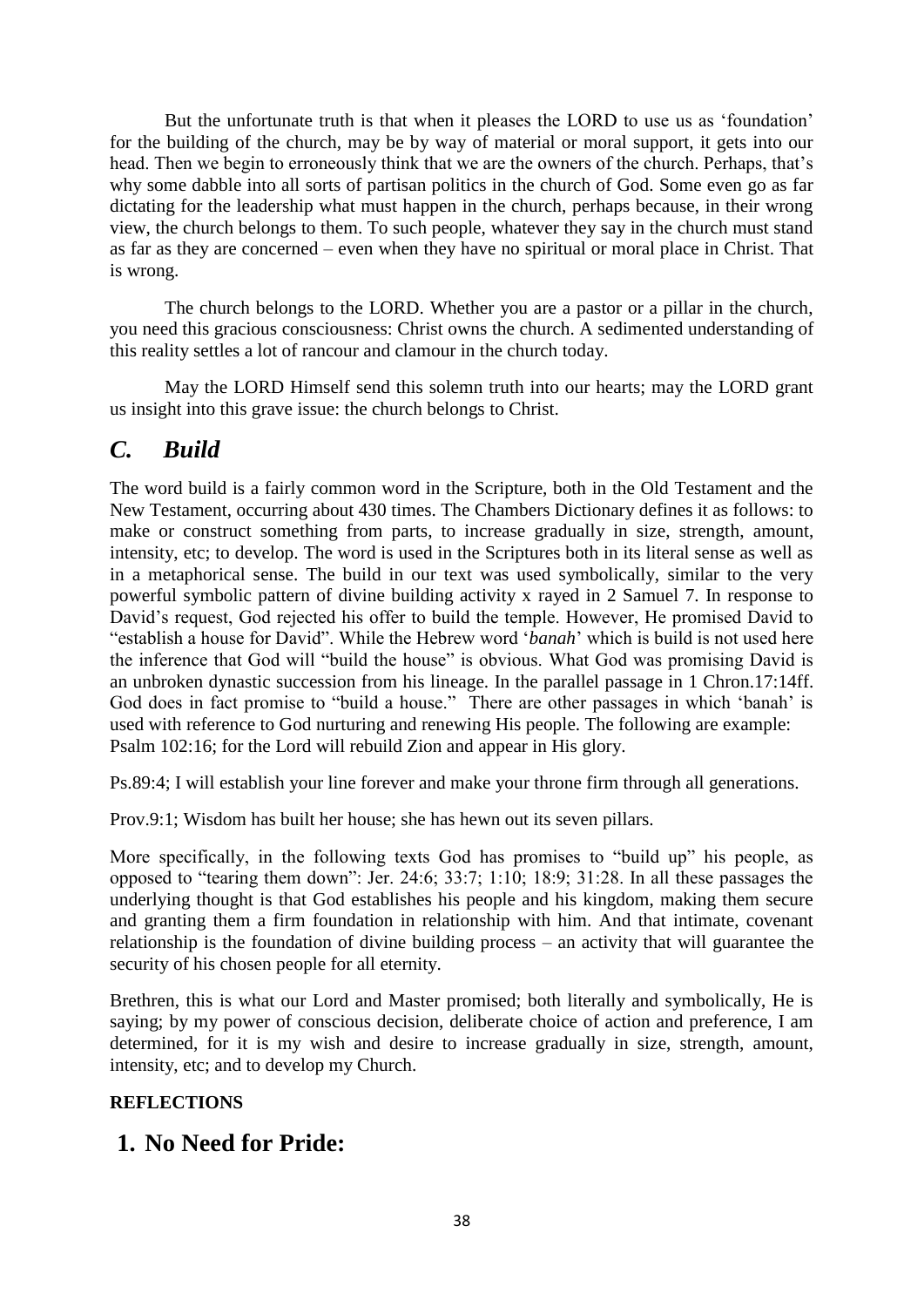The work we are called into is not ours, we are co-labourers with God, and so, it should not get into our heads that we own the work or that without a particular individual the work would not go on. We are useful but not indispensable.

A labourer hired to build edifice has no basis to arrogate the achievement of erecting that edifice to himself. The owner takes all the glory, even though he may not for once fetched water for the brick layers. He does not need to, because he has distributed the work accordingly. But at the end of the day, all the glory of the house goes to him.

So, also, our involvement in the work of God should make us rather humble –for by merit, we are disqualified to work for Him; but mercy has included us. What a cause for humility!

- **No need to fear anything;** Because of the personal commitment of the owner of the work we don't have any justifiable reason to fear. In the midst of the challenges, He said "I will build my Church". So, our seeming limitations and lack of resources are not enough reasons to fold our hands. He knows how to provide for His work. That encouragement should hold us and sustain us.
- **We need to be shaped to fit-in in the building:** The church is largely a spiritual house; and we are living stones in the building. So, just as there is need for shaping a piece of stone to fit into a definite space in a building, so the LORD needs to shape us through His word and training. And that is why the issues of Discipleship and Equipping the Saints were first raised in our preceding synod meetings. Now is the time of manifesting the reality of the shaping by taking the right place of living stones in the building of the church of God – I Peter 2: 4-6.
- **The Need for Courage:** Jesus is saying: in the midst of ruins and devastations of the church both by internal and external wars, strive, opposition, attacks, "I will build my church in the midst of sin and decay, compromise and unfaithfulness, "I will build my church". In the midst of apostasy, worldliness, false doctrine and divisions, "I will build my church". In the midst of unbelief, rejection of the gospel, revival of idolatrous culture and syncretism – "I will build my church". In the midst of coldness of the heart and spiritual blindness, "I will build my Church".

In the midst of bloody attacks on the Christian faithful; in the midst of boko haram and suicide bombing of churches –"I will build my church"…

That is the faithful promise of a faithful master

 $\triangleright$  All hands must be on deck: This calls for the gathering of the Bezaleels and Aholiabs – men and women who have been endowed with divine gifts and prepared to do every good work; they need to arise, make themselves available for the master"s use.

The church must grow and the growth must be healthy and qualitative. May we be use by the Designer and Builder of the Church to cause revival in our different churches; bring souls into the Kingdom of God, plant more churches in all nooks and crannies of Nsukka; help the poor and needy in our churches; and touch our society through our character, activity and talent.

 $\triangleright$  The indestructibility of the Church: "I will build my Church, and the gate of hell shall not prevail against it". The combined forces of the powers and government of hell cannot prevail against a church built by Christ –whether as an individual, a group or a corporate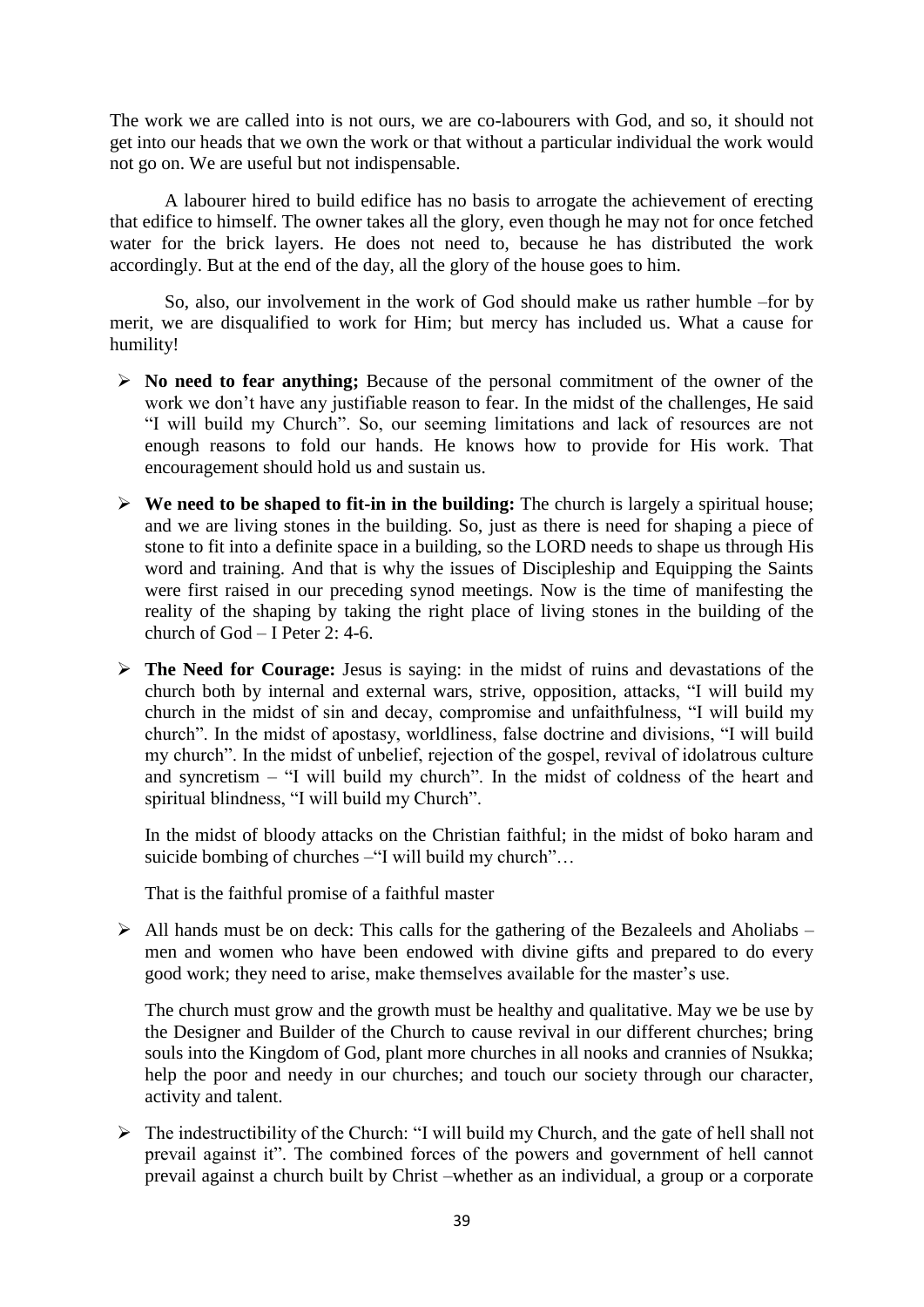Church. The church cannot be destroyed by man or any force of dirtiness. This calls for excitement on the part of the believers.

### **Please join me in this hymn of prayer and praise;**

God is building a people of power And He"s making a people of praise That will march through this land by His Spirit And will glorify His precious name

*Chorus*

 *Build your Church Lord, Make us strong Lord, Join our hearts Lord, through your Son Make us one Lord, in Your body In the kingdom, of your Son*

As the army of God we would conquer And the kingdom of darkness must fall We arise to attack at this hour So our God shall be made Lord of all

Thanks for your patience,

Your Brother and Bishop

## *+ Aloysius*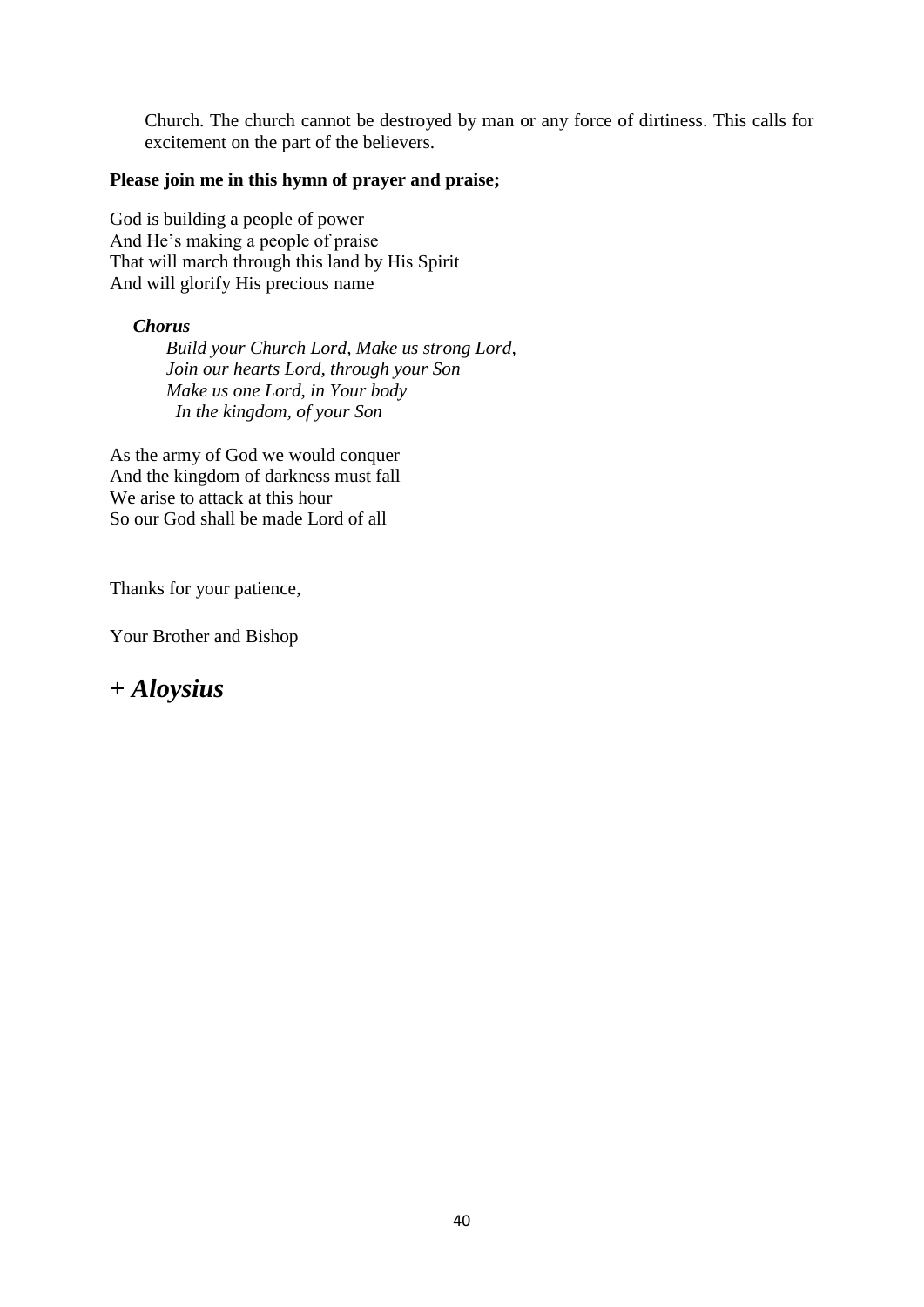# **APPENDIX**

## **OPENING ADDRESS TO THE STANDING COMMITTEE OF THE CHURCH OF NIGERIA HELD AT THE CATHEDRAL CHURCH OF EMMANUEL, OKESA, ADO-EKITI, EKITI STATE BY HIS GRACE, THE MOST REV'D NICHOLAS D. OKOH ON SEPTEMBER 13, 2012.**

#### Beloved in Christ,

Welcome to the homeland of the Ekiti nation – Ado-Ekiti. On one of my visits to this land not many years ago, a deputy Governor welcomed me and informed me that Ekiti is in the Bible! He tried to prove his assertion by pointing to a passage which talks about dry land. He interpreted it to mean Ekiti – dry land! I did not argue and I did not ask for further explanation. Perhaps, before we leave here some knowledgeable person would give me more lessons on Ekiti in the Bible! Coming here we have come to the home State and former Diocese of our revered father, pastor and scholar, Archbishop Abiodun Adetiloye, DD. It is an acclaimed home of professors and of course, "Iyan" pounded yam. You will certainly have a surfeit of that delicacy during this Standing Committee.

We thank both the retired and the new Bishops of Ekiti Diocese for facilitating our coming here. I must also thank all the Bishops of Ekiti origin for confidently supporting the motion to hold the meeting here in spite of the fact that a new Bishop has just been enthroned.

We are grateful to the Governor of Ekiti State, His Excellency, Dr. Kayode Fayemi and his deputy Her Excellency, Mrs. Olufunmilayo A. Olayinka for welcoming us to the State. I cannot forget the rousing welcome which the Ewii gave me during my tour of the Provinces. Kabiyesi! Thank you, Your Majesty.

## **Theme:** *"Resisting the Devil" (James 4: 7)*

To resist is to oppose. Some think of the devil as an evil supernatural being, head of the fallen angels who are devoted to strong opposition of God, his adherents and godliness. For some others, the devil is nothing more than a personification of unmitigated evil. It could be an evil spirit, a demon, a cruel or vicious person. The Bible conceives the devil in personal terms. Resisting the devil means to stand strong against the devil, his designs and persecutions of God's Children. From the outset, let us say that a successful resistance of the devil is only possible through the objective work of Christ on the cross (Col. 2: 15) fully appropriated by a person. This is the sense in fact in which we can loudly say that the devil is an already defeated foe. Yet, we have a role to play in the fight. The objective of the devil in the encounter is clear: to steal, to kill and to destroy. Any combatant in this battle needs to know about the designs of the enemy (II Cor. 2: 11).

John Piper analyzed the schemes or designs of the devil as follows:

- i. Satan lies, and is the Father of lies (John 8: 44)
- ii. Satan blinds the minds of unbelievers (2 Cor. 4: 4).
- iii. Satan masquerades in costumes of light and righteousness (II Cor. 11: 13-15), and has disciples within the church through whom he teaches "doctrines of demons" (I Tim. 4: 1)
- iv. Satan does signs and wonders (II Thes. 2: 9).
- v. Satan tempts people to sin (Lk 22: 3-6; II Cor. 11: 13.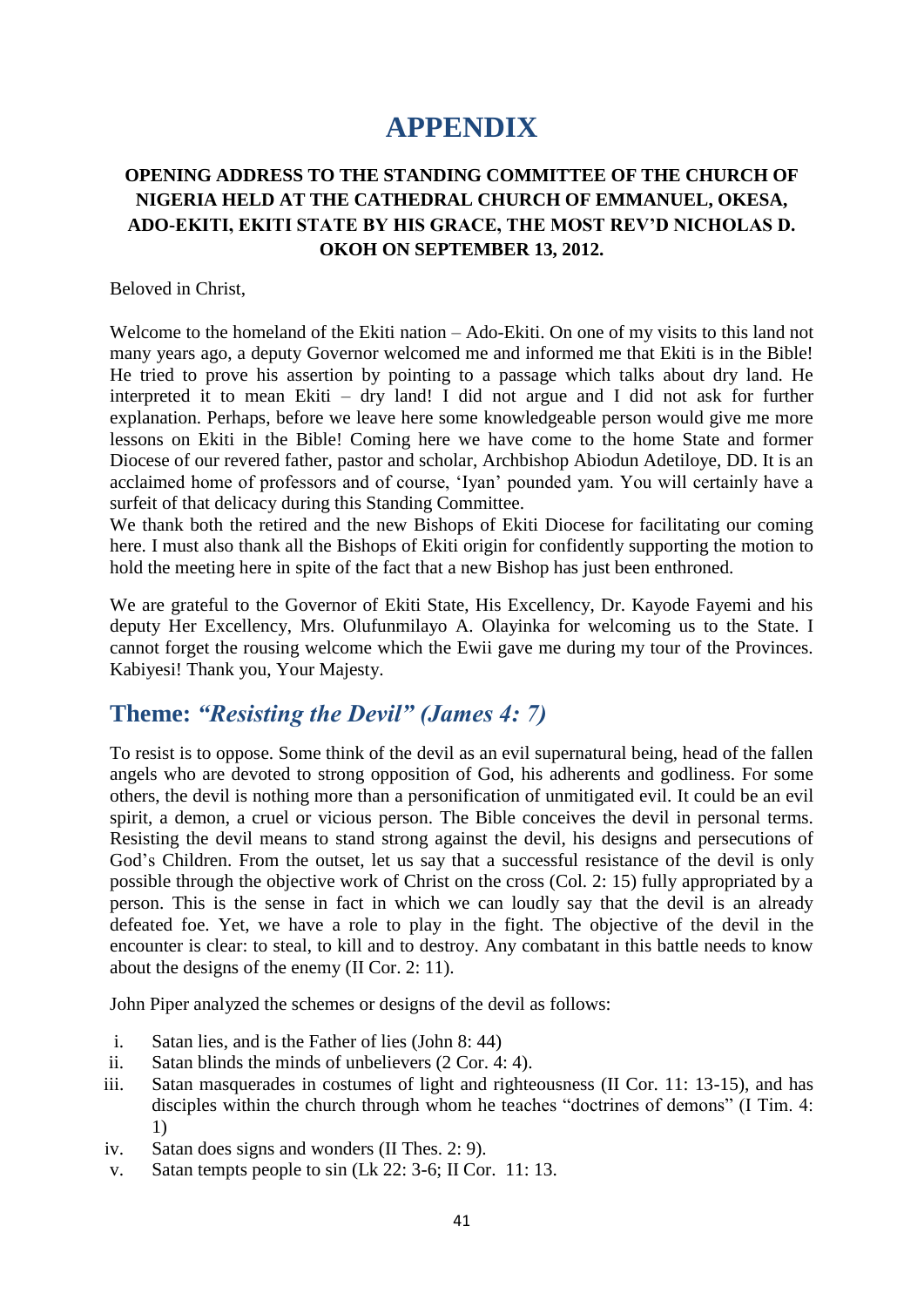- vi. Satan plucks the Word of God out of people"s hearts and chokes faith (Mk. 4: 1-9).
- vii. Satan causes some sicknesses and diseases (Lk 13: 10-17 cf Acts 10: 38).
- viii. Satan is a murderer (John 8: 44; I John 3L 12 cf John 10: 10).
- ix. Satan fights against the plans of missionaries (I Thes. 2: 17-18.
- x. Satan accuses Christians before God (Rev. 12: 10.

Call him the devil, Satan, demon, evil spirit; or, call him a person, or a personification of evil these are his designs through which he seeks to destroy the church, archbishops, bishops, clergy, Laity , diocese, archdeaconries, parishes, churches, nations and leaders, men and women, boys and girls. Knowledge of the schemes of the devil or Satan is stage one of resisting him.

The second stage is to put on the whole armour of God. The warfare is directed not against "flesh and blood, but against the rulers, against the authorities, against the powers of this dark world and against the spiritual forces of evil in the heavenly realms".

Weapon I: the belt of truth to hold the uniform firmly in place. When the devil deploys lies, half-truths then we deploy the truth of God's word to defeat the devil's lies.

Weapon II: the breastplate of righteousness. A righteous life is the best defense against any diabolical attack to destroy the testimony of a Christian. Our heart is the headquarters of emotions, self-worth, and trust, and must constantly resist unrighteousness and unrighteous thoughts and suggestions inspired by the devil.

Weapon III: footgear. This emphasizes our readiness to spread the Good news "in season and out of season" (2 Tim. 4: 2). The devil hates the spread of the true Word of God, and would gladly occupy bishops and clergy as well as laity with quarreling, petition writing, power tussle, the struggle for money and more money, appointments and preferment, tribal sentiments even if it means scattering the congregations gathered by others!

**Weapon IV:** the shield of Faith. This is the spiritual patriot missile which is the "mother of all battles" of Sadam Hussein in 1991 captured in mid air and destroyed the Iraqi scud missiles fired against Israeli positions. It extinguishes the flaming arrows of insults, harsh criticisms and unfair comments calculated to ruin someone. It protects us perfectly to the dismay of our distractors.

Weapon V: the Helmet of Salvation: At baptism we enlist to fight under Christ's banner against sin, the world and the devil, without shame. To be baptized is to stand up to be identified by God as a member of His House, and also to be identified by the devil as an enemy soldier. Through our salvation we identify with Christ, with all its divine privileges. It is our Helmet to protect our spiritual head, from the flying bullets, or the snipers' wicked shots.

**Weapon VI:** The sword of the Spirit, the Word of God. This at the moment is the critical sector in the raging battle on human sexuality in the Anglican Communion, and other churches worldwide. This weapon, used with dexterity deploys for both defence and offence. Our Lord Jesus perfectly applied it for the two sides of the warfare in Mt. 4 at the temptation. The result had a salutary effect.

**Weapon VII:** Prayer (Eph. 6: 18f). Priests, Prophets, Seers, Judges, our Lord Jesus Christ and His disciples and apostles, the Reformers deployed strategically this awesome weapon which brings down any demonic castle or fortress. It is by no means less effective in resisting the devil, spiritually or physically, in this post-modern age.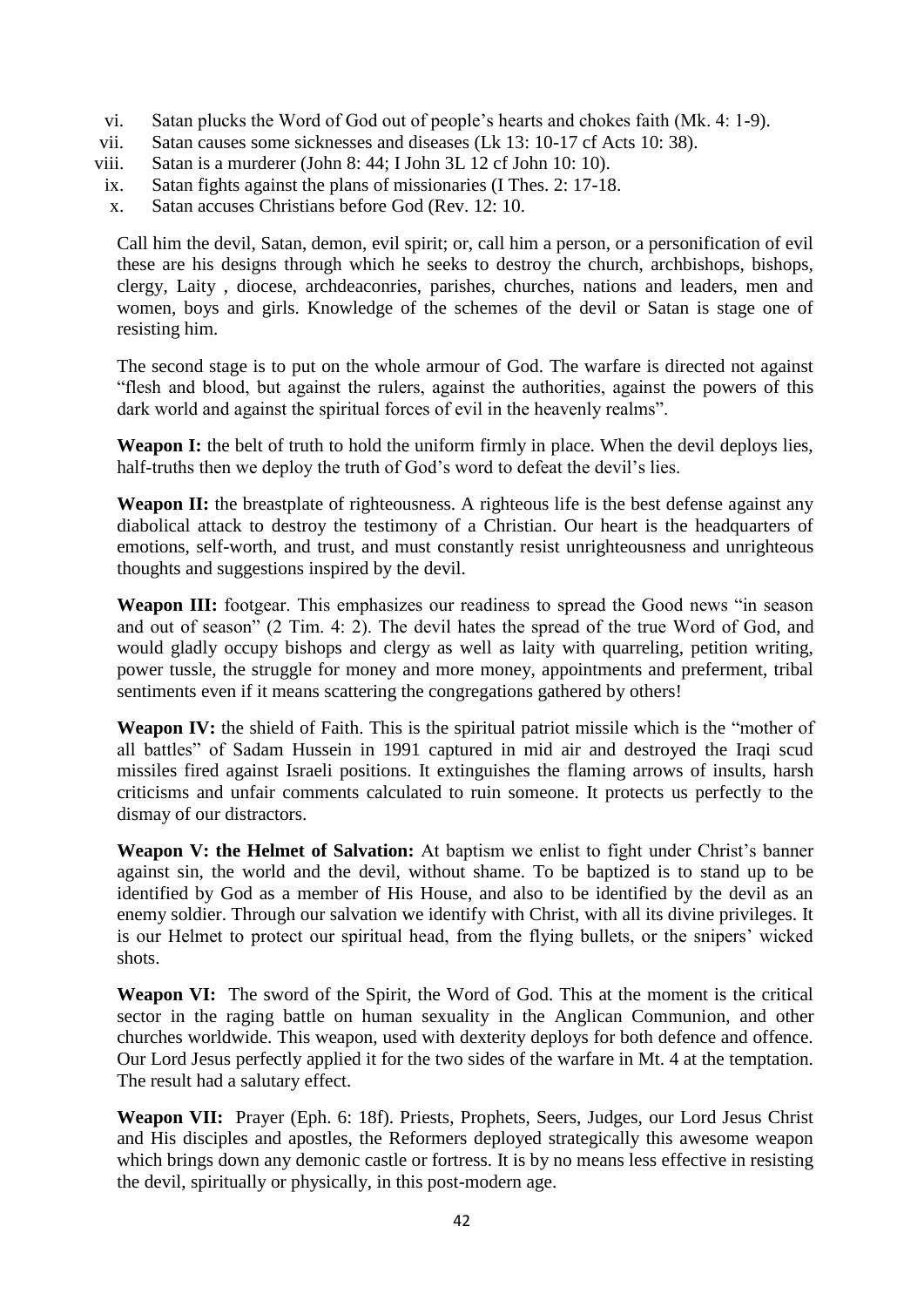## **Weapons with Divine Power**

For though we live in the world we are not carrying on a worldly war, for the weapons of our warfare are not worldly but have divine power to destroy strongholds. We destroy arguments and every proud obstacle to the knowledge of God, and take every thought captive to obey Christ (2 Cor. 10: 3-5).

In the fierce struggle with powers of evil and darkness, only divine weapons can destroy the enemy stronghold, as the life, death and resurrection of Jesus clearly illustrates. NIV commentary has to say:

*"We like Paul, are merely weak humans, but we don't need to use human plans and methods to win our battles. God's mighty weapons are available to us as we fight against Satan's "strongholds". The Christian must choose whose methods to use, God's or the world's. Paul assures us that God's mighty weapons – prayer, faith, hope, love, God's word, the Holy Spirit – are powerful and effective (see Eph. 6: 13-18). These weapons can break down the proud human arguments against God and the walls that Satan builds to keep people from finding God."*

The devil"s spiritual warfare is usually staged in the physical theatres of human daily activities and relationships. Since he has physical human agents in concrete situations, using human methods to actualize devilish inspirations, designs and goals, how can a child of God respond to these diabolical human surrogates e.g. boko haram with a declared intent to close down the church and enthrone Islam? I believe that this requires a two-way approach – one, the diligent application of the whole armour of God, the divine weapons and two, to try as much as humanly possible to restrain the evil man from carrying out his goal "to steal, to Kill and to destroy" (John 10: 10). The Government, any government, uses the security agencies to restrain the evil man. How can the church restrain the evil man and his evil agenda? Every church now needs a vigilante group for local self defence. It is our right; we cannot surrender ourselves to be totally destroyed. The Christian church made immense sacrifice for the political independence of Nigeria, built the civil service, the education sub-sector, etc, nobody or group of individuals should intimidate us into accepting secondary position.

We continue to work and pray for the success of the government being headed by His Excellency, Dr. Goodluck Ebele Jonathan. Every bishop and clergyman must therefore wake up from their sleep and slumber, and defend our Christian heritage and civilization, from deliberate oversights of the political magistracy on the one hand, or religious and cultural imposition and subtlety on the other. This is not the time to speak in hush, whispering tones, but shout foul on the roof tops. We are the watchmen. We must apply all legitimate means to defend our faith; we must resist the devil spiritually, and resist his physical agents legally, intellectually, physically (by restraining them), and preserve life rather than granting tacit approval to killers by assuming that they will soon be tired of killing. You have a divine reasonability to protect yourself and God"s Church. Government approach to the menace of boko haram is an indulgent precedent laden with a myriad of terrible future implications. Killers are pampered and wooed; while victims lose all, lives and property, and society is thrown on a reverse gear into ante-delluvian level of insecurity. We must live and not die!

## **Divine Commonwealth Conference (DIVCCON)**

Last year, November 7-11, we had a remarkable spiritual experience through the Divine Commonwealth Conference. Over five thousand people, lay, clergy and Bishops, local and international, attended. The success was so outstanding that many believed it was indicative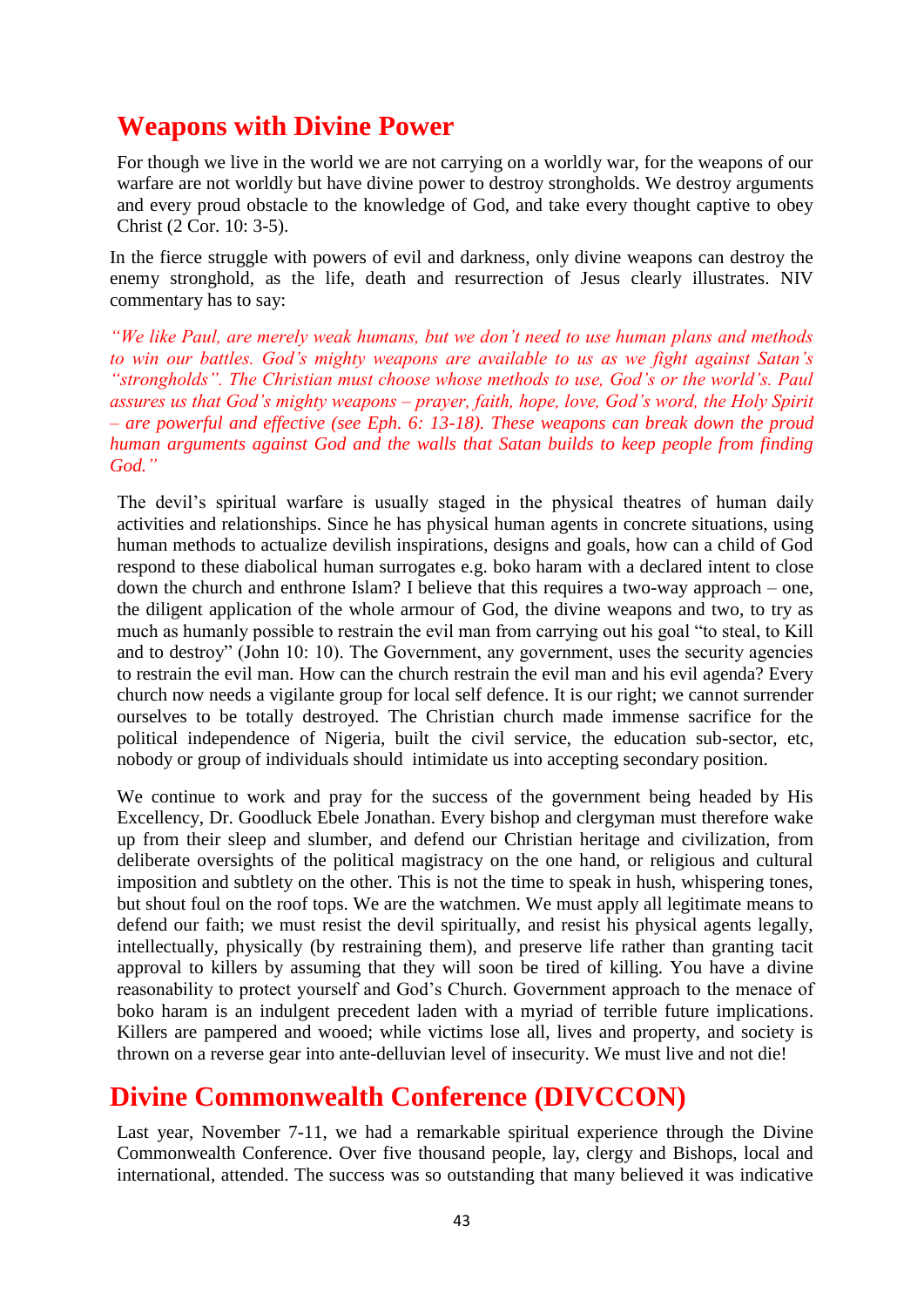of God"s leading to constantly and at regular intervals gather His people in a major convocation for the edification of His church. The first edition left a warm and refreshing spiritual experience, almost like GAFCON 1, of 2008 in Jerusalem, in the lives of participants.

Preparation for the 2012 edition is in top gear. The deficiencies of the 2011 edition have been identified, thus putting us in a better position to organize even a more successful one, this year. I plead with all our Bishops and Archbishops not to deny their parishioners the opportunity and privilege of this spiritual reawakening, powerful fellowship and growth. In fact, it is something worth replicating at the provincial and Diocesan levels. We hope that this year's edition will be a dressed rehearsal for GAFCON 2. The expenses involved are worth far less than the blessings to be derived by our church collectively and individually as Christians.

# **The Menace of Boko Haram**

It is not for me here to tell the story of Boko Haram as all of us are witnesses. I want to state clearly the two considerations which have been the restraining power upon us from advocating "Fire for Fire." The first is the weight of Christian teaching on the sanctity of human life and Christian morality. To summon the church, apart from a declared war, to the slaughter of human beings and the destruction of property presents a serious challenge to our faith and Christian sense of morality. It presents a serious obstacle to the gracious principle underlining the Great Commission. This realization has engendered a sense of frustration in many Christians. The questions is how long? How long can these sentiments still hold in the face of flagrant provocation?

The second consideration is the survival of the Nigerian nation. "Fire for Fire" of course means an outbreak of a full blown religious war – dog eat dog! The immediate consequence is the destruction of Nigeria. In the event of a major religious conflict, considering our population, where do we run to – Dahomey, Togo, Ghana, Cameroun, Ivory Coast, Chad, Niger? None of these or even all of them combined have resources to sustain displaced Nigerians from even two states, let alone the whole country. If Nigeria needs to rearrange and separate, let it be by a constitutional discussion and agreement, rather than by blood bath.

This is why we have pleaded with Government to adopt a more effective strategy and tactics to contain Boko Haram, so that the righteous will not stretch his hands to do evil. It is the constitutional responsibility of the Government to ensure the welfare and security of the people. This is the essence of the social contract which is the foundation of civilized government. We call on the Government to act fast before the dam gives way!

# **The proposed Fulani Commission Bill**

The proposed bill for Fulani commission in which the Government seeks to create permanent routes and reserves in all states for Fulani pastoralists is a recipe for endless crisis. It is unfair to the other ethnic groups, business groups, religious group, and an unwarranted promotion of an ethnic group over and above all others.

The Fulani pastoralists are private professionals and businessmen. Even though each cow sells for between one hundred and two hundred thousand naira, they pay no tax or vat yet they make demands for schools, light good roads, health facilities, etc. The Government will inadvertently open its doors to other pastoralists from the Republic of Chad, Niger and the Cameroun. Furthermore, it is another strategy to further the cause of Islam over and above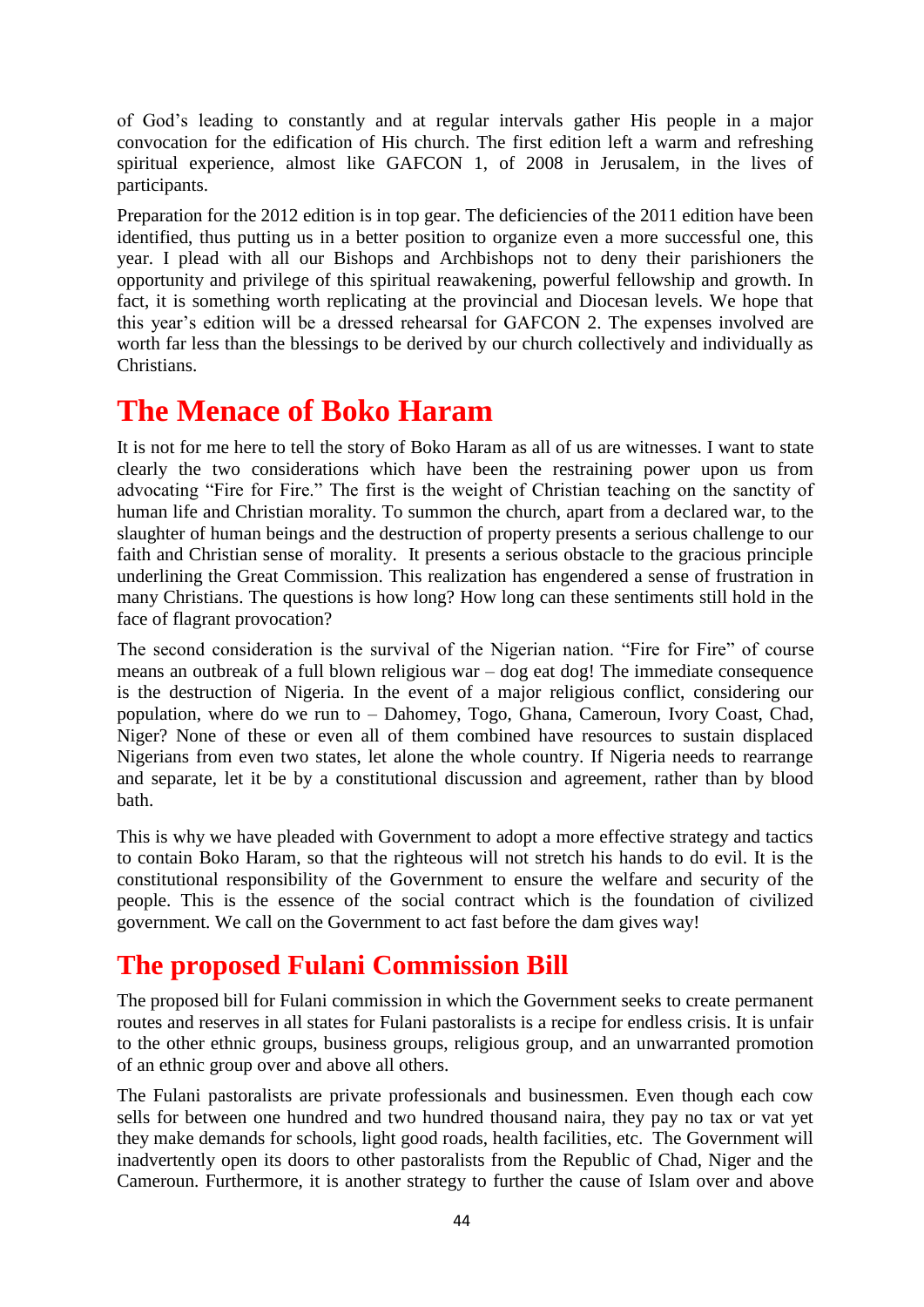Christianity and African Traditional Religion. Above all, Government will thus institutionalize conflict in every community and aggravate the already high tension arising from the scarcity of lands, particularly in the South, arising from their endless demands, and desire to appropriate more and more lands. Government cannot by law make the Fulani to be natives of every community in Nigeria.

The way forward is that the Federal Government, Governments of the affected northern states and wealthy individual Fulani should encourage the pastoralists to begin to settle down in ranches in their states of origin while the southern states, local government areas, Provinces and Dioceses should establish huge farmlands and ranches in their area of responsibility. This will help to preserve their profession and ancestral heritage. This will equally help to promote their children"s education, and open up opportunities for the employment of degree holders in animal husbandry, veterinary doctors and researchers. It is not fair to limit the Fulani to ancient nomadic methodology of animal husbandry. USA, New Zealand, UK, Australia all have great wealth through animal farming without creating problems for others in the societies. The Government should regulate every group and stop this favoritism syndrome. We call upon the Senate President and Speaker, House of Assembly to please take note.

## **Camp Grounds**

We have made some progress in the three proposed centres, namely East West and Abuja. In the east, Oji-River diocese has given us a parcel of land. The Archbishop of Ibadan has equally completed work on this matter in the Western Zone. The Abuja land (kwali-Abaji road) is being surveyed; preliminary payment for survey has been made. In this Standing committee we shall decide on either regional committees or a supra-committee to oversee these lands and their development.

# **TV Project**

We have made some humble progress in the pursuit of this objective. The work on the studio is progressing steadily; we have made the first line payment, and the Technical Committee of Experts has been inaugurated. We are trying to raise money for it, but in the meantime, we shall fund it with a loan to forestall cost escalation. We need sponsors. We need prayers. All being well, by January 2013 we should be able to deliver the project. The new name of the project is Church of Nigeria Cable Network or CON Network.

## **St. Matthias Fund**

For the second time, St Mathias Fund has come out successful. As at today a total of two hundred and for million (plus or minus – see detail accounts) has been realized. This is higher than last year by about twenty-six million. Those who did well last year did even better this year. Some gave exactly the same amount that they gave last year which makes it appear seriously artificial. Some simply made a donation rather than surrender all they collected. We are grateful to the Diocese of Lagos West, which raised the highest amount for the second time. Others are Abuja, Niger Delta North, Lagos, Warri, Lagos Mainland, and On the Niger. The Archbishops met in June and directed the Episcopal Secretary to write a letter of appreciation to some Dioceses for their loyalty, faithfulness and hard drive which produced maximum yield.

The Dioceses as submitted by their Archbishops received two million and one million respectively. Some dioceses later made a case against their omission and were favourably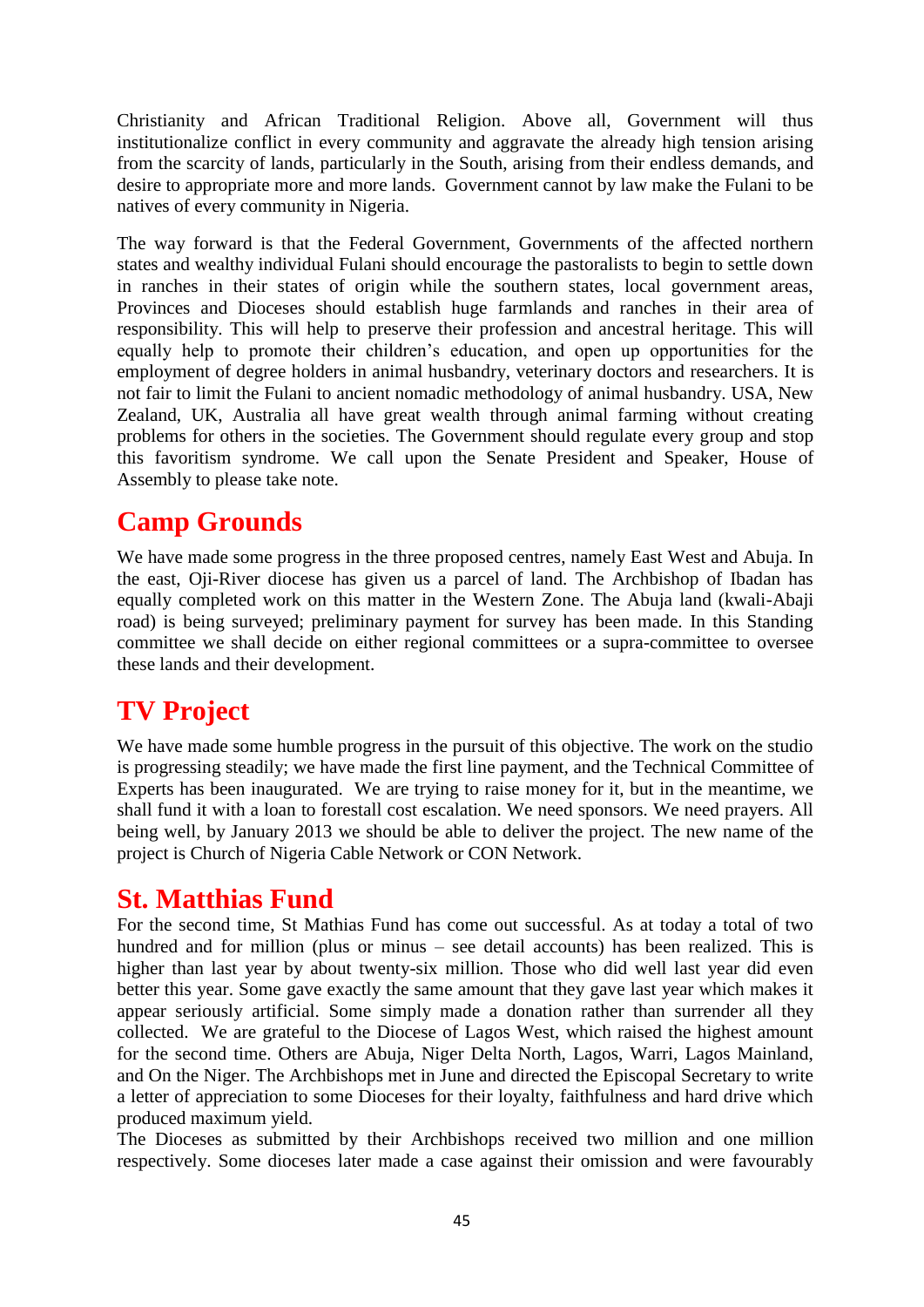considered. Other areas allocated money apart from Dioceses include: CNMS, UK House Project, Airport shuttle vehicle at Abuja etc.

A strategic reserve was also left in the chest – (see Account details). It is strange that even at this stage some Dioceses lack wholehearted commitment to this communal effort towards the progress of our church. May God reward everyone for their work.

# **Senior Clergy Training**

The initiative to focus on capacity building on our middle level manpower has been well received by both the target class and the Bishops as well. Course one ran successfully in January, with each diocese sending in two senior clergy men, with a few absentees. Course two was equally very successful. Only Archdeacons and Canons are eligible to attend. Both were held at Agbarha-Otor for two weeks each. Bishops Sowale, D.K. Bello, Kelechi Eze and Blessing Enyindah constitute the faculty, to whom we are grateful.

# **Clergy Conference 2012**

Clergy Conference 2012 has not been held due to serious challenges arising from choice of venue. Unless something definite is presented by Archbishop Lasebikan"s committee, it might have to be pushed into the New Year. Hopefully it will still hold one week after this committee Meeting at Ajayi Crowther University, Oyo.

# **Bishop's Training**

Bishop Ken Okeke and his wife, Dr. Mrs. Ngozi Okeke have been very helpful in coordinating this leadership training for our Bishops. We have only one group left before the course changes to another format. Those who are yet to benefit must take advantage of the last one or forfeit the training altogether. The Bishops in our Ikeja meeting insisted that this course is compulsory for every bishop who has not benefited from it. All new bishops must therefore attend the next one without any excuse. Get details from the General Secretary. The coming one is scheduled to hold from the last week of November to the first week of December 2012.

## **Diocesan Chancellors, Registrars and Legal Officers Conference**

The second edition of the above conference was held on August 7-9, 2012 at Basilica of Grace, Abuja. It was a powerful fellowship and produced fruitful deliberations. Doubts were cleared; new commitment was made; new insights were gained and new bridges were built to enable everyone in the leadership team of our Church, own our declared vision. The next one is in August 2013, same venue. Barr. Abraham Yisa and his team are hereby commended. A total of 253 attended the conference.

## **Church of Nigeria Relief Fund**

At Awka, I reported to you that only the joint Provinces of the East had organized to raise funds. Only recently, one of the pledges of the sum of three million was redeemed through the Bishop of Udi. We are grateful. Lokoja Province has contributed five hundred thousand naira to the fund. Abuja Province has set aside 19<sup>th</sup> October for her own fund raising. We call on all others, particularly Bendel province and the Western Provinces, to please expedite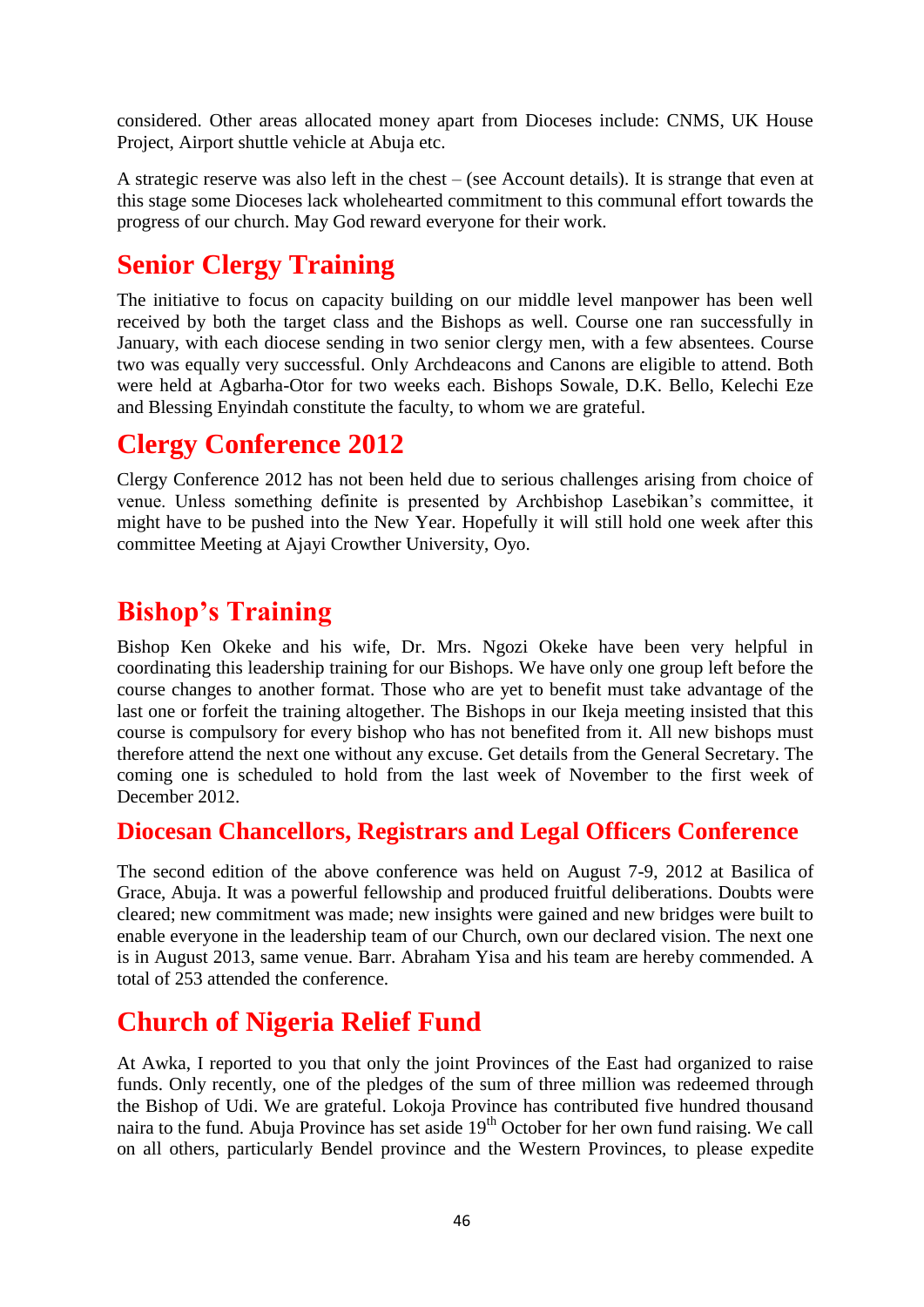action on this to enable our church respond to the catastrophic human crisis and devastation of our churches in the country.

# **Ph.D Scholarship Scheme**

This programme is gradually becoming a reality. We now have up to six candidates enrolled. There are still vacancies for those who are qualified and wish to take advantage of the scheme. All interested candidates are requested to apply through the General Secretary.

## **The Youth**

After a serious wobbling arising from misinformation, it is heartening to announce that the forty-year old age limit for the AYF has taken off. What this means is that those who hope to occupy leadership position must at the time of election be 37 years, or below. In line with this policy, a new Executive was elected at Gwagwalada on  $2<sup>nd</sup>$  June, 2012. They were sworn in by the Primate at the AYF National Bible Study Conference which was successfully held at Warri, in the second week of August. The relationship between the former Executive and the new one is cordial.

In the course of the year, Bishop Jolly Oyekpen of Akoko-Edo Diocese was appointed Bishop coordinator of the youths. The youths welcome this development. The Bishop organized a Retreat for the new AYF executive members. We appeal to all Bishops to ensure that the youths are given placements in Parish Councils, Archdeaconry Boards, Diocesan Boards, Standing Committee and the General Synod. We can only learn to do by doing.

## **Church of Nigeria Publications:**

- 1. **Church Year Calendar -** Arising from delayed payments, it became very difficult to make advanced payment to CSS for the printing of the 2013 edition. Dioceses concerned are please requested to pay to Ven. Unuanya to avoid further setback.
- 2. **The daily Fountain –** for two years, we have been able to give out the Daily Fountain free of charge, while some individuals paid for the production. This year however it will carry a price tag to support the cost of production.
- 3. **DIVCCON 2011 Conference Papers –** This will be available for sale during DIVCCON 2012, at a reasonable low price.
- 4. **Bishops Retreat Papers 2012 –** This also has been edited and published for the edification of the church. Ask for it.
- 5. **The Trial Copies of our New Hymn Book -** this is only a reminder. That all Dioceses should set up a committee to receive observations, vet, review and make comments to be forwarded to Abuja for final editorial work, before the authorized copies will be printed. Do this quickly.

# **Arrears of Unpaid Salaries**

This terrible problem has refused to go away in some Diocese. It is unjust as it is ungodly for a Diocese to owe its clergy several months of salary arrears. It leads such clergy to unfaithfulness, and a bad image for our church, viewed from the standpoint of the affected clergy"s families. Whatever system any Diocese is operating, central salary system or parish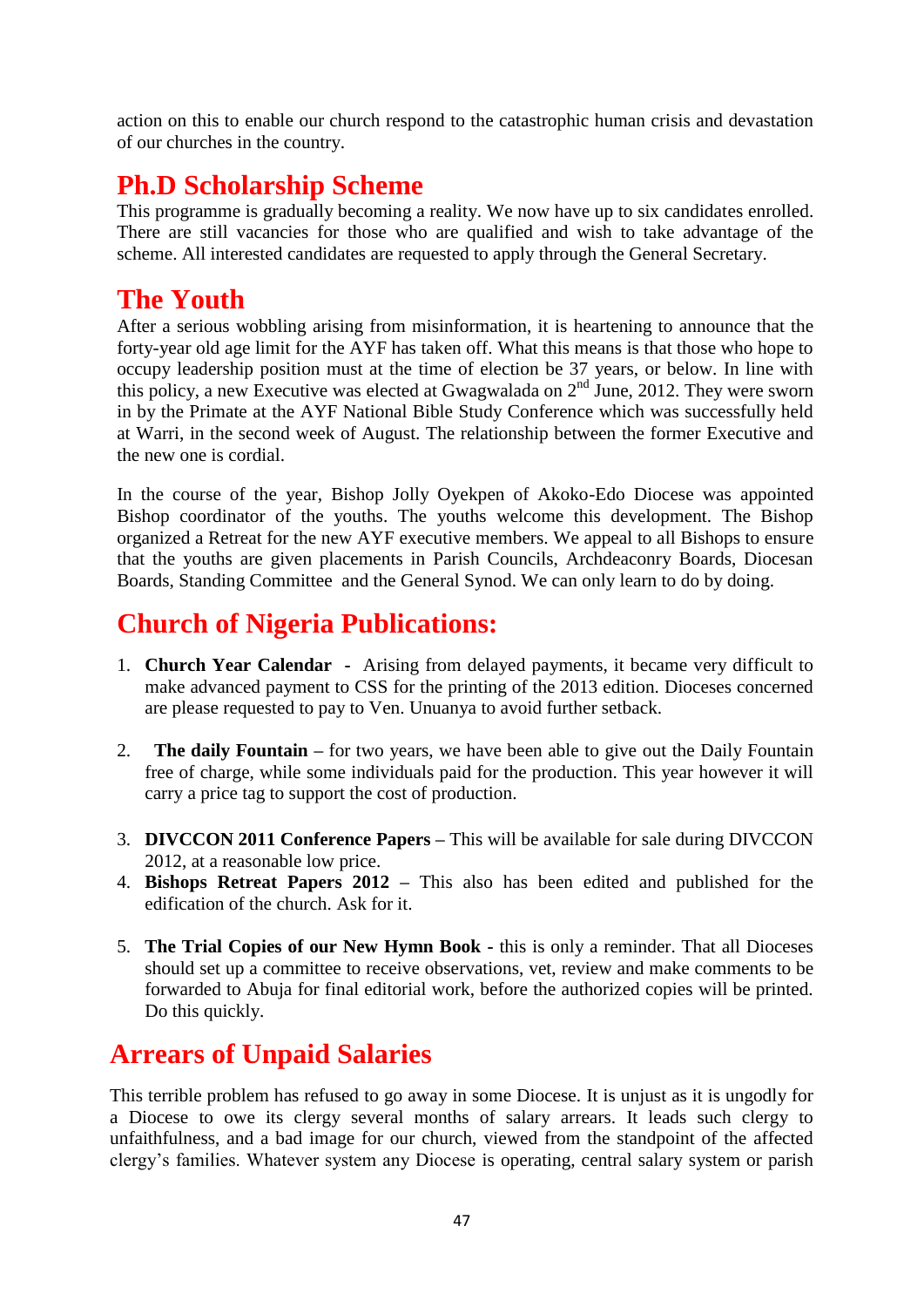system, it is the inalienable responsibility of the Bishop of the Diocese to ensure that his workers are paid as at when due. Please take this divine assignment seriously.

## **Autonomy and the Future Greatness of our Church**

A reasonable measure of diocesan autonomy is the historical testimony of our Anglican heritage. However a study of church bodies that are moving faster shows that it is either we negotiate autonomy in a highly competitive environment and pull together, or we shall be condemned to irrelevance or powerlessness. How to do this negotiation must be worked out. For example, we need the TV project; we have no church of Nigeria, and our Church in particular today in the face of intense competition are very heavy indeed. The University we have bearing Anglican labels, actually belongs to supra-west and the Eastern joint provinces. What do we do? How can we move forward together so the massive strength of our church can become of advantage? No leader can make us move forward if we insist in our own ways, if we reject the principal of collaboration and joint action.

## **The Anglican Communion:**

- a) The situation has deteriorated and the breach made wide, with TEC adopting more policies that take them further away from the centre. All Bishops should ensure that they are familiar with these developments.
- b) **The Archbishop of Canterbury:** The search for a new Archbishop of Canterbury is on, by the Crown Commission. For whatever it is worth we have sent in our views and recommendations. It is doubtful however whether the exercise has any value other than perfunctory. We must however continue to pray for the healing of the Communion. It is the different Governments in the UK that is now championing the homosexual agenda and same-sex marriage in the Church. So far, only the Roman Catholic Archbishops have strongly opposed it, insisting on the biblical and historical sense of marriage and family as between male and female.
- c) **ACC:** This meeting will hold in far away New Zealand from late October. Two of our representatives will attend with strict instructions.
- d) **GAFCON/FCA:** The primates" Council met in London last April, and important decisions were reached (see annex for communique). Efforts are still being made to see that GAFCON 2 holds in 2013, very likely in Jerusalem again. GAFCON/FCA also organized leadership Conference somewhere in London. There are still many knees that have not bowed down to baal.
- **e) Global South:** Global South organized a big conference on mission, and declared a "Decade of Missions". This was held in Bangkok, Thailand. Elections were held as old leaders retire from service (see annex for the communiqué).
- f) **CAPA :** CAPA Council was held in Bujunbura, Burundi early in the year. New leaders were sworn in as old ones stepped down. The proposed constitutional amendment could not be carried through due to numerous deficiencies and inaccuracies. But we observed that TEC and Canterbury did a lot to influence the outcome of that meeting (see annex for details in August, CAPA met again in Uganda.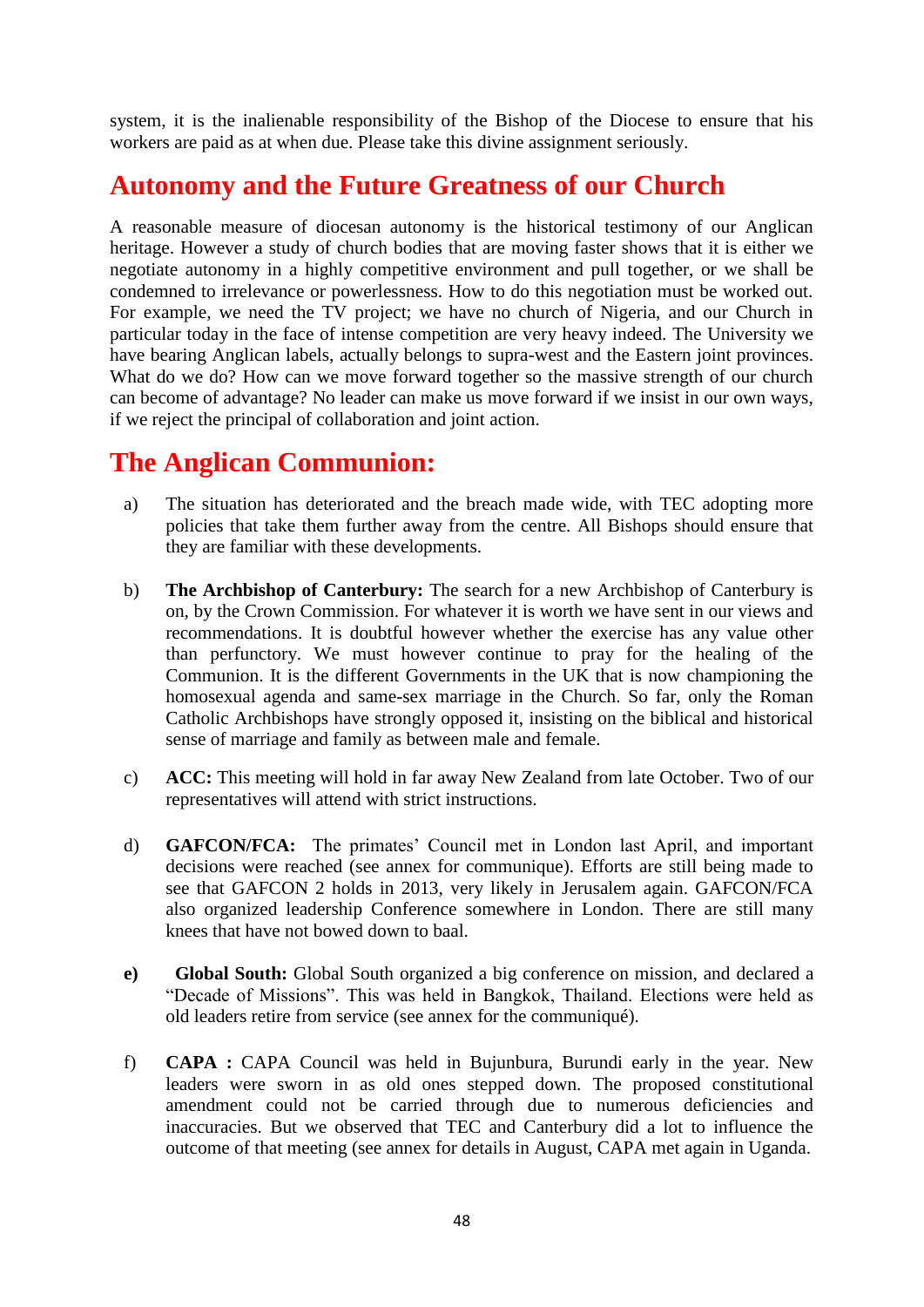- g) **CANA:** CANA is forging ahead with reports of progress and difficulties like any other institution. The missionary Diocese of the Trinity was inaugurated recently at Indianapolis, with Bishop Fagbamiye as the leader and chief missioner. Others are in the pipeline. We call for prayers for the work of CANA, as it breaks new grounds, and its relationship with ACNA. Archbishop Bob Duncan, Primate of ACNA participated in the inauguration service.
- h) **The UK Chaplaincy House:** Some progress has been made in our desire to acquire our own building for the Nigerian chaplaincy in the UK. Apart from the target of four hundred thousand pound (roughly one hundred million naira), there is the additional cost of surveying, acquisition tax and legal fees, which put together may be in the neighborhood of fifteen thousand pounds. We plead with Dioceses to cooperate and pay up their dues. Besides, there is need for a vehicle for the running of the chaplaincy.

May I use this medium to appeal to our Bishops, Clergy and Lay to discourage demand for tribal congregations in the UK and the USA. It hinders our desire to reach out to all with the message of the Gospel. The tribal need can be catered for by subgroups in the large congregation of an English-speaking Church of Nigeria. As reported before, the mission in the UK is branching out to Italy.

We are trying to ensure that proper procedure is followed to respond to their request in order to ensure discipline and order. For the purpose of control and our corporate image, ministries outside Nigeria are strictly under the Primate's Office, through CNMS. Bishops should resist the temptation to act on issues outside their Diocesan boundaries. Every Bishop has a clearly defined boundary and jurisdiction.

i) **Other Issues:** In recent times, we have had the privilege to try to correct the erroneous perceptions of the Church in Nigeria vis-a viz the Boko Haram campaign. In April, we made presentations at the common Wealth Office, London, and also at the House of Lords. In the USA, we equally made presentations to the USA commission for religious Freedom; The Heritage Foundation and the CBN TV, all in Washington DC. We hope that these efforts were helpful. In the UK, the efforts were facilitated by Dr. Chris Sugden, while those of Washington were facilitated by CANA Bishop Julian Dobbs.

## **Conclusion**

What a better conclusion to this address can there be than powerful warning of St. Peter

Be sober, be watchful, your adversary the devil prowls around like a roaring lion, seeking someone to devour. Resist him, firm in your faith, knowing that the same experience of suffering is required of your brotherhood throughout the world. And after you have suffered a little while, the God of all grace, who has called you to his eternal glory in Christ, will himself restore, establish and strengthen you. (I Pet. 5: 8-10).

Like our master Jesus we must apply the Scriptures to resist the devil (Mt. 4: 1-11), whether visible or invisible, in all his manifestations. The enemy"s weapon of intimidations shall perish, if we stand firm in our faith: "For God did not give us a spirit of timidity but a spirit of power and love and self-control" (2 Tim. 1 7). Therefore, beloved in Christ, put on strength, resist the devil and in the words of G. Duffield (AMR 307).